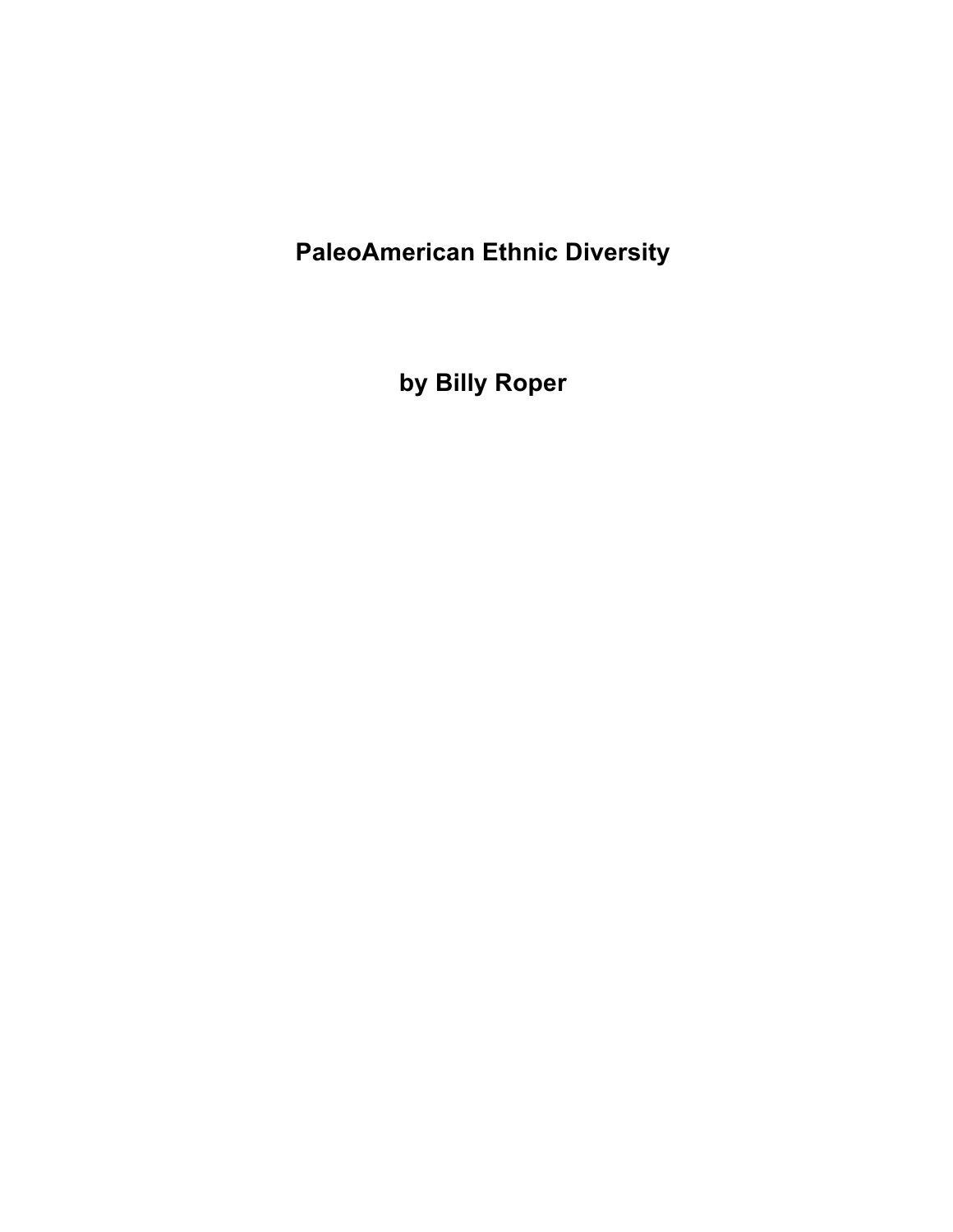# **Table of Contents**

**Preface I. Introduction of Terms II. Current Views III. Ancient Melting Pot IV. Pre-Clovis Questions V. Asian Displacements VI. Those Controversial Caucasians VII. Kennewick's Kin VIII. Meanwhile, Further South IX. The Asian Connection X. Survival of the Fittest XI. Red Paint People XII. The Back Door XIII. Conclusion** 

**Works Cited Works Consulted**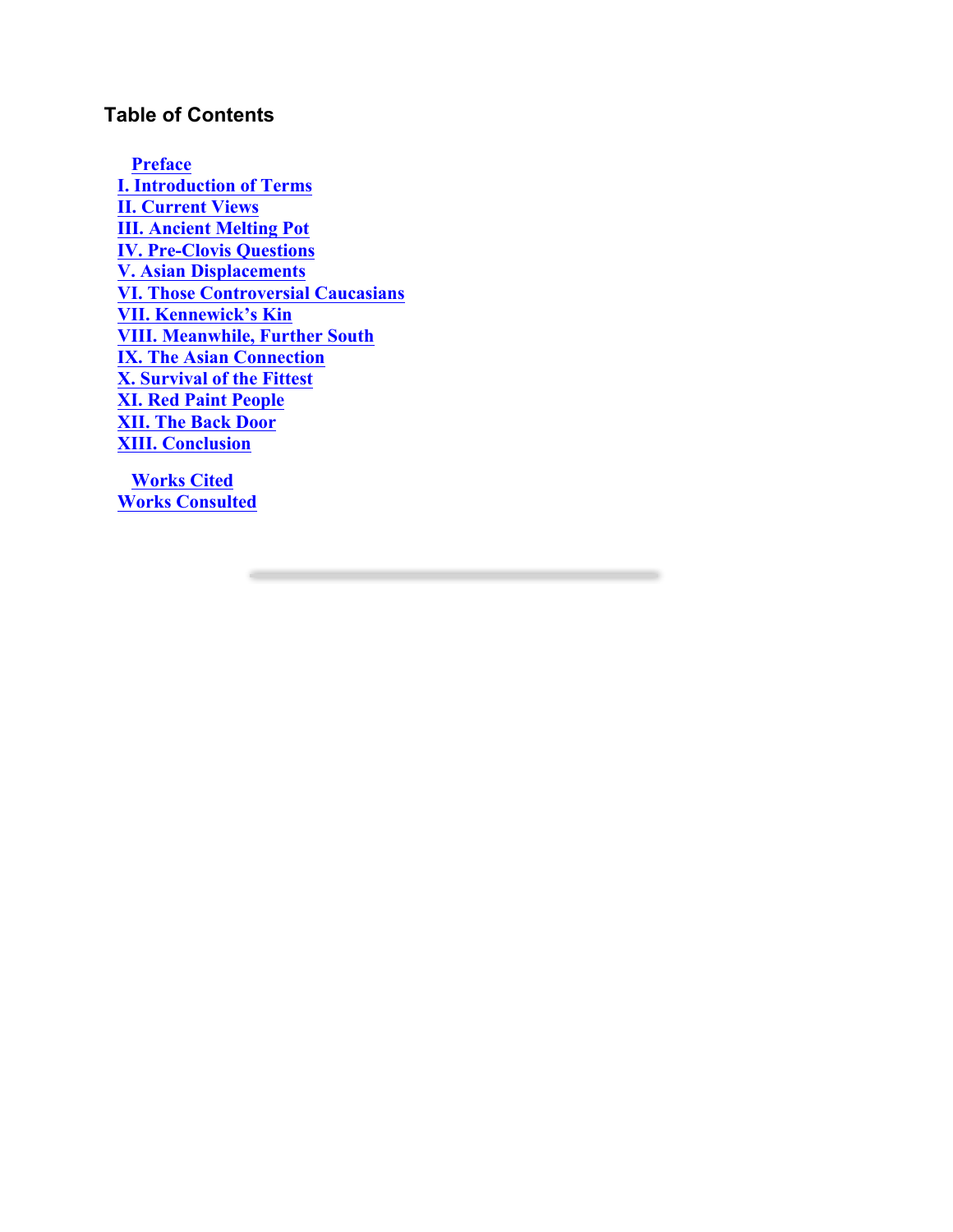### **Preface**

For the nearly five hundred years that some degree of organized historical and anthropological study have been conducted in the Americas, the prevailing majority viewpoint among both scientific experts and the public at large has been that only one racial group was present on the continent during the Paleolithic age. The prevailing paradigm is that Asians not only were here first, but that they had no competitors or company in the Americas. Orthodox legend envisions bands of intrepid Mongoloid hunters crossing Beringia into this empty new continent during the last ice age, forging their way southwards either across the tundra or along the coastlines, living and camping in places which are now offshore. It was believed that they slowly spread south as they were reinforced by successive waves of new Asiatic immigrants who applied population pressure and a native curiosity, we are led to believe, which led the 'Asiatic Mongoloids' to reach the tip of South America in what was a relatively very short time span.

However, in recent decades several major archaeological finds of human remains from the Paleolithic era have been found on this continent which are forcing many anthropologists to reasses their theories about the original peopling of the Americas. The combined genetic, anthropological, and archaeological evidence surrounding these discoveries has led many of the leading experts in the field to consider whether or not more than one racial or ethnic group may have been present in prehistoric America.

Perhaps the most fascinating and certainly the most well-known and publicized of these remains are those of an ancient person commonly referred to as 'Kennewick Man,' because the remains were discovered near Kennewick, Washington. Kennewick Man has been radiocarbon dated to 9300 years, and several sets of human remains from a similar age have been discovered and analyzed recently. What was unanticipated is that all of them demonstrate certain physical features which are commonly referred to as Caucasoid, rather than Mongoloid as would have been expected according to the prevailing theory of the peopling of the Americas.

In addition, the recent discovery of skeletal remains from Brazil, which date back 15,000 years, also adds weight to the growing mountain of evidence which seems to contraindicate the prevailing paradigm, as they represent a person of markedly African ancestry. Taken together, all indicators seem to point to the likelihoood that more than one distinct racial group was present in the Americas during the early Paleolithic. This assertion, then, will be the focus of my thesis.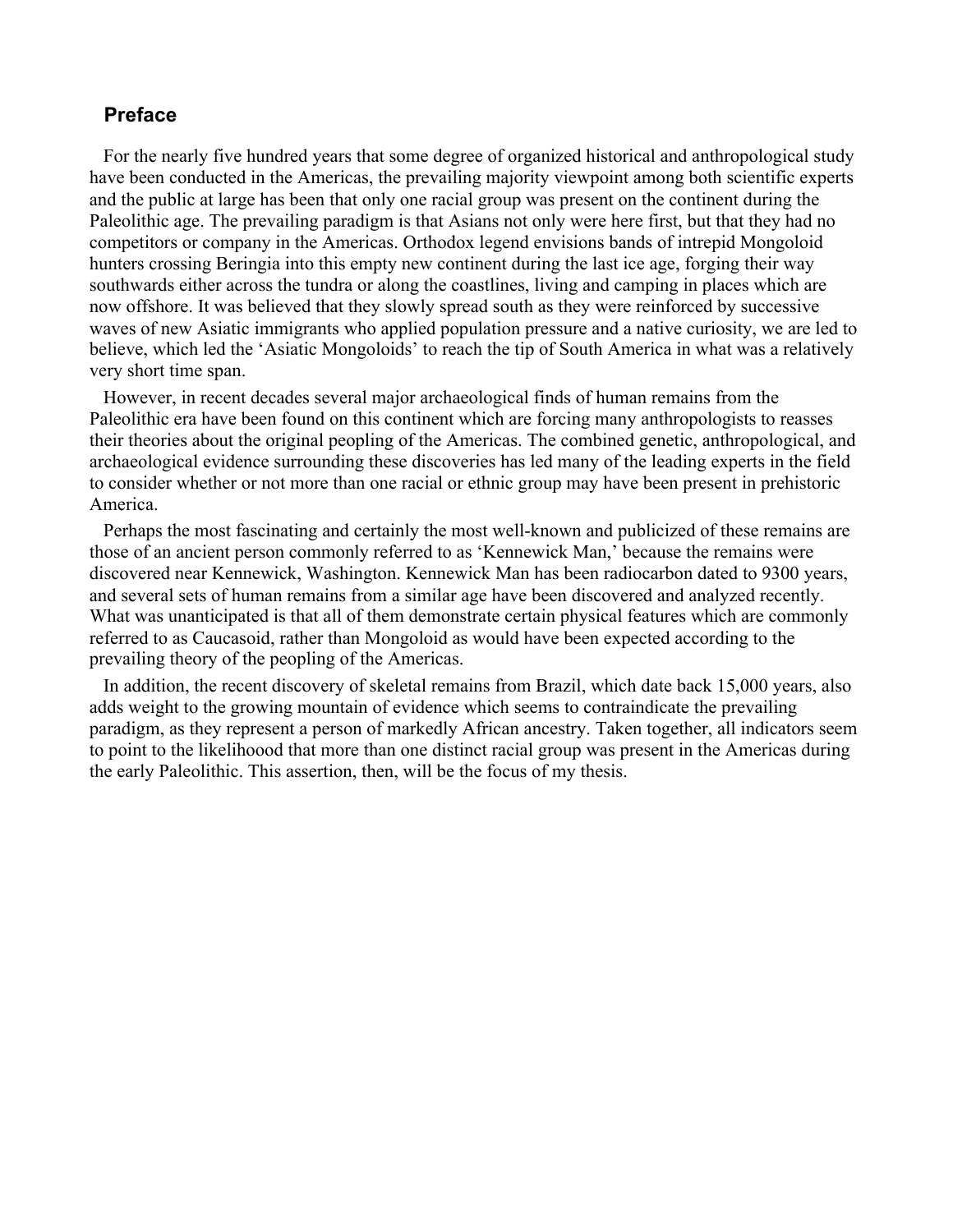# **Chapter I Introduction of Terms**

"The early inhabitants of North America were members of diverse ethnic groups, and did not all necessarily resemble the Asiatic Mongoloid genotypes which we commonly think of as being 'Native American' today."

The term 'ethnic diversity,' in reality, indicates a situation of multiracialism, that is, several distinct human subspecies occupying the same general geographic area in a more or less simultaneous manner. For the purposes of this Thesis, 'ethnic diversity' will be taken to mean that at least two, and possibly more, distinct, non-related racial groups shared and often competed for the geographical territory we think of as North America during a specific period in prehistory. Generally, this period is held to have occurred in the Late Paleolithic age from roughly 10,000 B.C.E. to 5000 B.C.E. (Before Common Era).

The term 'Asiatic Mongoloid' is a reference to a specific human racial grouping often commonly referred to as 'Asians' or 'Oriental.' This group holds large variations in body type and observable physical characteristics such as skin color, due to varying degrees of admixture with other racial groups, but may still be considered a subspecies of Homo Sapiens sapiens. Typically, the origin of this racial grouping is accepted as being the continent of Asia, thus 'Asiatic,' (with 'Mongoloid' being a term of more distinct physical classification of race).

Thirdly, the term 'Native American' is commonly used to describe the descendants of the Asiatic Mongoloids who were found to inhabit the continent of North America at the time of successful European colonization of the territory. By true definition the term is incorrect, as the very term 'American' refers to one such effort at exploration and colonization, and it was only after the arrival of the Europeans that any conception existed of a single territory rather than shifting tribal and clan boundaries, just as it is obvious from our definition of their origin that the indigenous populations of this continent were neither native to it nor, in all likelihood, the pioneer settlers of an empty continent. However, due to its acceptance in common usage, the term 'Native American' will be maintained throughout this Thesis more often than the perhaps more correct terms of 'aboriginal peoples.'

This Thesis will have five primary goals. First, it will attempt to prove that more than one racial or ethnic group existed in Paleolithic North America. Second, the assertion will be made that a significant portion of these ethnicities were Caucasoid, or most likely of European derivation, either directly or indirectly. Next, it will attempt to illustrate several possible origins for these non-Asian Paleolithic North Americans, including likely migratory patterns. Fourth, a hypothesis will be forwarded regarding the ultimate fate of the Caucasian PaleoAmericans, their disappearance, and likely subsumation prior to recontact between Europeans and this continent. Finally, some of the possible political, cultural, societal, and academic ramifications of this theory will be discussed within a contemporary context.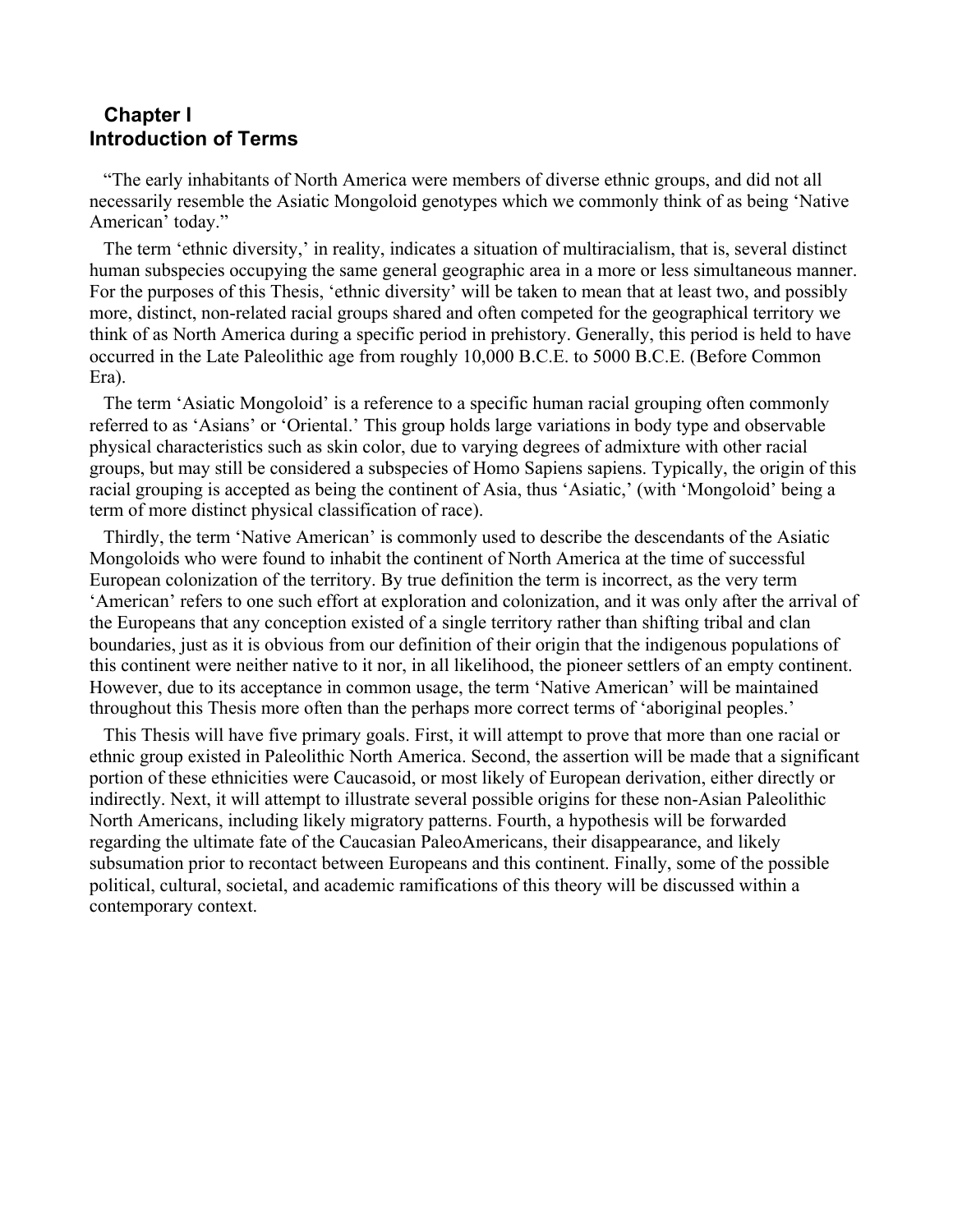# **Chapter II Current Views**

As stated in the Preface, the prevailing current views in American PaleoHistory believed that the ancestors of today's 'Native Americans' were nomadic hunters who followed their big-game herds of prey across the Bering land bridge and into North America sometime during the last ice age. It is generally believed that the cooler global temperatures held more of the earth's water as circumpolar ice, thus lowering ocean levels and exposing a land bridge between Siberia and Alaska. This scenario posits that the Mongoloid hunters, far from being adventurous explorers or colonizers, probably stumbled into their new home quite by accident, rather than by intent. They were merely following their hoof-clad dinner, we are to assume, and never really realized when they had crossed from one continent into another. Therefore, there was no "Eureka!" moment, no epiphany of the golden promised land, nor even the desperate relief of early sailors who first sighted land at the weary ocean's horizon. In fact, they probably didn't think of their new hunting grounds as a separate continent at all, even if the concept of 'continent' itself were not an alien one to them.

However, the time would come when men of a different race and nature would come consciously seeking a new world with new possibilities and opportunities. What they would fail to realize, however, is that this 'new world' of theirs was far older and more steeped in the blood of their kindred than they could have ever imagined.

The early Norse simply called the savages "Skraelings" meaning "ugly people" and apparently made few attempts to compare them anthropologically with better known peoples, with the exception of certain references to the fact that the natives appeared to resemble the Finno-Ugric tribes with whom they were familiar. (Wahlgren, 38)

By the time five hundred more years had passed, and another wave of Europeans sought the shores of the new world, they had amassed a greater knowledge of the world and its peoples to the extent that, having expected to rach Cathay and India, they easily recognized the natives of the new world as being genotypically related to the Asians, and thus began, unfortunately, the mistaken practice of referring to those aboriginal peoples as 'Indians.'

Even from the earliest times of pre-Columbian contact, then, it was obvious to all who were interested that the inhabitants of North America were somehow related to and descended from an Asian population of Mongoloids with some physical variations most probably due to climatic adaptation, dietary limitations, and the effects of genetic drift in any constricted population. This is how the assumption of origin dictated the presumption of ethnicity without further documentation. Later, when the theories of global climatic change and continental rise became prevalent, the idea that the ancestors of the 'Native Americans' had crossed over Beringia via a land bridge (now underwater) and camped along ancient coastlines (also now covered) fit comfortably well into the apparently correct migrational scenario created by the presupposition of origin. The 'Native Americans' looked Asian, therefore they must be of Asian ancestry, and all of the existing facts were quite nicely molded into the supporting theory which we today generally accept as established history. However, even if this scenario is entirely correct, it certainly does not convey the entire story of man's Paleolithic experiences in North America.

For example, there is marked and observable spectrum of physical differences between the many ethnic and tribal groups of 'Native Americans,' not all of which may be attributed to dietary limitations or cultural tendencies such as cradle-boarding to produce flat skulls among certain tribes of the Northwest. It is true that some of these ethnic variations might be due in part to gradual climatic adaptations or the presence of certain dominant traits within a limited gene pool, but others are so marked that they can only be the result of either relatively recent admixtures with a non-Asian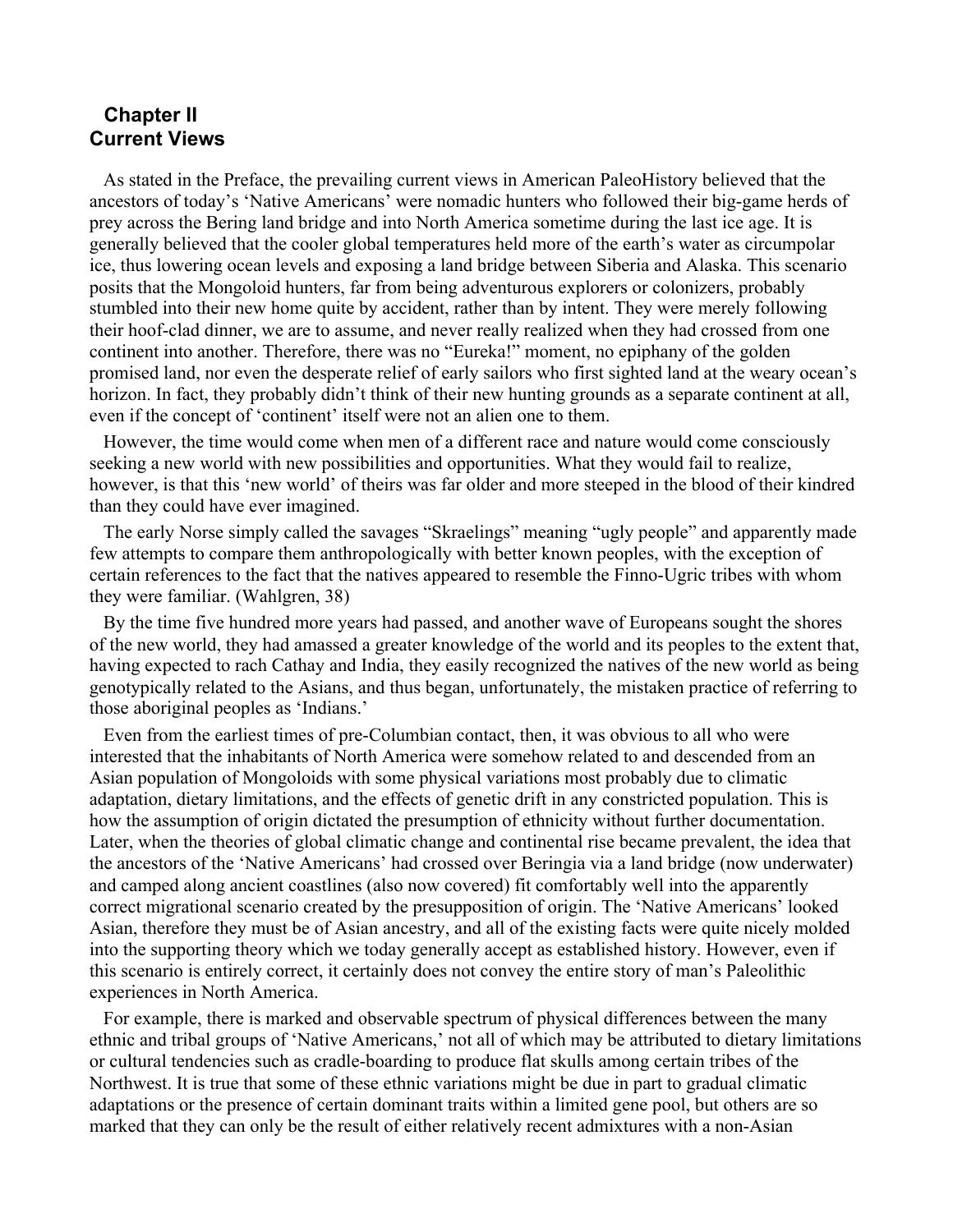originated population or more ancient multiracial origins. Some tribes have a tendency to be shorter and relatively dark-skinned while others are taller and fairer. In fact, some 'Native American' tribes, particularly in the Northeast and Midwest, were thought by early explorers who encountered them to display features, including hair and eye color, which were far more European than Asian in appearance.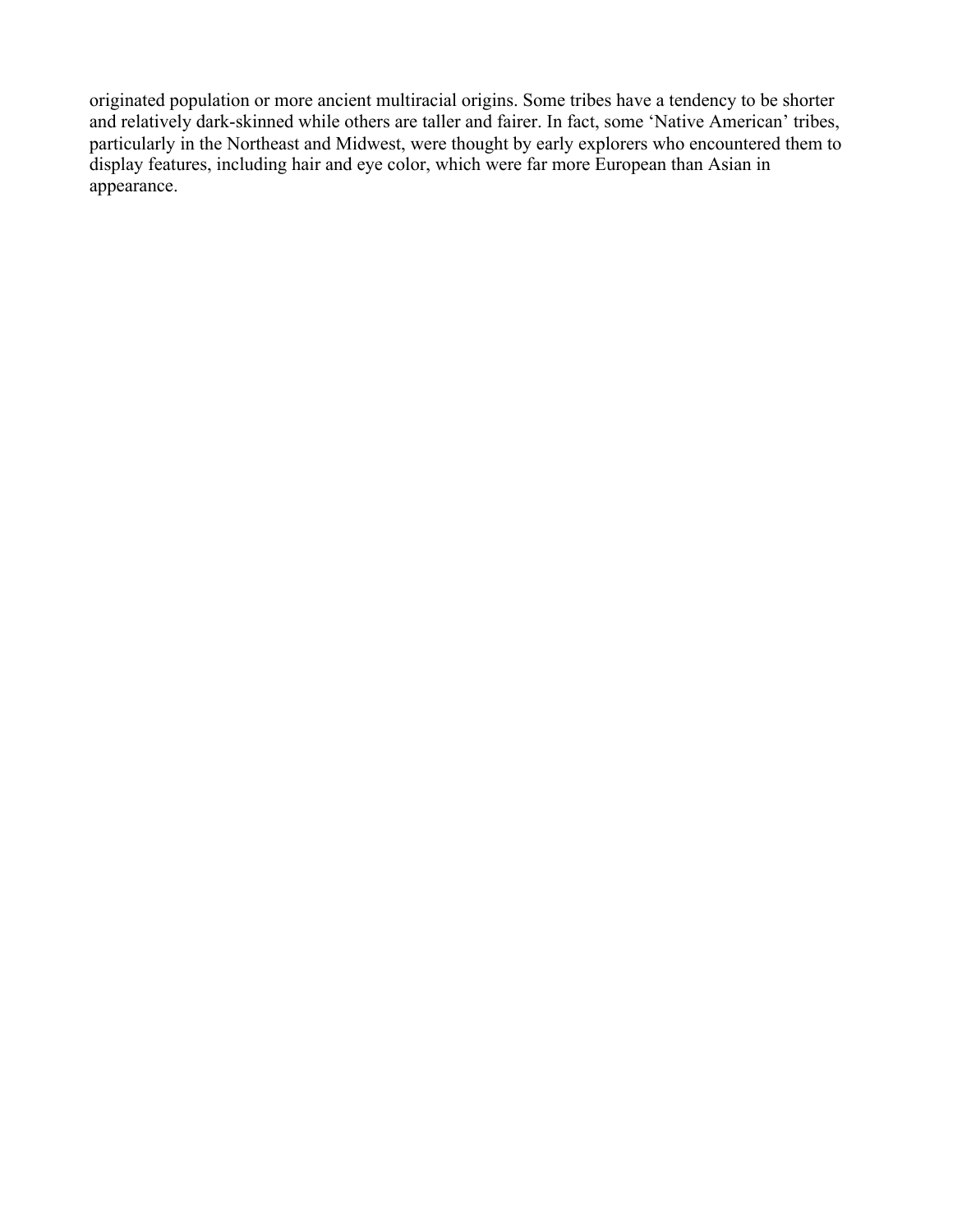# **Chapter III Ancient Melting Pot**

Of course, there are always alternative explanations which must be considered before the idea of an ancient European migration to the new world may be accepted on the basis of residual genetic appearance in remnant populations. Most obvious of these is the possibility that such traits are the result of more recent admixtures from the 18th century European frontiersmen, who often took 'Native American' women as wives and even 'went native' to join tribes, to 10th and 11th century Norse or 14th century Welsh who may have done the same. Many arguments have been made in the past to support such claims, and there may or not be some validity to them. However, when coupled with the irrefutable new forensic and physical anthropological evidence of an ancient Caucasoid presence from several millennia ago, the probability of an Ancient European admixture to the gene pool of 'Native Americans' makes these more romantic notions of later wanderings seem contrived at worst and forced at best.

Fortunately, the modern wonders of genetic science and DNA testing may resolve many of these controversies once and for all. Genetic researchers studying mitochondrial DNA have discovered a fifth haploid 'x factor' which is present in some 'Native Americans' who consider themselves to be 'pure-blooded' and also in Native Europeans, but not in Asians. (Genetic Differences, Athena Review) This indicates the strong probability of a significant Caucasoid contribution to the 'Native American' gene pool sometime in the ancient pre- Columbian past, as well.

It seems obvious, however that such a contribution would have varied widely in degree and percentage between various points of contact. In the most likely scenario, if the numerically superior Asiatic Mongoloids were successful in out- competing and/or outbreeding the Caucasoid population, but kept some females and children to incorporate into their tribal frameworks, that would account for the genetic differentiation. Indeed, as we shall see, the extant ethnographic evidence clearly points to just such an occurrence. However, merely examining the phenotypical variation of different 'Native American' tribes will demonstrate the vast spectrum of racial traits, from pure Mongoloid to near-Caucasoid, which are evident among the peoples who are so often casually lumped together as a single group.

These vast differences, as illustrated below, clearly show that while some 'Native American' tribes may have remained virtually undiluted by Caucasoid blood, others experienced a great degree of racial mixing. Obviously, these different results of contact were probably due to both the presence of Caucasoids in the tribes' area as well as the nature of the ongoing relationships between the 'Native Americans' and the Caucasoids whom they encountered. It should be noted, for the record, that the later-arriving Inuit peoples of Canada and Alaska exhibit virtually no evidence of Caucasoid admixture, demonstrating possibly that by the time of their arrival (3000 B.C.E.) the Paleo-Caucasoid population of North America had already successfully been subsumed into the earlier-arriving (relative to the Inuit) Mongoloid populations, or, more likely, occupied an area further north than that which may have been occupied by the Caucasoids.

There are several examples of climatically diverse areas of the earth where climatic adaptations and dietary differences did not so radically change the physical appearance or genetic structure of various populations. Under a similar time-frame as that of the 'Native American' diaspora throughout the continent, for example, the peoples inhabiting North Africa maintained their racial/ethnic groupings intact. The Ancient Egyptians were Mediterranean Caucasoids, but wall murals, paintings, and the physical remains of the people themselves indicates that they remained physically the same until the 25th Dynasty, despite the presence of Semites and Black African Nubians in the same region. This lack of physical amalgamation separate from the interbreeding of heterogeneous populations debunks the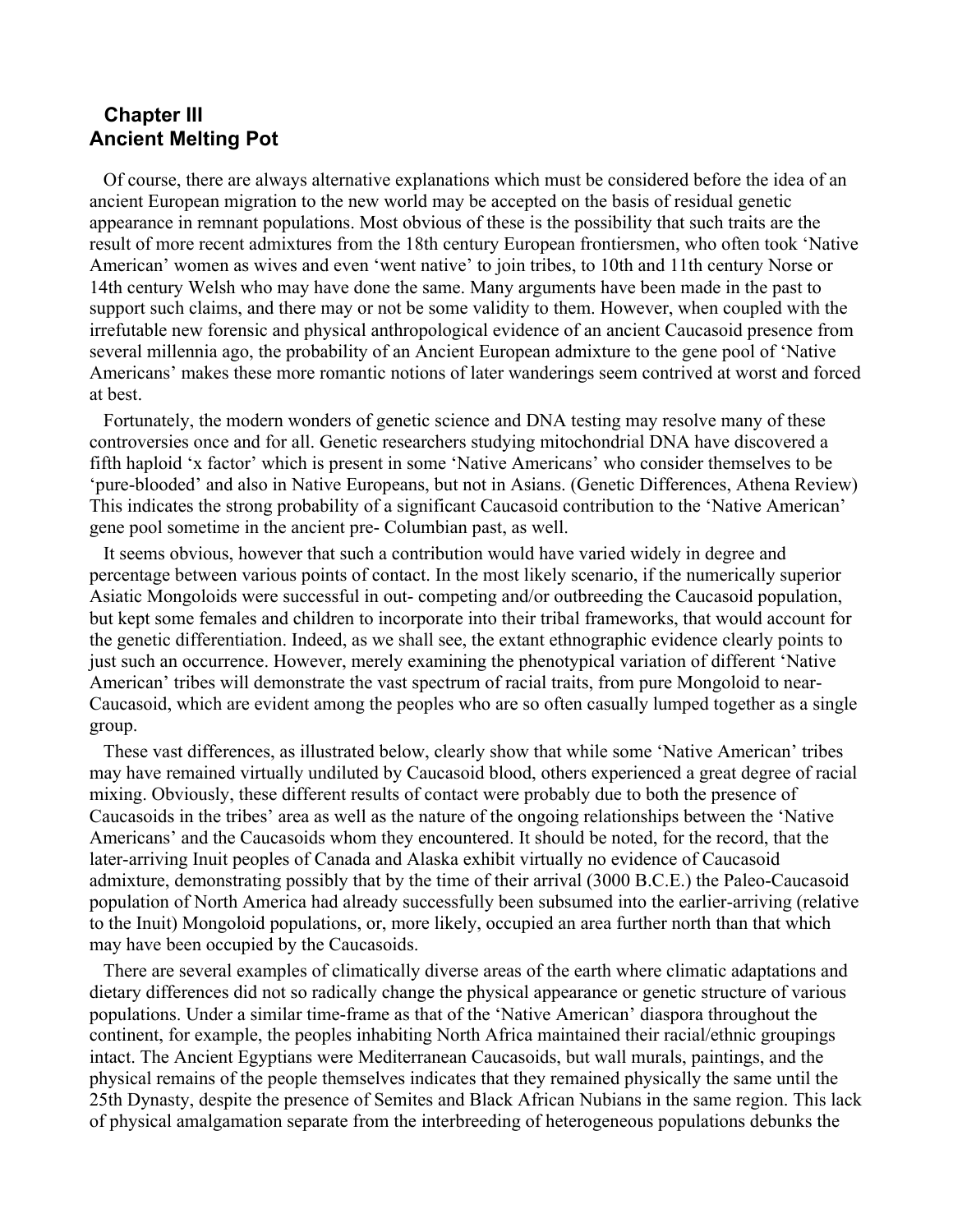theory of climatic determinism and illustrates that overall the influence of genetics is/was greater than that of climate in determining the degree of change in physical racial characteristics.

Just as the Eskimos and Aleutians without admixture remain demonstrably Mongoloid across a three thousand mile arc of North America and Siberia ranging from polar ice-cap to tundra, the presence of these distinct racial types in Northern Africa during the height of the Egyptian Antiquity demonstrates that racial admixture is a far more likely explanation for the physical differences between different 'Native American' tribes than is climate, wherever the two groups commingled.

If we follow the theory of a Northern Atlantic crossing of Paleo-Caucasoids as posited by Dr. Dennis Stanford of the Smithsonian Institute's Museum of Natural History, (Northern Clans, Stanford) it becomes apparent that the point of entry into North America for these Caucasoids would have been Labrador and Newfoundland, and it is here that the oldest and most firmly-entrenched of their kind would have been found. Thus, it follows that this area would have had the highest population density of Caucasoids, which might explain why the 'Native American' tribes of the Northeastern Woodlands were the most semi- Caucasoid in appearance, with aquiline features, longer noses, rounder eyes, and fairer skin than their counterparts further west. Indeed, it may be that the Northeastern Woodlands Tribes simply have a larger percentage of European ancestry than other 'Native Americans' for this very reason.

As the included facsimiles of George Catlin's original portraits demonstrate, some 'Native Americans' were greatly Caucasoid. While others remained Mongoloid in appearance, most, to one degree or another, resembled modern-day Mestizo Hispanic populations. Specifically, they appeared to be what it now seems clear that they were: a mixture of Caucasoid and Mongoloid bloodlines. The broad spectrum of genotypes this allowed is readily apparent. Catlin wrote of the Mandan tribe of upper Missouri that:

A stranger in the Mandan village is first struck with the different shades of complexion, and various colors of hair which he sees in a crowd about him; and it is at once almost disposed to exclaim that "these are not Indians." There are a great many of these people whose complexions appear as light as half- breeds; and amongst the women particularly, there are many whose skins are almost white, with the most pleasing symmetry and proportion of features; with hazel, with grey, and with blue eyes...(Catlin, Vol. 1, p. 93)

Upon first reading this passage, the first impulse of the modern reader is to assume that the Mandans had interbred with post-Columbian European explorers or colonists. Catlin, however, wrote his account and painted his sketches of the Mandans prior to 1835, and was one of the first whites to ever visit the tribe, excepting the occasional trader or trapper. Furthermore, Catlin considers and then rejects this explanation for the near-Caucasoid appearance of the Mandans, owing to their previous isolation from whites. (Catlin, Vol. 1, p. 93)

Long before the Beringia crossing theory became a part of the accepted historical canon, Catlin remarked that the maxofacial and cranial features of the Crow tribe greatly resembled the murals he had seen of ancient Mexicans, and he posited a theory that the two peoples were related. In the second volume of his study, Catlin connects so-called "Mandan remains" with the mound- builders of the Ohio River Valley and with ancient stone age fortifications found on both sides of the Ohio, south of Lake Erie. Neither the mounds nor the fortifications seem typical of later 'Native American' culture or technology. (Catlin, Vol. II, Map, Appendix A)

It is indeed unfortunate that Catlin leans toward the romantic fiction of a Welsh prince named Madoc whose tenth century lost colony may have been the paternality of the Mandans. From a nineteenth century perspective, however, his seeming acceptance of this explanation is understandable. This was the height of the Romantic Era, and tales of a heroic, but ill-fated, adventurer who had preceded them to the new world would have been quite seductive to an expanding American ideal of manifest destiny.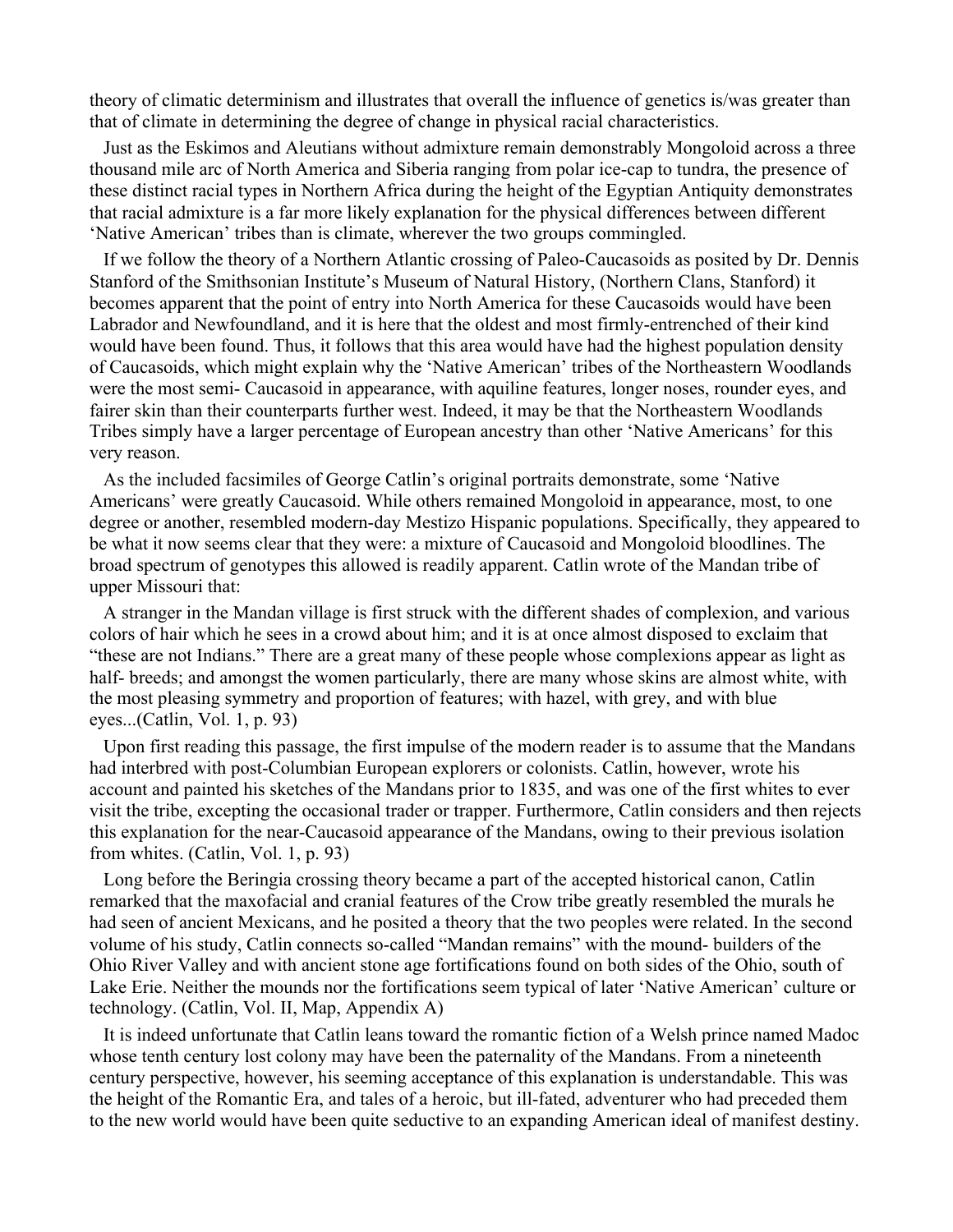If the idea of a continent populated by more than one race 10,000 years ago is a difficult concept for us to grow accustomed to, imagine how impossible the idea would have been for nineteenth century Americans to accept. Therefore, it is not surprising that men such as Catlin threw out every plausible explanation possible to explain the scattered Caucasoid characteristics of some 'Native Americans,' from declaring them a lost tribe of Isarel to remnants of the last Atlanteans. They were attempting, with their limited means, to explain a readily observable phenomenon, but today we have more data, more evidence, and more science upon which to base our conclusions.

The Red Paint People, also called Maritime Archaic, were a group of Northeastern Paleo-Indians who occupied the northern coast of Labrador some 7000 years ago. (Northern Clans, Stanford) At this early date they were master seamen who constructed ocean-going boats and traveled the North Atlantic extensively. They were formally called the Red Paint People owing to their proclivity for the use of red ocher in various burial and religious ceremonies, a custom repeated, interestingly enough, throughout Northwestern Europe by the native peoples of that era. (Northern Clans, Stanford) These and other coastal peoples of the United States subsisted largely on fish and shellfish, and this is a pattern repeated throughout the continent. Agriculture not being a mainstay and rarely in use, the vast majority of pre- Columbian native populations in North America tended to congregate near water sources such as oceans, rivers, and streams. This is important because it demonstrates that their tribal diets would have been much more uniform, consisting primarily of wild game and fish (than the existence of agriculture would have determined among such latitudinally dispersed peoples). Thus, the difference in diet was minimal between them, and may reasonably be discounted as a primary cause of physical differences between the various pre-Columbian aboriginal groups. Once again, genetic inheritance and an apparent racial admixture of differing degrees is a more likely and logical explanation for the observable diversity present among Paleo-Indians.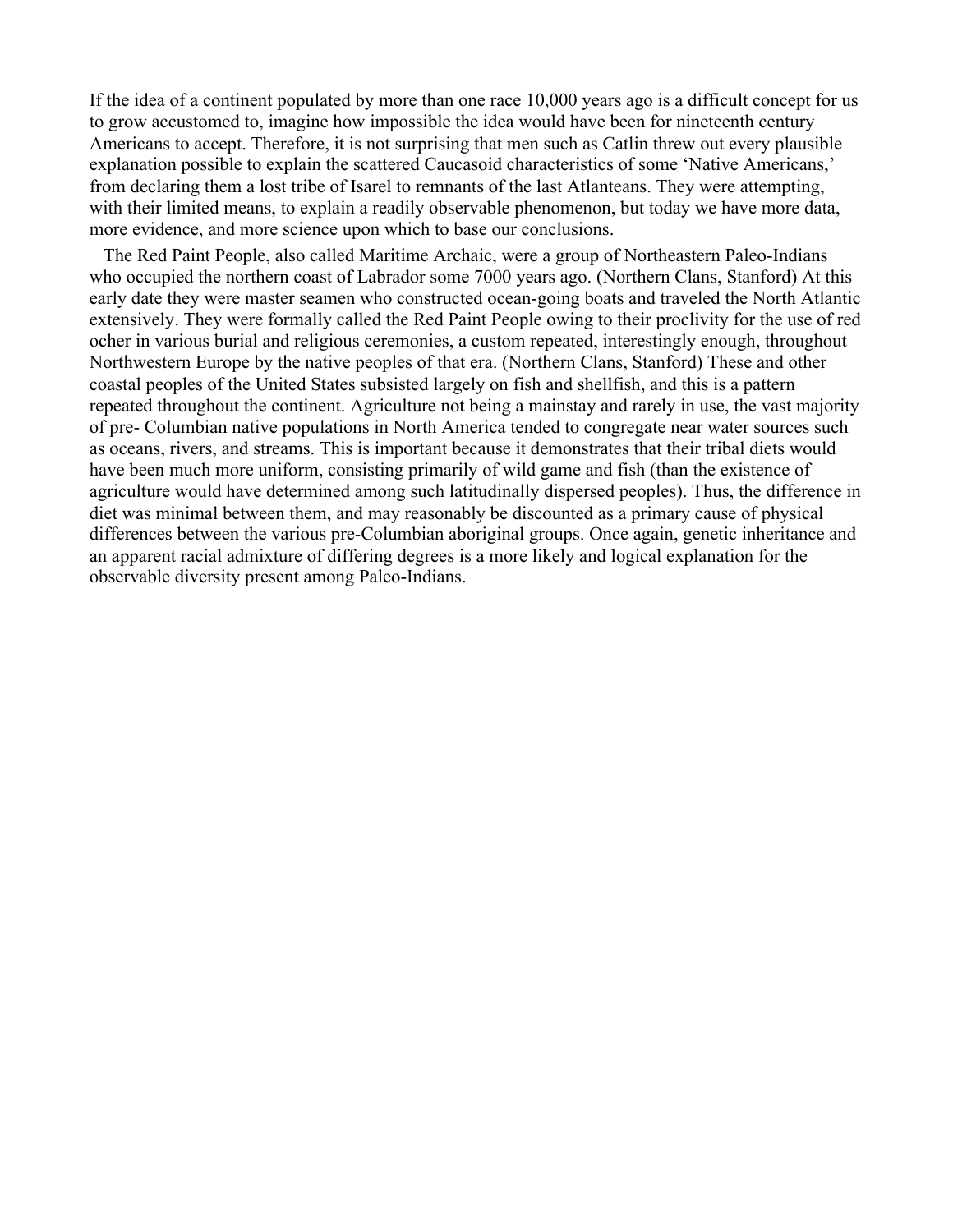### Chapter IV Pre-Clovis Questions

If conventional anthropology stands firm behind the theory of a Beringia crossing by Asiatic Mongoloids into an empty continent, then several key points must be addressed. First, the type of stone point known as 'Clovis' was named for the region of its first discovery in Clovis, New Mexico. A Clovis point is bifacial, meaning that both sides of the point have been knapped or worked, and this generally indicates a rather sophisticated level of stone age technology. Clovis points are widespread in the United States, particularly in the southeastern States, and are associated with the caching of large numbers of points as well as their intrinsic detail and art-like quality of workmanship. What is interesting is that there are no significant Clovis or pre-Clovis predecessor points found in Asia or Siberia, where one would expect them to be had the originators of Clovis crossed over Beringia from Asia.

There are, however, many significant pre-Clovis (Solutrean) sites in Northwestern Europe, where similar points have been discovered in caches. The obvious implication is that the Solutrean projectile points of bifacial knapped tools were the precursor to the Clovis points, and that, therefore, the Neolithic (New Stone Age) technology of bifacial knapping was transmitted or brought from Europe to North America.

The discovery and research into the 12,500 year old Monte Verde site in Chile had a somewhat divisive impact on Paleo-American studies. (Newsweek, "First Americans") Physical archaeologists tend to hold to the belief that the first Americans entered this continent about 11,000 years ago, while linguists and geneticists point to an earlier entry date. Their support of the theory of an earlier entry rests primarily upon models of linguistic and genetic divergence which attempt to demonstrate the rate at which changes take place within a group. However, the still controversial, yet indisputable, physical evidence of Negroids in South America and Caucasoids in North America may force a compromise between the two factions. If people from different racial groups were present in the Americas prior to 10,000 years ago, as now seems certain, this would explain an increased rate of linguistic and genetic divergence as the non-Mongoloid peoples were absorbed by and contributed to the linguistic and genetic makeup of the Mongoloids. The peopling of the Americas may have been a much more complex phenomenon than some archaeologists are willing to admit.

We know that the ancestors of the Australian aborigines were a Negroid or African people, and that they reached Australia some 50,000 years ago. They could not have walked, flown, or swam, so must have arrived there by boat. This indicates a significant sea-faring capacity, sailing or rowing entire family groups beyond the horizon and out of sight of land. As previously mentioned, the presence of Negroid remains in central Brazil indicates that they may have reached South America, as well. If they were capable of such migration, it does not seem unreasonable to assume that Caucasoids from Northwestern Europe may have done the same, reaching the northeast coast of North America over 10,000 years ago.

A coastal or maritime migration of the Asiatic Mongoloids along the Pacific coast seems increasingly likely, as well. Currently, most of the opposition to a coastal or maritime migration by the Mongoloids as a means of population transfer is based on the fact that rising sea levels since the end of the last ice age have covered most of the likely sites from which archaeological evidence to support this theory might be retrieved. (U.S. News, "Rediscovering America")

Inevitably, paleohistorians may have to accept the fact that a significant pre- Clovis population of peoples existed in the Americas. Discoveries of pre-Clovis bifacial spear points and tool-makers in southern Virginia have added weight to the theory that Clovis technology was a development from the Solutrean of Europe. Research into the Cactus Hill site has uncovered Solutrean-like blades nine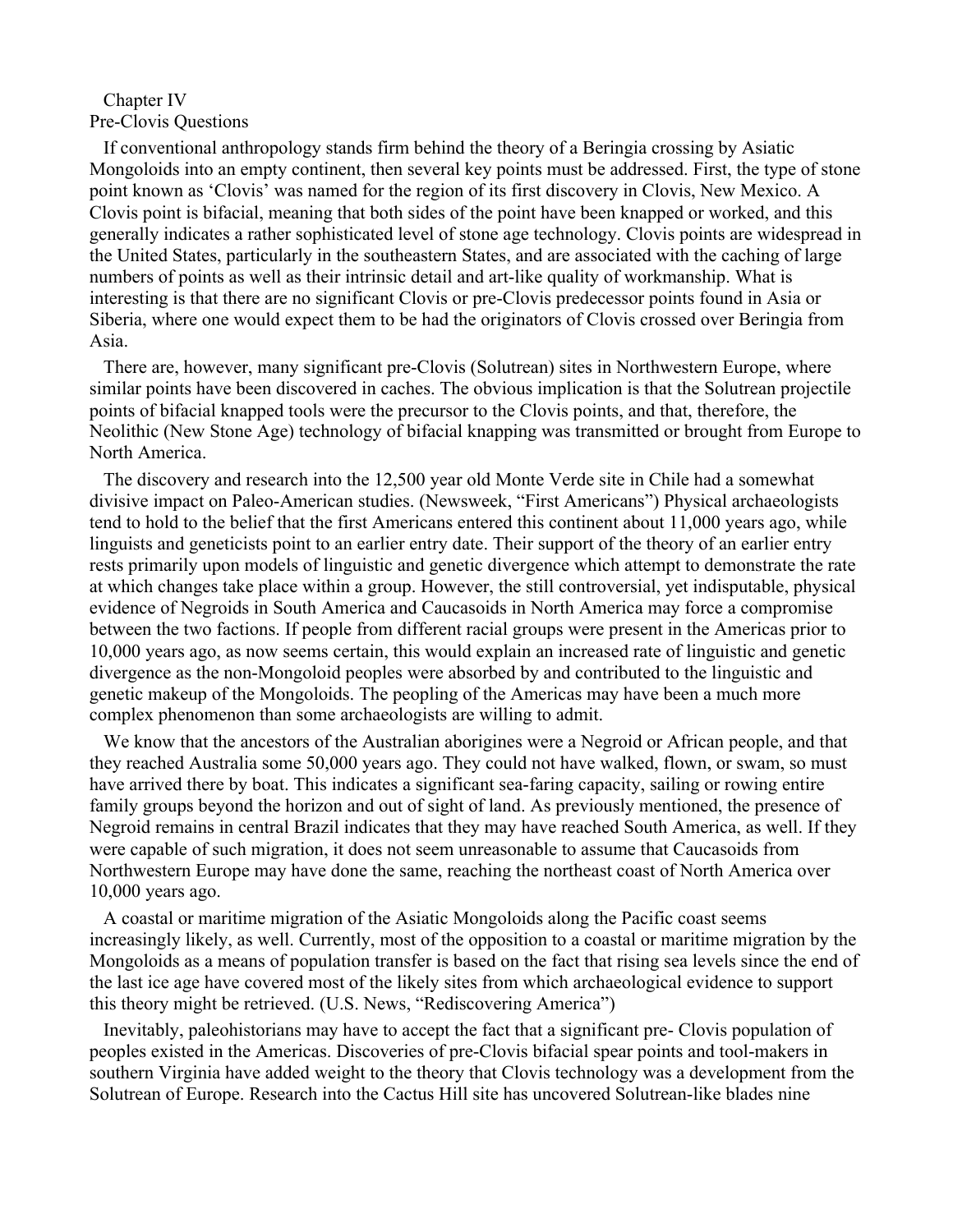inches beneath the Clovis level there. Radiocarbond dating and stratigraphy indicate that the age of the site may be from 15,000 to 16,000 years old. (Mammoth Trumpet 13 (3) 1998)

The decline of the ice-free corridor theory and the rise to prominence of the coastal/maritime migration theory is symptomatic of the slow acceptance of new ideas in the field of paleohistory. Archaeologists and anthropologists are unsure of whether the first Americans entered this continent by boat or on foot, from Asia, Europe, or the South Pacific, or whether they first came 20,000 or 10,000 years ago. Admittedly, much remains to be learned about the peopling of the Americas, but such new knowledge will require open scientific minds and an abandonment of political correctness.

The misapplication of NAGPRA has already harmed scientific research into the peopling of Paleo-America. The 10,000 year old remains of the 'Buhl Woman' found in Idaho and the 'Saulk Valley Man' discovered in Minnesota in 1938 have both been turned over to local 'Native American' tribes for re-burying, despite the fact that both reportedly possess strongly Caucasoid features. (Jenk and Wilford) Whether or not the Hopewell mound-building culture of Ohio may have represented contributions by a not-'Native American' people or not, the remains of the massive fortifications in the era point to large-scale defensive warfare in the area some two thousand years ago, and the people who built these fortifications achieved a level of organization which their descendants were notably unable to duplicate two millennia later. Once again, this points to a marked de-evolution of culture and technology in the Great Lakes region due to unknown factors.

The Mound Builders carried out trade with peoples from the Gulf of Mexico to Canada. They imported copper and silver which they fashioned into ornamental use, quarried limestone, and left few clues as to their origin. Arlington Mallery holds in The Rediscovery of Lost America that a semicivilized people skilled in metalworking of copper and iron inhabited the Great lakes region of the United States in pre-Columbian years. (Mallery, p. 225)

The descendants of these Great Lakes peoples subsequently moved north out of the Ohio valley, as the metal-working and mound-building civilization of the region had disintegrated by the fifteenth century or earlier. The Iroquois, though more advanced in many ways than their neighbors, were a solidly stone- age culture. Their origin as being something perhaps other than Asiatic Mongoloids may be seen in the earliest descriptions of them by Sieur de Roberval, the first governor general of New France. Describing the Iroquois of the St. Lawrence region as they appeared in 1542, de Roberval noted:

They are a people of goodly stature and well made; they are very white, but they are all naked, and if they were appareled as the French are, they would be as white and as fair, but they paint themselves for fear of heat and sunburning. (Mallery, p. 170)

As we have seen, this is not at all an isolated account, nor is it the only case in which 'Native American' tribes displayed a remarkable degree of Caucasoid physical features prior to an opportunity for admixture by Europeans. After all, Pizarro's nephew reported that the Incan nobles were blonde and distinct from the local population, (Kemp, "Interview") and the Mormons got their concept of white tribes through the oral legends of 'Native American' tribes in Illinois.

Aside from the fact that several sites in the Americas are demonstrably pre- Clovis, and several links between the Clovis and Solutrean cultures, there also is an absence of Clovis or proto-Clovis technology in Asia. This means that the closest technology to Clovis is indeed the European Solutrean.

The accepted view that groups of nomadic hunters pursuing large game animal herds wandered through an ice-free passage of exposed Beringia into North America from Asia conveniently forgets that these were, in an evolutionary sense, modern humans whose brains were as sophisticated as those of today's Homo Sapiens. They were quite capable of reason, inquisitiveness, and innovation. Nor can it be said that these were people for whom ocean travel was an impossibly difficult task, as the Maritime Archaic people of Labrador previously mentioned aptly illustrate.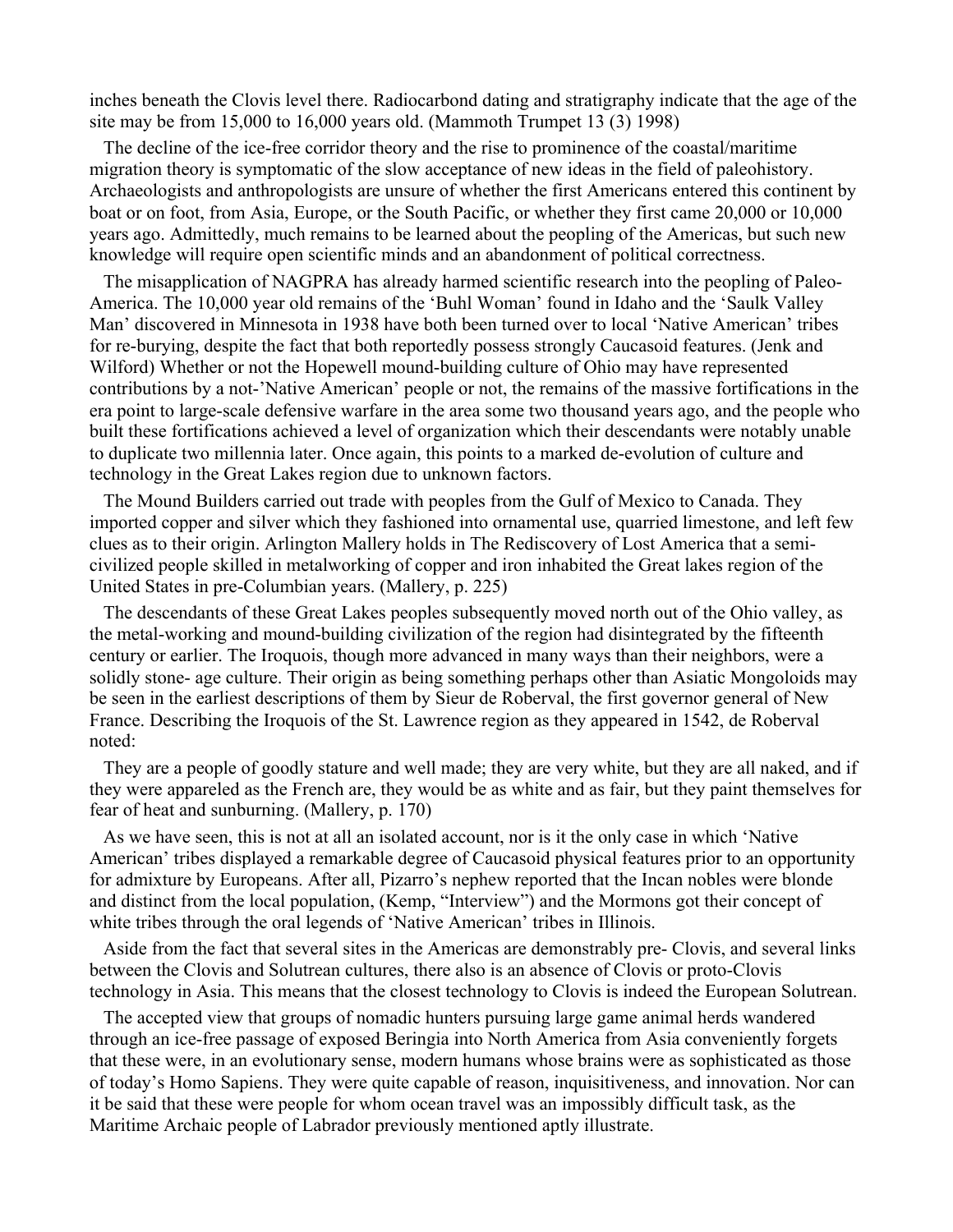The window of opportunity during which an ice-free land passage from Asia over Beringia to North America would have been available was likely seasonal, varying in duration from year to year and subject to the vagaries of localized weather conditions which could change by the hour with the passing storms of the north Pacific. It is extremely improbable, then, that such a migration could have been accidental or happenstance. Considering the note inconsiderable geographic distance involved in traversing Beringia under the aforementioned subarctic conditions, an intentional migration looms ever more likely.

If the first migrations of Asiatic Mongoloids across Beringia into North America were conscious journeys of exploration and colonization, rather than idle and aimless wanderings of a hungry rabble of nomads, then the next consideration is their possible motivational factors in choosing to migrate. Very rarely have entire groups of people picked up and moved without some overwhelming motivation or impetus which proved stronger than their near- instinctive ties to the familiar and native lands of their birth. The most consistently recurring theme in human migrations has been, and still is, population pressures and evictions by other groups of humans.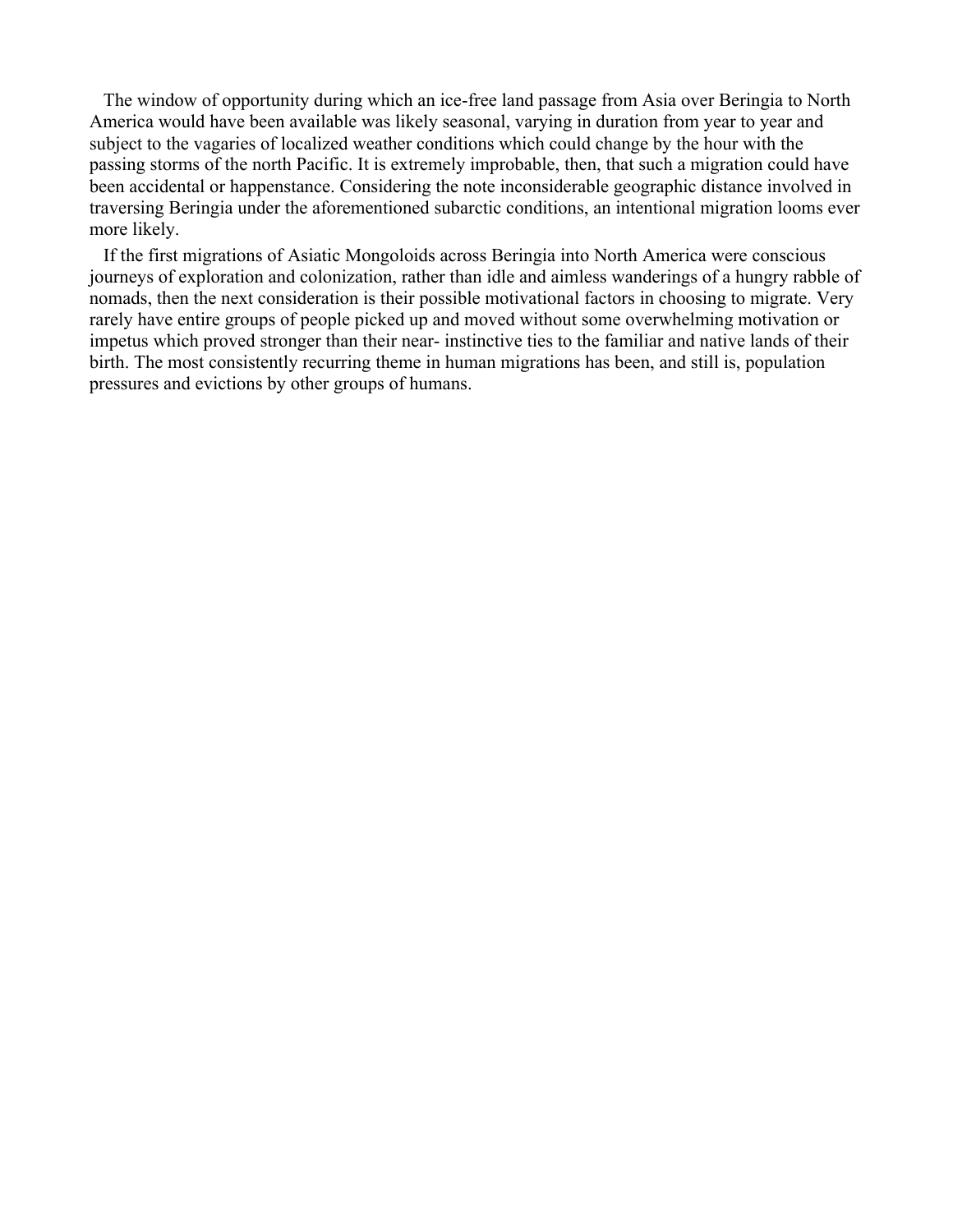# **Chapter V Asian Displacements**

It is a well-known and established historical fact that a Proto-European people moved into and conquered the Mohenji-Daro Valley of northern India around 2500 B.C.E. These people, who were called the Aryans from the Sanskrit word meaning 'noble,' established the Hindu religion and the Varna institution of castes as a system of racial separation to keep their descendants from interbreeding with the native Dravidian blacks, as eventually happened. Today the Brahmin, or highest priestly caste, has the highest admixture of Proto-European blood. Other branches of the Aryans moved into Tibet and Iran, which was also named for them, but these were by no means the earliest of Caucasoid migrations eastwards into Asia.

We know, for instance, that the Tocharians, who brought the domestication of the horse, wheeled carts, and textiles from the Ukraine to the Tarim basin of Chinese Turkmenistan, were a ProtoNordic people who established the Silk Road Trade and the first civilizations of northern China prior to 5000 years ago. (Dye, "Secrets of Cherchen Man")

Even earlier than the Tocharians, however, were the Proto-Nordic Wu-shun who occupied the northern slopes of the Tashkent Mountains and the Ainu, descendants of whom still survive as a racially heterogeneous population on the northernmost islands of Japan. (Mammoth Trumpet 14 (11) 1999) Both of these groups give evidence for early Paleolithic Caucasoid migrations from Europe into Asia eastward literally all the way to the Pacific Ocean. It may bear mentioning, in fact, that during the last ice age in which the water level would have been low enough (due to its composition as ice) to expose a Beringia land bridge, both Japan and the islands of Great Britain were attached to their respective neighboring continents by straits of dry land.

What this evidence all points to is a series of Proto-Caucasoid incursions into Asia as waves of migration and invasion which would in turn have displaced the Asiatic Mongoloids native to the area, perhaps encouraging them to cross over Beringia into North America to escape the invading Proto-Caucasoids. The fascinating irony is that, should future anthropological and archaeological research or discoveries bear this scenario out, it will mean that the incursions of Proto-Caucasoids eastwards into Asia may have set into motion a chain of events which would eventually lead to the destruction and subsumation of their less numerous Proto-Caucasoid cousins in North America. In effect, the Proto-Caucasoids invading Asia may have pushed the Asiatic Mongoloids out of Asia, over Beringia, and on top of the Proto-Caucasoids on this continent, who were then overwhelmed by the sheer numbers of the Asiatic Mongoloids.

Unfortunately, little solid archaeological evidence concerning the initial wave of Asiatic Mongoloids remains due to the fact that their likely camping grounds and travel route would have followed the icefree channels near the coastline which today lies several miles offshore. As the ice age ended, most of the coastlines of both coasts were flooded by melting ice, and the rising water levels in the ocean doubtless obscured or expunged many significant Paleolithic sites.

The opportunity exists, however, that with an overall improvement of offshore exploration technology scientists may someday be able to map and explore more offshore sites of archaeological importance, such as the recent findings off the coast of British Columbia. Be that as it may, it is obvious from an ethnographic point of view that several distinct waves of Asiatic Mongoloids did enter into the North American continent beginning at least ten thousand years ago, and that the earliest of these migrations experienced a significant but varying degree of admixture with some pre-existing Proto-Caucasoid peoples on this continent, and that the latest arriving (circa 3000 B.C.E.) Asiatic Mongoloid genotypes as the present day Aleut and Inuit peoples. This would seem to indicate that the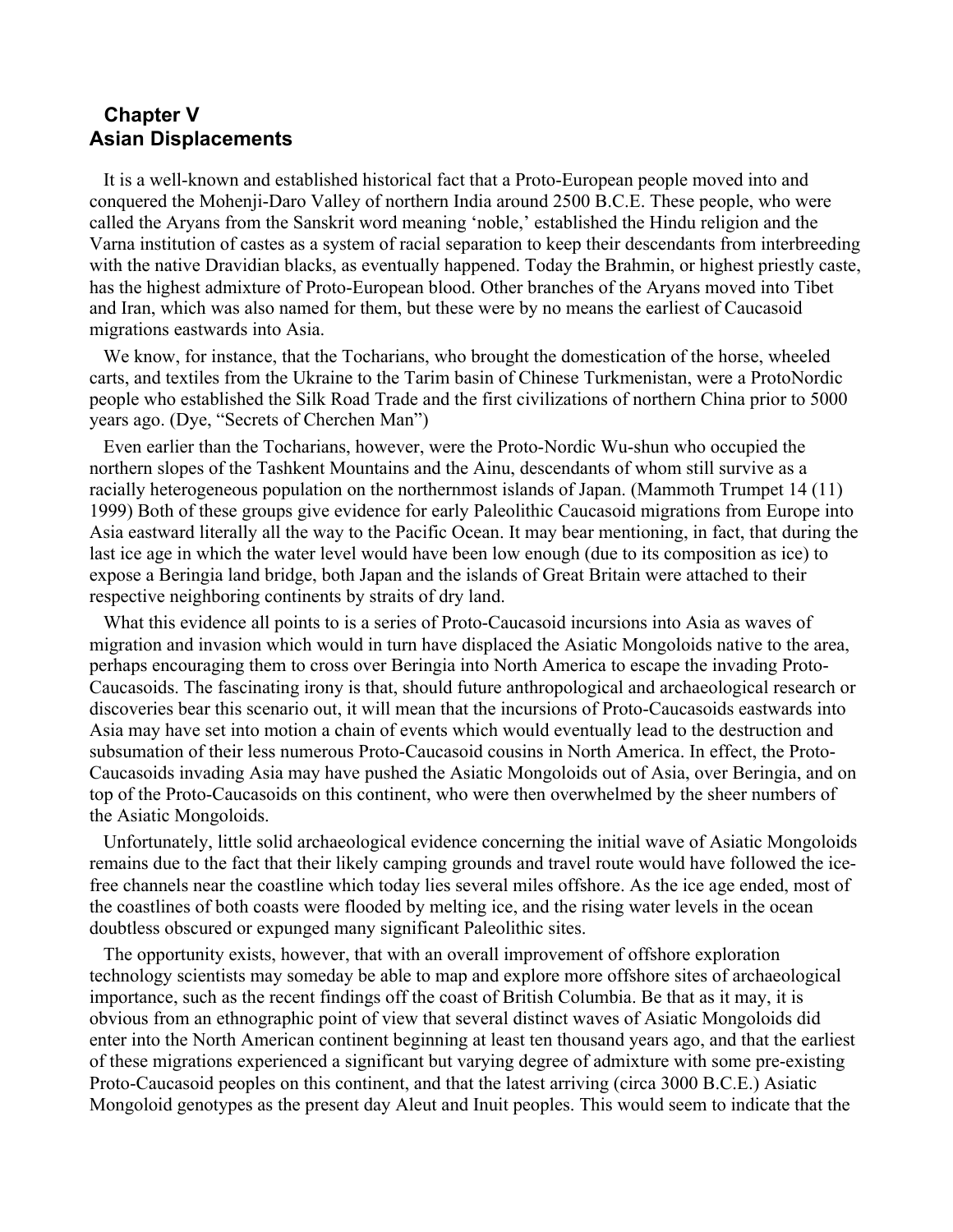Proto-Caucasoid population of Paleolithic North America was subsumed between 10,000 and 3000 B.C.E.

As the attached photo-comparisons should indicate, the Aleutian and Inuit peoples (often referred to collectively as 'Eskimo') are physically identical from Siberia throughout Alaska and Canada and Greenland. In addition, the Rasmussen studies demonstrate that linguistically they share the same dialects across virtually the entire circumpolar arc. Thus, it is clear that the Inuit were, and are, a separate people from the remainder of so-called 'Native Americans.'

Current archaeology holds that the Asiatic Mongoloids crossed over Beringia into North America and then began a very gradual north to south population dispersal over the next several thousand years. We know that Beringia existed as an ice-free land bridge from 75,000 to 45,000 B.C.E. and again from 30,000 to 11,000 B.C.E. This second window of opportunity corresponds well temporally with the ethnic diversity model.

The Meadowcroft rock shelter near Pittsburgh is a rock overhand which excavations revealed has been used for thousands of years by passing tribes. Some of the older levels in the shelter may be as much as 14,000 years old, making them pre-Clovis. (U.S. News, 10/12/98)

In the last century, since the advent of relatively reliable dating processes such as radiocarbon dating, there are over ten sets of human remains that have been discovered in the region of North America. These all have certain characteristics in common: they all date to around 10,000 years ago, and they all bear a number of Caucasoid traits which indicate that they are not related to classic Indians or today's 'Native Americans,' but rather to Europeans. (McNallen, Kennewick Man Interview) (Owsley, Asatru Folk Assembly) What is needed are significant intercontinental studies throughout what has come to be called the North American Crescent. Several human remains have been discovered on both sides of the Atlantic from roughly 7000 years ago which were buried in a very similar fashion with evidence of red ocher rituals present in all of them. Since these burials have so much in common with each other, and apparently took place within a couple of centuries, mtDNA tests could be performed on them which would help to determine kinship. Although this much needed measure might be opposed by 'Native Americans' who already have a vested interest in preventing further scientific study into the peopling of Americas, it is doubtful that the Europeans would have any objection.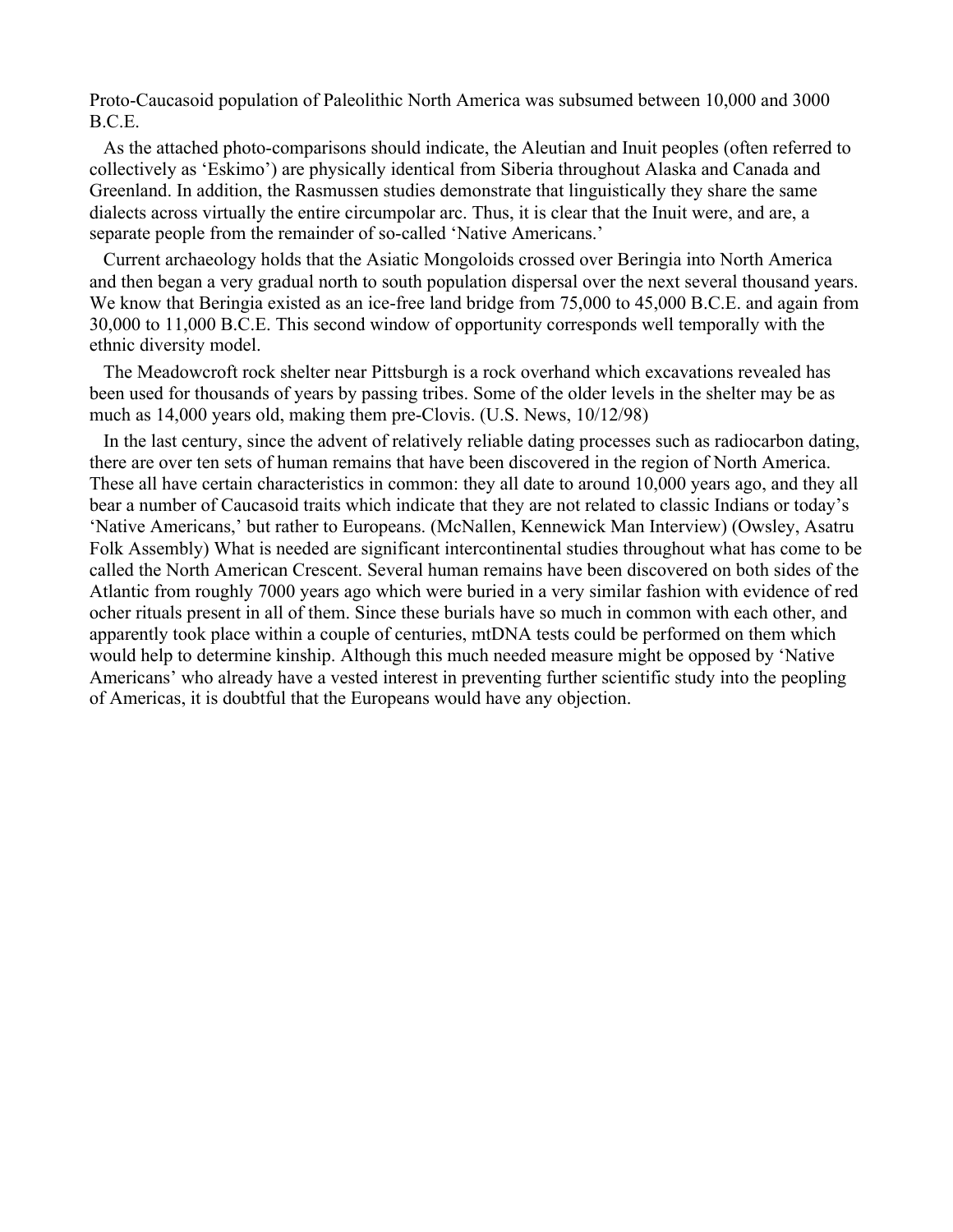# **Chapter VI Those Controversial Caucasians**

However, the gradual north to south population dispersal fails to explain how it is that some archaeological finds in South America actually predate the earliest North American sites. One wonders if an unhurried and incidental, rather than focused, migration of peoples could indeed reach Tierra del Fuego from Siberia in such a relatively short time.

In addition, more than a century of intense study of archaeological sites throughout the world have taught archeologists that civilization-building is a long and complicated process that is not accomplished overnight. What we see in Central and South America with the Olmecs, Mayans, Aztecs, and Incas are different examples of proto-civilizations which did not have corollary in the ostensibly longer-settled regions of North America. It should bear consideration, then, whether the populating of the Americas could best be described as a 'trickling in and down,' or as a series of violent displacements which occurred in wave after successive wave until the net outcome of these invasions/migrations was a 'layering effect.'

If, however, we consider the possibility of a European-derived population influx into North America, then there are two primary possible routes and points of entry which bear consideration. If the Proto-Caucasoids were of indirect Eurasian origin, then one can accept the more generally-held notion that these far-flung peoples likewise passed through Beringia into North America after having passed through all of Asia. This would make them contemporaries and perhaps relatives of the Ainu as well as the predecessors and antecedents of the Wu-shun, Tocharoi, and Aryans. It would not, however, explain the lack of physical evidence vis-à-vis Clovis point predecessors to be found in Asia, nor their preponderance in northwestern Europe. The possibility of a North Atlantic crossing has intrigued researchers and scientists for decades, as it seems to be the most direct route for Proto-Caucasoid entry into North America and also the theory which is most sound and compelling in an evidentiary sense.

The existence of a fifth haplogroup 'x factor' genetic marker present in some of the current populations of 'Native Americans' and Europeans, but not in Asians, is an important research tool which narrows to a 98% accuracy the probability of an ancient Proto-Caucasoid admixture with several tribes such as the Northern Plains Sioux, Ojibwa, Yakima, and Nuu-Chah-Nulth. (McNallen, Kennewick Man Interview)

In September of 1999, the Asatru Folk Assembly, a neo-Pagan religious society led by Mr. Steve McNallen, sued the United States Army to force mitochondrial DNA tests to be performed on the remains of Kennewick Man, a 9300-year-old skeleton discovered near Richland, Washington. The skeleton displays cranial and maxofacial traits which are surprisingly Caucasoid, indicating that Kennewick Man may not be related to the Asiatic Mongoloid populations as one would expect. However, the Umatilla and four other allied tribes of 'Native Americans' in the area have so far successfully blocked any DNA tests on Kennewick Man, which they oppose.

In 1990, the United States Congress passed the North American Grave Protection and Repatriation Act (NAGPRA). This act was designed to prevent the desecration of 'Native American' burial sites and maintained two important provisions. The first unfortunate provision of NAGPRA holds that, in the absence of any evidence to the contrary, any human physical remains discovered from circa 1500 or earlier in North America should be considered 'Native American' and secondly, that the remains should be delivered to and handed over to the nearest (geographically) tribe to the area. (Dept. of the Interior)

Obviously, this act fails to take into account the fact that, as we are discovering, the majority of very old skeletal remains which have been discovered from 8000 or more years in antiquity all bear some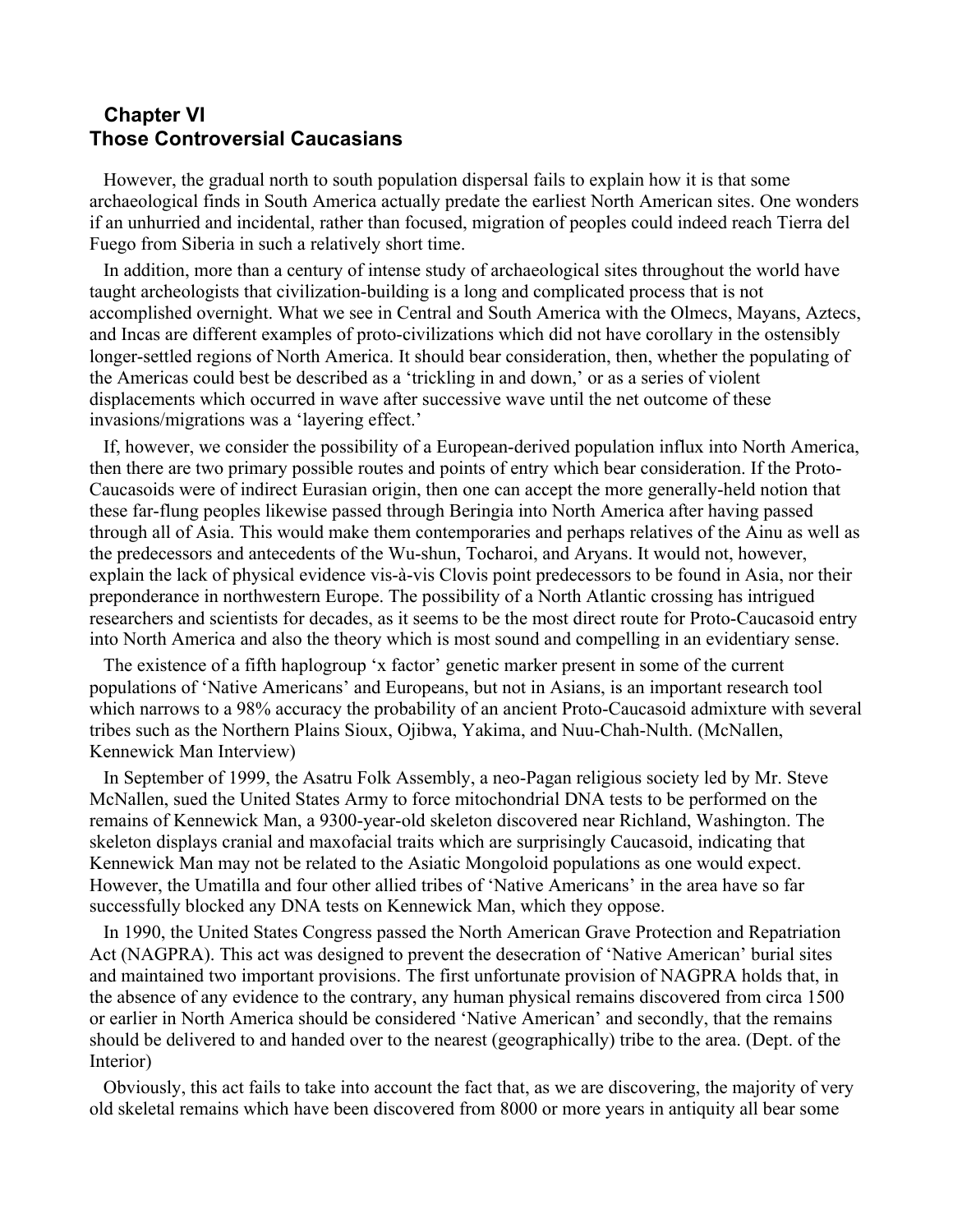degree or another of Caucasoid features, indicating that they are not part of the Asiatic Mongoloid population which we generally think of as being representative of 'Native American' populations.

Secondly, the NAGPRA is not based in a politico-historical reality because every North American tribe has moved extensively during the last few centuries, both during and immediately after the most recent wave of European colonization. Thus, none of them are living on the same land they occupied in pre-Columbian days, meaning that any human remains found in their vicinity would almost certainly not be any direct genetic relations to theirs, at least not any more than Kennewick Man, Wizards Beach Man, Spirit Cave Man, and the other Proto-Caucasoid remains found within the last few decades in North America would be related to modern Whites in this country.

However, it is the strength of NAGPRA which has enabled the Umatillas to keep the case of Kennewick Man tied up in court for two years and delay mtDNA tests on the remains. It was for this reason that the Asatru Folk Assembly retained Dr. Michael D. Brown, Ph.D. as an expert witness, since his well-known specialty in forensic genetics and human origins was seen as a possible means of breaking the logjam of jurisprudence and allowing the anthropologists, archaeologists, and other scientists who wish to study Kennewick Man to do so. Dr. Brown joined the case on September 7, 1999, and offered the following comments as part of his sworn affidavit.

Given that there is merit to anthropological claims that some early American skeletons are morphologically distinct from modern Native Americans and that morphological variability exists among those early skeletons, it is my opinion that the study— particularly the genetic analysis— of the Kennewick Man skeleton is of significant scientific value. (Asatru Folk Assembly)

Unfortunately, at the time of the writing of this paper the Umatilla and other native tribes, in collusion with the U.S. Army Corps of Engineers, were still successfully blocking scientific study and research on Kennewick Man to determine his origins with certainty. (Chang, ABC News)

To give some background history, the skull of Kennewick man was discovered in July of 1996 quite by accident along an eroded riverbed by two college students. At first, the discovery of the skeleton was reported to police as a possible homicide case. Several days later, Dr. James Chatters was made aware of the find, and the locally-based anthropologist examined the remains. He recovered the virtually complete skeleton of what he described as an adult Caucasian male. (Northern Clans, Northern Traces)

Originally, owing to the discovery of a stone spear point lodged into the right pelvic bone of the skeleton, Dr. Chatters opined that the remains might be those of a nineteenth-century White settler who had fallen afoul of local Indians. However, a month later, successive radiocarbon dating tests performed at the University of California-Davis place the age of Kennewick Man at between 9300 and 9600 years old. Obviously, this discovery put Kennewick Man's reported Caucasian ancestry into an entirely different light.

Dr. Chatters consulted with County Coroner Floyd Johnson and a second anthropologist, Dr. Catherine J. MacMillen, both of whom confirmed his initial classification of Kennewick Man as a Caucasian. It is at this stage that matters in the Kennewick Man case became legally entangled. The U.S. Army Corps of Engineers allows 'Native Americans' to have access to the Kennewick Man remains on at least five separate occasions during which native religious rituals are performed and cedar branches are placed among the bones. The Asatru Folk Assembly files suit in the U.S. District Court of Oregon to prevent the remains from being handed over to the five confederated local tribes who oppose any scientific research into the remains. The court orders that the remains must be "offlimits" to all parties until the case is resolved, but Lt. Col. Don Curtis of the U.S. Army Corps of Engineers violates the court order by allowing another secret native religious ceremony to be performed over the skeleton. (Virtual Interpretive Center)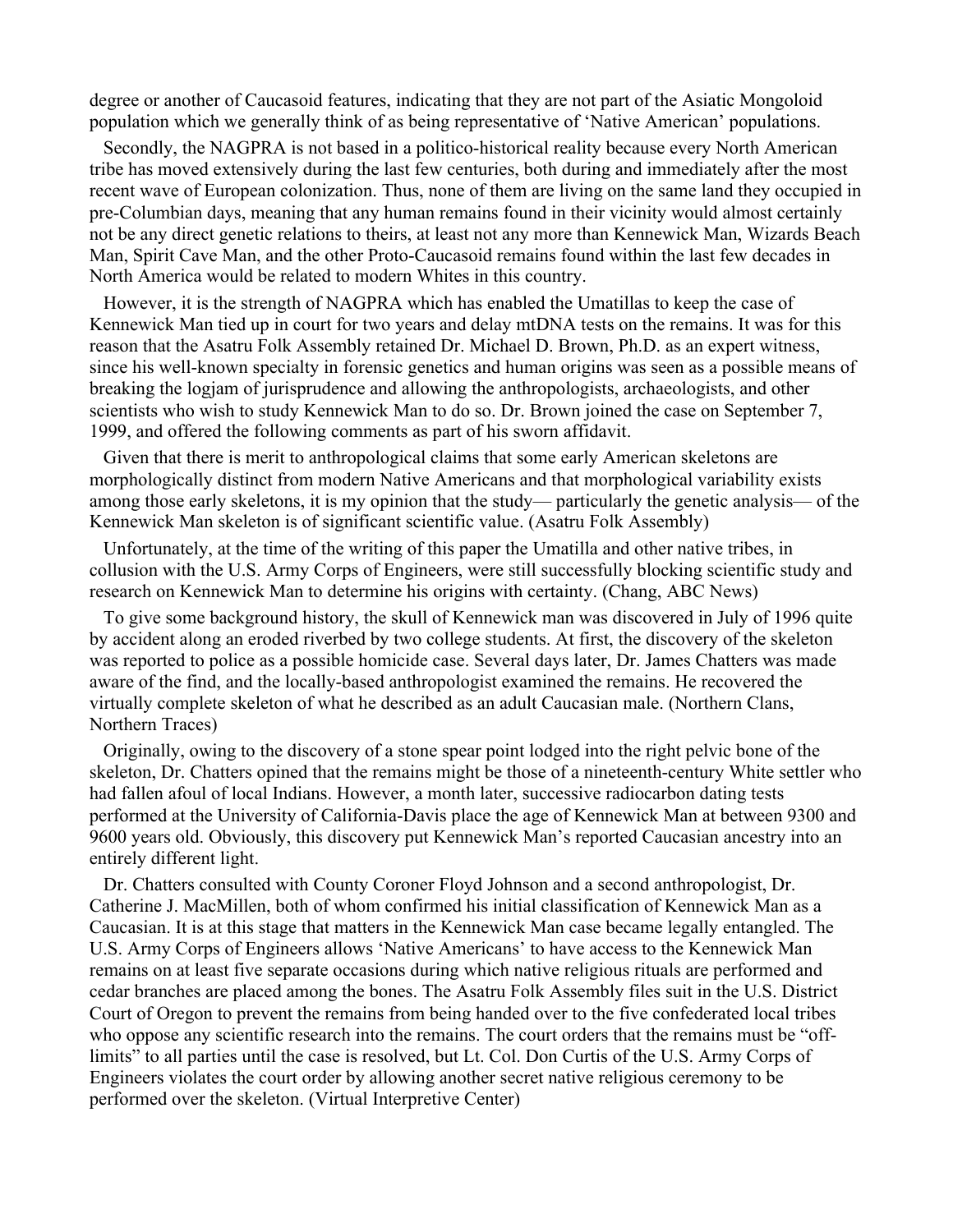In April of 1998, as Congressional representatives from the State of Washington drafted legislation which would have preserved the site of the Kennewick Man discovery, the U.S. Army Corps of Engineers began dumping and air-dropping, from helicopters, several tons of stone and dirt onto the site to cover it up. Following unsuccessful attempts at meditation by the Department of the Interior, the Kennewick man remains are removed to the Burke Museum in Seattle, Washington. During an inventory of the remains in December 1998, Dr. Douglas Owsley discovers that large portions of the skeleton's femur bones (most useful in mtDNA analysis) have been removed and are missing. According to Dr. Owsley, this is a "deliberate act of desecration." (Geranios, ABC News)

The legal stalemate continued throughout 1999. In September of that year, the Asatru Folk Assembly did file suit against the United States government to allow mtDNA testing on the Kennewick Man remains, and retained Dr. Michael C. Brown, a geneticist from Emory University, as an expert witness in the case. (Virtual Interpretive Center)

Since the beginning of the Kennewick Man Controversy, a neo-Pagan religious group called the Asatru Folk Assembly has sided with the scientists and against the aboriginal tribes in the effort to have mtDNA tests performed on the remains. Mr. Steve McNallen, the leader of the Asatru Folk Assembly, stated in a recent e-interview:

The Government's plan, once they get back the C14 results from the samples they took last week, will declare Kennewick Man "Native American" if he is more than about 500 years old. At that point, they will try to find an Indian tribe with "cultural affiliation"— which could take years... In the long run, if Kennewick Man is given to the Indians, scientific study of ancient remains in America will be crippled. (McNallen, Interview)

When questions about the U.S. government's official role in the controversy, Mr. McNallen remarked:

The most outstanding single even along these lines was the dumping of hundreds of tons of rock and soil on the discovery site, supposedly to prevent erosion. The Indians were in favor of this move, and the plaintiff scientists as well as the AFA emphatically opposed it. A bill had even been passed in Congress which would have forbidden this action, but the Army Corps of Engineers moved quickly and— in the days between passage of the bill and its signing— went right ahead. (McNallen, Interview)

Commenting on the possible political motivations of the opponents of research, Mr. McNallen opined:

It is not politically possible in modern America to admit that people of European origin were in North America in very ancient times— much less that they were exterminated by a later, Mongoloid, immigration. President Clinton is on record as favoring the surrender of Kennewick Man to the Indian tribes, and we can safely assume active, cabinet-level attention. To propose an early European migration is to risk accusations of "racism."...Beyond politics, there is a fear of Kennewick Man and what he represents. Many tribes, from the Pacific Northwest down through (Nevada), (and others, for all I know) have traditions of the "red-haired giants" or the "mean-spirited, light-skinned people" who were there before them. There is a belief that the return of these people, or an acknowledgment of their existence, will bring misfortune to the Indians. (McNallen, Interview)

An opposite point of view is expressed by the Confederated Tribes of the Umatilla Indian Reservation through their Tribal Chair, Mr. Don Sampson. The Umatillas believe that their people have always lived on land which they now inhabit and were, in fact, created there according to their origin mythology. Therefore, any remains of more than a couple centuries' age must be of their ancestors, they reason. The tribes oppose any further testing or research on the remains for religious reasons. Instead, their goal is to re-inter the remains in a 'Native American' funeral ceremony and put both Kennewick Man and the controversy surrounding him to rest. According to the North American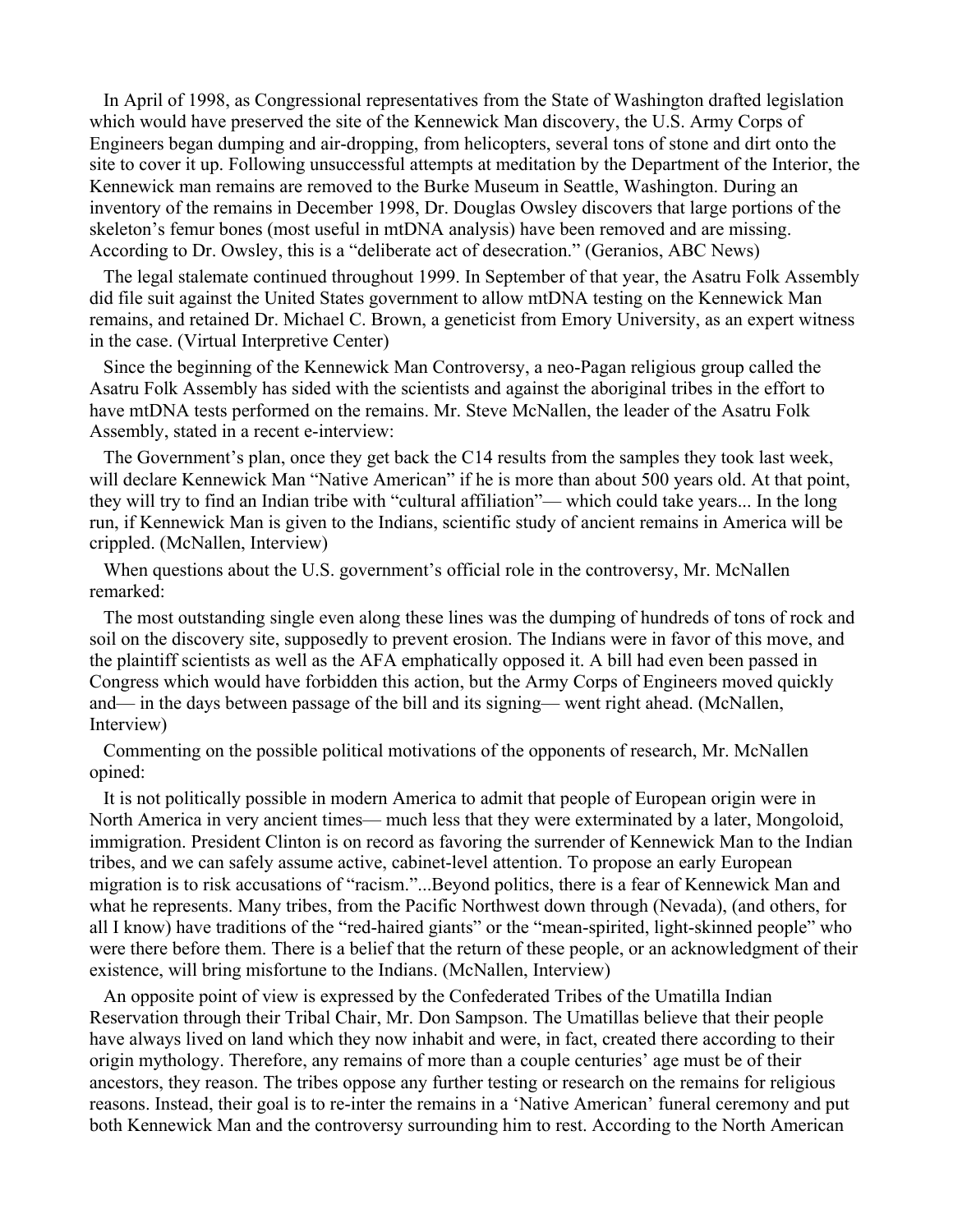Graves Protection and Repatriation Act, it is well within their rights to do so, regardless of scientific interest in the remains. It is, therefore, literally a case of science versus religion and of minority rights versus history.

Anthropologists believe that the forebears of the Umatillas may have moved into the region of modern-day Washington State as recently as a few hundred years ago, but the Indians are unpersuaded from their traditional beliefs. (Sampson, Confederated Tribes) An interesting sideline is that Clovis culture is generally thought to have begun about 11,500 years ago, 2000 years before Kennewick man died. Since the spearhead found lodged in his partially healed pelvic bone is of Cascade origin, many anthropologists would content that perhaps Clovis technology was spurred on by the initial invasion of North America by the Asiatic Mongoloids. If it is true that conflict and stress often encourage technological innovations, then this theory might be plausible, but not to the Umatillas. Dr. James C. Chatters describes the spear point in this manner.

I detected a gray object partially healed within the right ilium. CT scans revealed the 20 by 54 mm base of a leaf-shaped, serrated Cascade projectile point typical of Southern Plateau assemblages from 8500 B.P. to 4500 B.P. (Northern Clans, Nothern Traces)

This startling discovery convinced Dr. Chatters to commence the further radiocarbon dating which eventually would lead to the ongoing controversy. His intensive physical examination of the remains revealed the following:

The skeleton is nearly complete, missing only the sternum and a few small bones of hands and feet. All teeth were present at the time of death. This was a male of late middle age (40-55 years) and tall (170-176), slender build. He had suffered numerous injuries, the most severe of which were compound fractures of at least six ribs and apparent damage to his left shoulder musculature, atrophy of the left humerus due to the muscle damage, and the healing projectile wound in his right pelvis. The lack of head-flattening due to cradle-board use, minimal arthritis in weight-bearing bones, and the unusually light wear on his teeth distinguish the behavior and diet of Kennewick Man from that of more recent people in the region...The man lacks definitive characteristics of the classic Mongoloid stock to which modern Native Americans belong. The skull is dolichocranic (cranial index 73.8) rather than brachycranic, the face narrow and prognathous rather than broad and flat. Cheek bones recede slightly and lack an inferior zygomatic projection; the lower rim of the orbit is even with the upper. Other features are a long, broad nose that projects markedly from the face and high, round orbits. The mandible is v-shaped, with a pronounced, deep chin. Many of the characteristics are definitive of modern-day Caucasoid peoples, while others such as the orbits are typical of neither race. (Kennewick Man Home Page)

Was Kennewick Man a Caucasoid? Much of the preliminary findings seem to say so, but, without mtDNA testing, his origin cannot be proven to anyone's satisfaction. It is indeed possible that he was a victim of intertribal conflict as his wounds indicate, or he may not have been. What is clear to the unbiased observer is that his remains warrant further scientific study, especially in consideration of the fact that his is not an isolated case.

In fact, for the last half-century many archaeological sites in western North America have turned up related finds from the late glacial period that dates from 14,000 to 8000 years ago, which are evidence of a very sophisticated people. Kennewick Man, for example, was found with several bone needles nearby. (Virtual Interpretive Center)

This would indicate that he probably wore tailored clothing of a kind unknown to 'Native Americans' until the European Colonial period. The remarkable fact of the predominance of these related remains in the western half of the continent may be a result of the more humid environment and acidic soil in eastern North America, both factors which would have a negative impact on the durability of human bone material. Formerly, anthropologists collectively termed these as 'The Clovis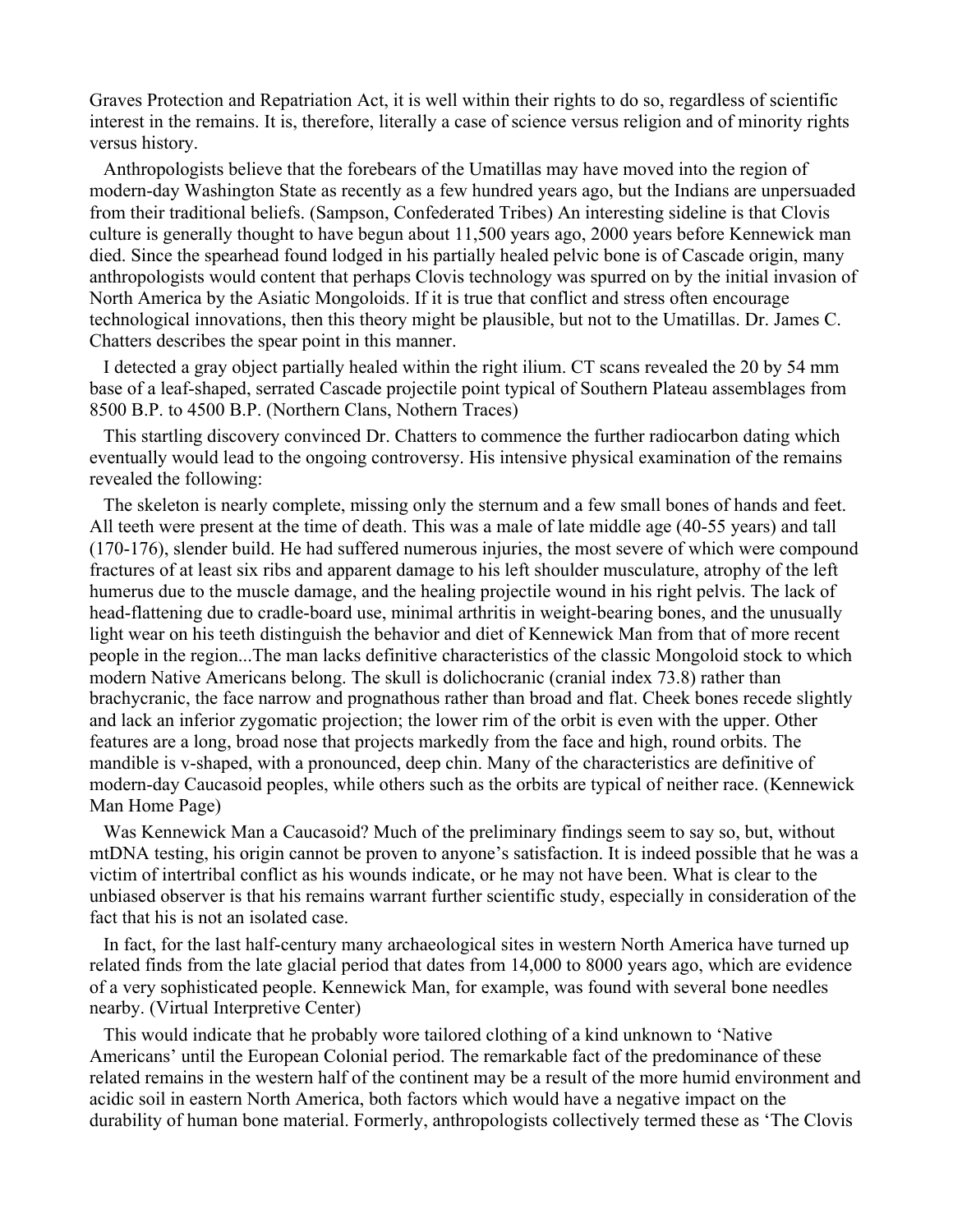People' due to their use of that type of stone technology, nor was the possible link to European Solutrean technology lost on the researchers.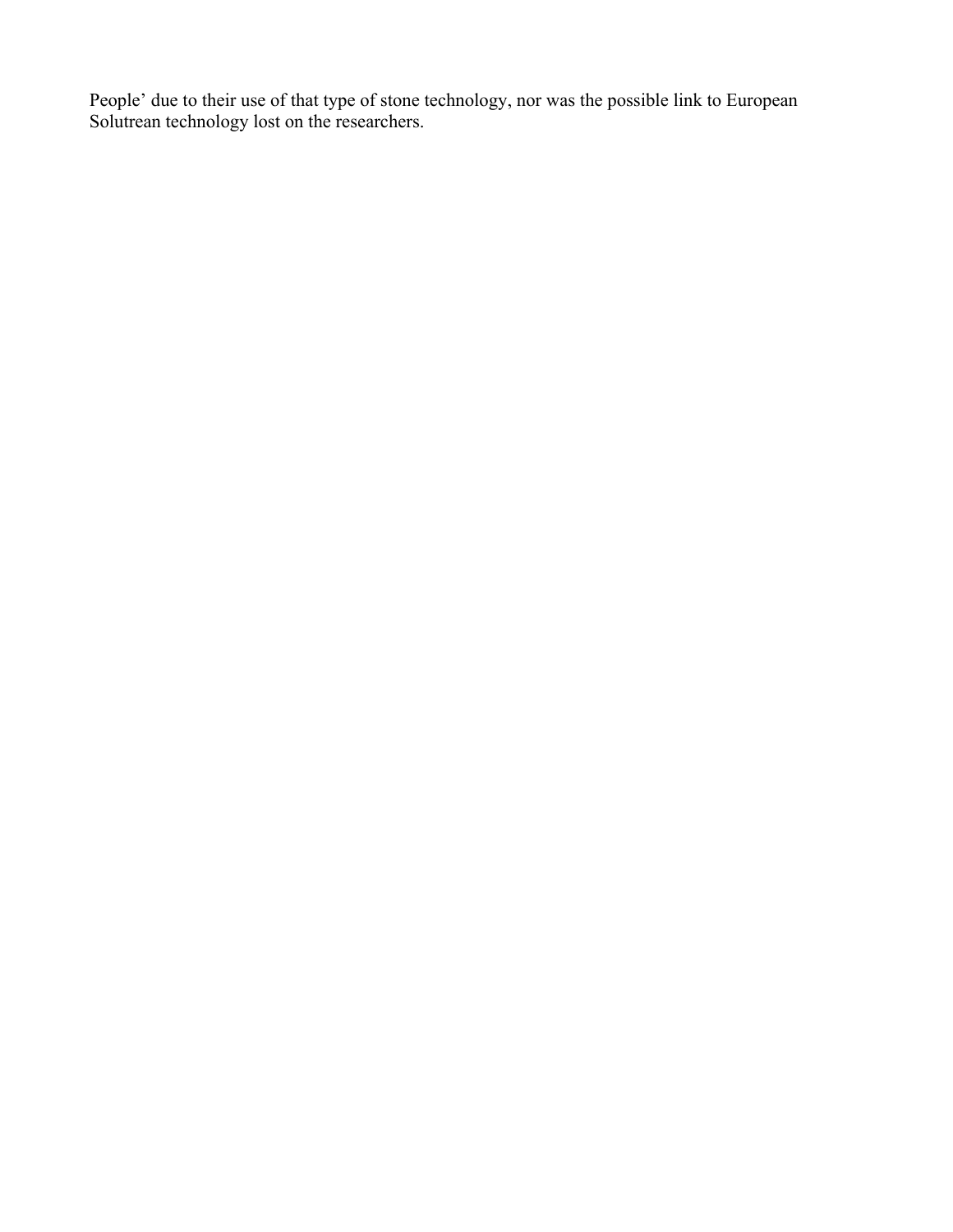# **Chapter VII Kennewick's Kin**

Many have remarked that the fleshed-out recreation of Kennewick Man's facial features bears a remarkable resemblance to actor Patrick Stewart. While it is true that a casting of the skull cannot give us any clues as to skin, hair, or eye color, we can see that Kennewick Man had a long, narrow face, a slight overbite, a prominent chin, and other European (Caucasoid) facial features.

But, the controversy over Kennewick man is more pointed precisely because his are not the only set of human remains with Caucasian traits dating from over 7000 years ago to have been found in North America. On the contrary, not only are there several other prime specimens, but all of the remains dating to this period of American prehistory display Caucasoid traits to some degree or another.

Over the last fifty to sixty years, many mysterious and exciting discoveries have been made which raise new questions regarding the peopling of the Americas. In 1938, seventy pairs of sagebrush sandals were discovered at the Fork Rock Cave in Oregon. Radiocarbon dating revealed the sandals to be 9000 years old, yet intricately woven. Found with the sandals were small pieces of basketry, projectile points, charcoal, drills, scrapers, and awls, but no human remains. (Newsweek, First Americans)

Currently beings stored at the Nevada State Museum in Carson City is a mummy originally excavated in 1940 and commonly known as 'Spirit Cave Man.' Recent radiocarbon tests have proven Spirit Cave Man to be 9,420 years old, the oldest mummy ever discovered in North America. Found in one of several excavated caves in Churchill County, Nevada, the mummy was discovered in a funeral position dressed in a skin robe and moccasins, and lying on a fur blanket with twined mats sewn around the head and feet of the body. In addition to the spectacular diamond-plait weaving of the mats, archaeologists discovered fifty-eight other artifacts in the burial chamber, including two woven bags of cremated human remains. (Barnes, America's Oldest Mummy)

According to forensic experts who have studied the remains, Kennewick Man's possible relative from Spirit Cave was a man in his mid-forties who suffered from a fractured skull and a broken back at the time of his death. Like Kennewick Man, Spirit Cave Man has Caucasoid facial and skeletal features, and is the subject of a legal battle between Indian tribes who wish to see the remains buried immediately without any scientific examination and scientists who would like to perform mtDNA tests on the remains. (Barnes, America's Oldest Mummy)

The litigious tribe in this case is the Paiute Indians who inhabit the area which surrounds Spirit Cave. This is interesting because the Paiutes have as a part of their ancient oral tradition a legend of the 'Si-Te-Cah,' or 'Tule eaters,' a race of giants with red and golden hair and beards who were supposedly living in the area when their ancestors arrived. According to the Paiute legend a decades-long war of genocidal attrition took place which their ancestors won, wiping out most of the Si-Te-Cah people.

The legend holds that the last of the Si-Te-Cah were driven out of the basin and up into the Spirit Caves, and the only ones who remained were Si-Teh-Cah women who had been captured and made war-brides of the tribe. The Si-Te-Cah are specifically described in the legend as being tall, lightskinned, and having golden or red hair. This legend of the Paiutes would seem to correspond well with the historically and scientifically verifiable remains found in Spirit Cave and elsewhere. The mats the mummy had been wrapped in, in fact, were woven of the Tule, just as thelegend suggests. (Asatru Folk Assembly, Si-Te-Cah, "My Life Among the Paiutes")

It has been over two years since the Paiutes filed claim blocking mtDNA testing of Spirit Cave Man, and no easy resolution of the dispute is in sight. Basically, this is because the disagreement is one of science versus religion, of logic versus emotion.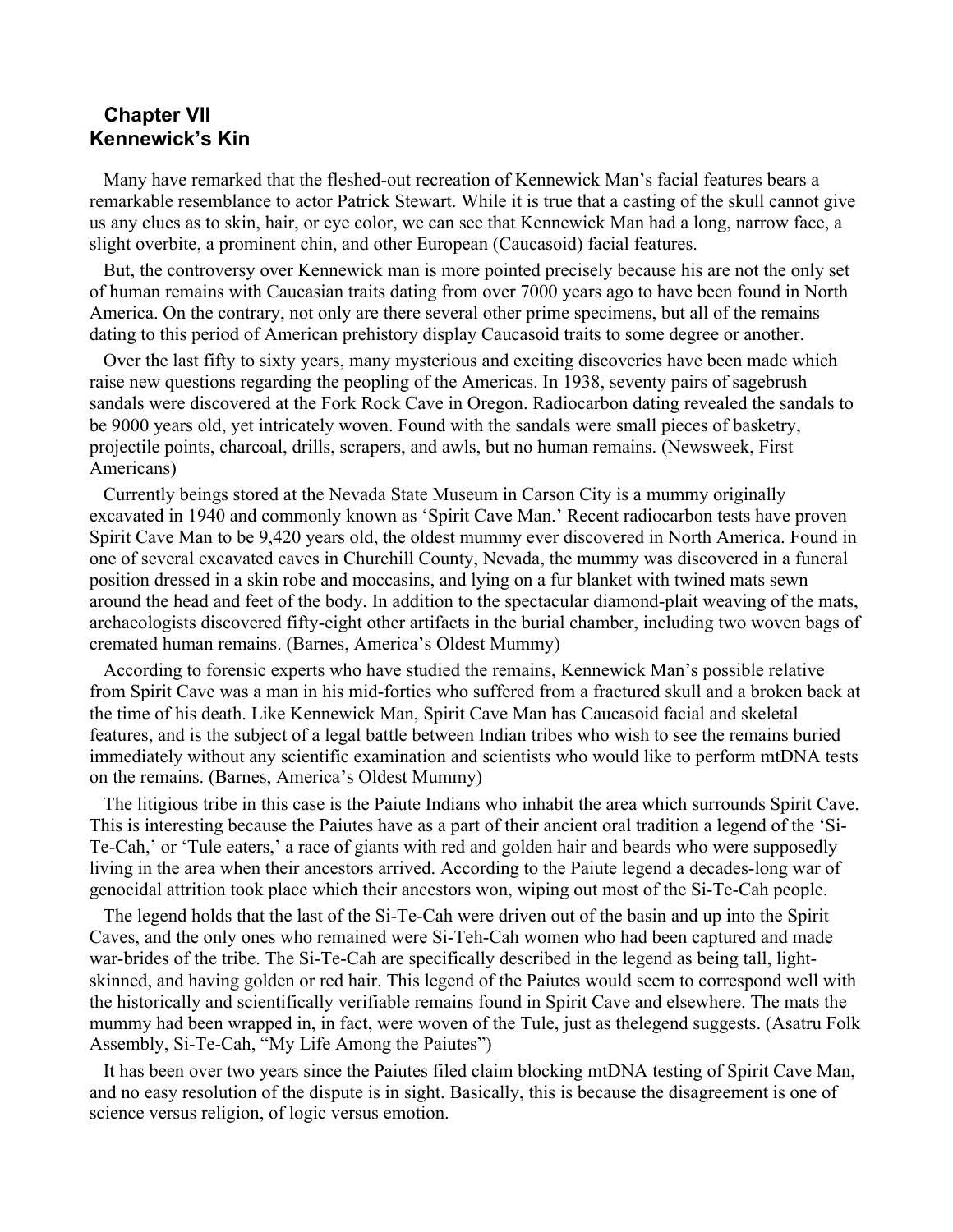The anthropologists, archaeologists, and other scientists are opposed by 'Native Americans' who refuse to take into consideration any theory which does not include their own creation myths. This view was aptly expressed by Umatilla Indian tribal leader Armand Minthorn, who was recently appointed by President Clinton to serve on NAGPRA's review committee:

We as Indian people know that we have been here since time began. We didn't come across no land bridge. We have always been here. (Sampson, Confederated Tribes)

The opposing view, based on empirical knowledge and scientific observation, is quite succinctly stated by Dr. James Chatters, the first anthropologist to examine Kennewick Man. Speaking of NAGPRA, Dr. Chatters said:

It just shows the plight we're facing in a political climate that is making it increasingly difficult to know anything. I am speaking of political correctness in general. 'Just don't talk about the truth. It might offend somebody.' (Northern Clans, Northern Traces)

The Tule, or bulrush material from which the mats found with Spirit Cave Man were woven, are the same plants for which the Si-Te-Cah people of the ancient Paiute oral tradition are named. In prehistoric times, a marsh lake existed in the vicinity of the basin below Spirit Cave, and it was apparently over that lake that the ancient war for primacy took place between the Caucasoid tribe and the Asiatic Mongoloid invaders. Spirit Cave Man's long, relatively small face and long cranium indicates that he belonged to the earlier group. In this, he is similar to other persons whose ancient remains have been found in the Pyramid Lake region.

In 1911, in Lovelock Cave, Nevada, bat guano miners uncovered several desiccated mummies of very tall people with red braided hair and beardeds. (Danise, Nevada State Museum)

In 1931, more Caucasoid mummies were discovered near Humboldt Lake, Nevada, and, in 1939, another tall skeleton was found on a nearby ranch. In each case the remains consistently matched the Paiute descriptions of the Si-Te-Cah Caucasoids which their ancestors had largely exterminated. (Danise, Nevada State Museum)

In 1983, researchers near Austin, Texas, discovered the 10,000 year old remains of a young woman. While they have molded a recreation of her face, they have not made any genetic tests on her badly crushed bones. (MacFarlane, She's 10,000...)

Other mysteries concerning the peopling of this continent abound. For example, human dwellings containing ancient tools and a partial child's footprint discovered in Chile may be over 12,500 years old. (Mammoth Trumpet 13 (3)) Could humans have traveled from polar regions to South America in just a few hundred years, or might they have entered the continent much earlier than previously believed? The ancient peoples of Central and South America may give us cause to wonder.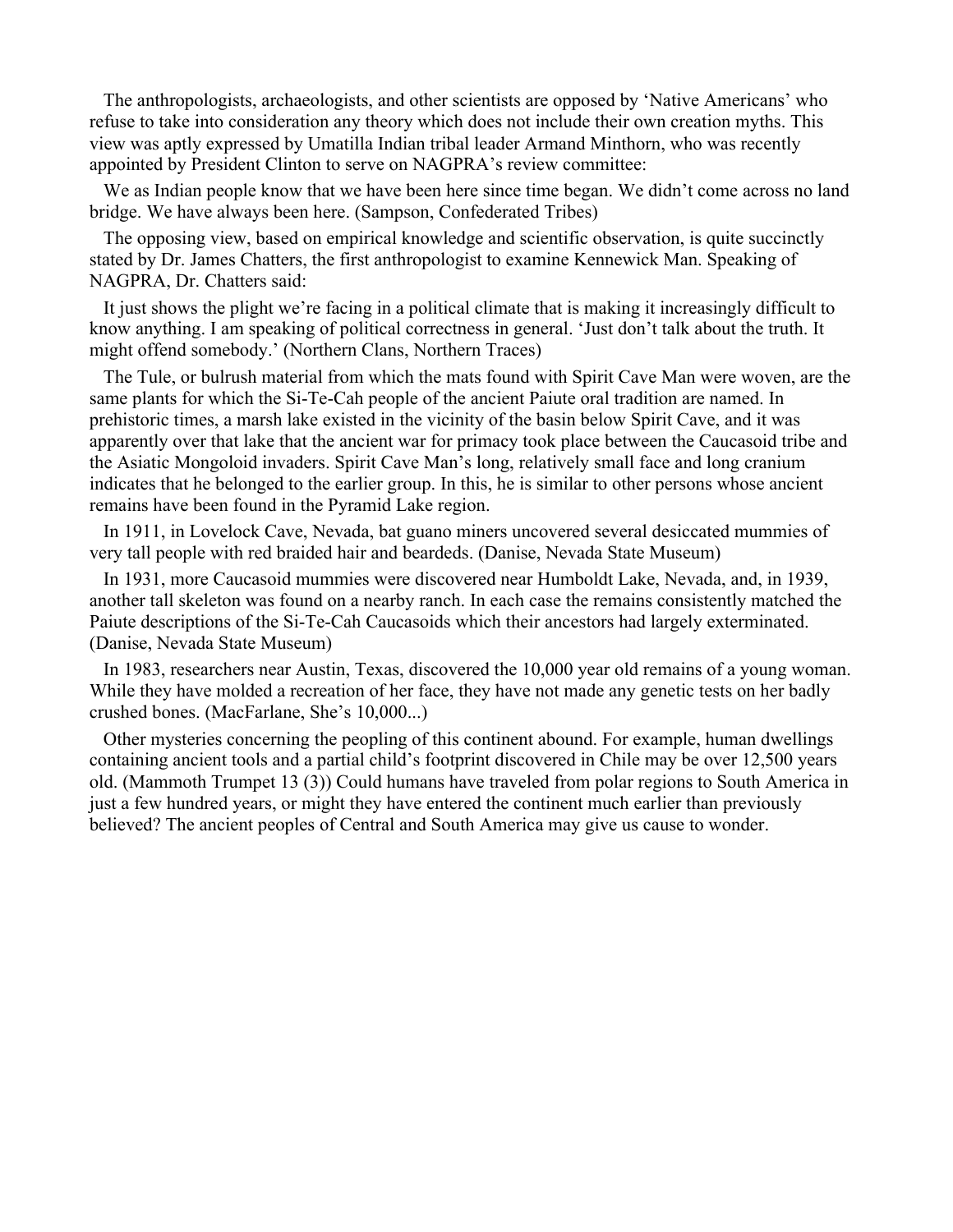### **Chapter VIII Meanwhile, Further South**

In the sixteenth century, many 'Native American' tribes practiced only the most rudimentary agriculture. In earlier centuries and millennia, however, the ancient peoples of the southwest developed quite sophisticated irrigation systems, and in this, too, we witness evidence of a development over time, followed by a general and gradual technological collapse. The ancient apartment-building Pueblo Indians of the desert southwest half a millennia ago believed that they owed their declining agricultural prowess to the 'Anaasazi,' or Ancient Ones. The Anaasazi ruled the four corners area of the desert southwest one thousands years ago. (Arthur Kemp, Interview)

The development of agriculture in the desert southwest and in Meso-America is interesting in that it presents a problem for researchers. Generally, the area first settled and occupied by a people, if fertile enough to support substantial crops, will be the areas of both densest settlement and highest level of civilization. However, such was not the case in the Americas where latitudinal climate may have played a more significant role than demographic shifts.

In Meso-America, several ancient civilizations were to flourish in succession with each building their walls upon the foundations of the preceding. The ancient Olmec civilization erected enormous stone heads facing seawards which seem to depict persons of various racial ancestry, perhaps implying that their culture had contact with other shores, either via visitors or foreign ambassadors. (Jennings, Peopling of Meso-America) Cultural contact of some kind in the ancient past with other races in Meso-America is also supported by the presence of a unifying mythology shared by the Aztecs and their antecedents. The legend of Quetzalcoatl holds that agriculture and architecture specific to that area were transmuted to the Meso-Americans by outsiders. In the Aztec legend, Quetzalcoatl is described in a Caucasoid manner as being tall with a barrel-chest and beard. Mayan legends hold that the 'plumed serpent' had hair of the same color as the silk of the new maize which he taught them to cultivate. Thus, when Cortez reached Meso-America in the sixteenth century, the natives believed, due to his fair skin and beard, that he was the god, Quetzalcoatl, who had returned as promised, and so they offered no initial resistance to the conquistadores.

As Central American mythologist Irene Nicholson writes:

Mexico and Central America were peopled by races of very diverse aspect...Faces modeled during the Totonac culture of the Veracruz region are very European, while there is a distinctly Negroid cast to the colossal Olmec heads at La Venta... (Nicholson, Mexican and Central American Mythology)

The Mayan god, Kukulcan, also seen as a legendary civilizer and law-giver, is represented in stucco likenesses as being Caucasoid, with obviously European features, including a moustache and beard. If Quetzalcoatl or Kukulcan have a real historical antecedent, their roots must lie in the most dim and early centuries of America's past. For example, all legends consistently give the apparent Caucasoids credit for maize agriculture, and radiocarbon dating of ancient maize reveals that the grain made up a significant domesticated portion of Meso-Americans' diet as early as three thousand years ago.

In addition to portraying their gods and the founders of their civilization as Caucasoid, the ancient Mayans used colored mural paintings to depict themselves as being lighter-skinned than their enemies, and showed their rulers and nobility as the lightest-skinned of all. (Nicholson, Mexican and Central American Mythology)

Studies of one of the oldest sets of human remains ever to be found in the Americas presents the possibility of a migration by an entirely different people. The 11,500 year old remains of a young woman discovered in a cave in central Brazil appear to markedly be of Negroid or African ancestry, rather than Mongoloid or Caucasoid. (Newton, Ancient Skull) This ancient wanderer may represent the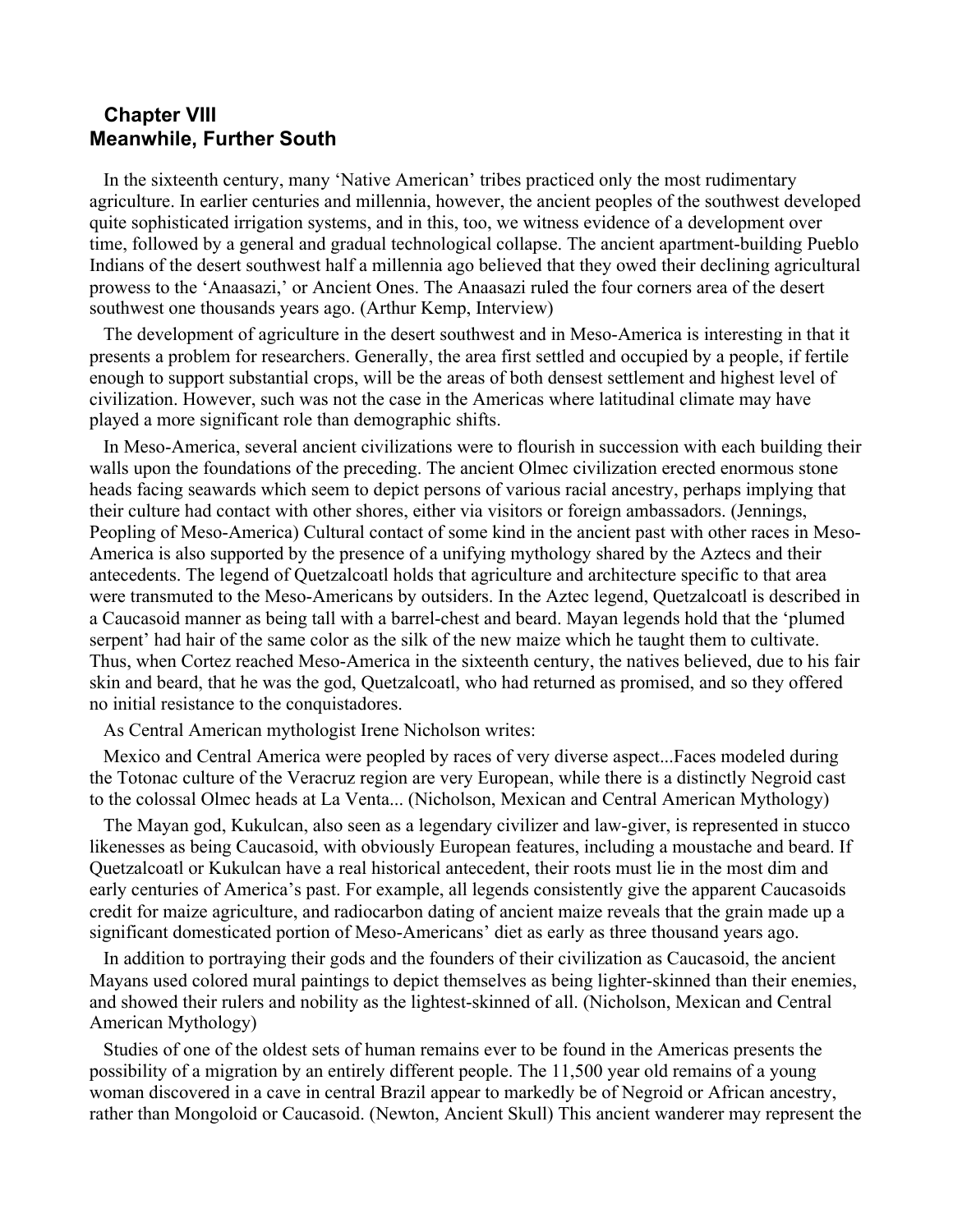presence in the Americas of relatives to the Negroids who traveled (obviously by boat) to Australia some 50,000 years ago. The aboriginal people of Australia are descendants of these same people, and it is difficult to imagine how their ancestors could have arrived on that continent, if not by boat. With that in mind, it is not such a stretch to imagine that an offshoot of the same people may have continued onward via the South Pacific to South America. Certianly these Negroid remains deserve further study, and may indicate that all of the modern races of mankind were represented in the Ancient Americas.

From northern Mexico to Honduras, a series of cultures flourished for thousands of years which selfadmittedly owed the foundations of their civilizations to Caucasoid progenitors which were later remembered in their mythologies as gods and creators.

Surprisingly, the most ancient human-created cave art in the Americas has been discovered in South America, in northern Brazil. Recent carbon testing of related charcoal has dated the painted abstract figures at 14000 years old. (Barnes, Earliest Cave Art)

In Chile, the ancient Araucan people practiced an unusual type of mummification on the bodies of their deceased nobility. Around 7000 years ago, the Araucans removed the organs and flesh of bodies, stuffed and mounted the skin with sticks, dried grass, and rope, then coated the mummy with a thin layer of the metallic chemical black manganese.

What is most interesting about the Araucans of desert northern Chile is that they are sea fishermen who have migrated to the oases created by the Andean snowmelt, but no one knows from where. In fact, as unbelievable as it sounds, the Araucan people of Chinchorro believe that they are Hellenes. (Jeske, Caucasian PaleoIndians)

Archaeological evidence indicates that the Araucans also made their initial migration around that 'magic' date of 90000 years ago, which seems to keep coming up as an era of transitional change. Strikingly, the oldest mummies are prepared in the most complex manner, indicating once again that the civilization and technology of the Araucans experienced a steady decline between 9000 and 5000 years ago. (Jeske, Araucans)

There may be some link between Meso-Americans or South American cultures and other ancient cultures, and, if so, some 'trail' or recognizable geographic progression should be evident. The fact that many of the mummies of Incan nobility bear strikingly Caucasoid traits, for example, has been discounted due to the relative isolation of highland Peru from any perceived avenues of contact with the Old World. However the Guanche people of the Canary Islands reveal that the ancient Guanche people were Caucasoid Mediterranean Europeans who left behind stone pyramids similar to those found in both Egypt and Meso-America, directly between which lie the Canaries. (Canary Island Reference Page)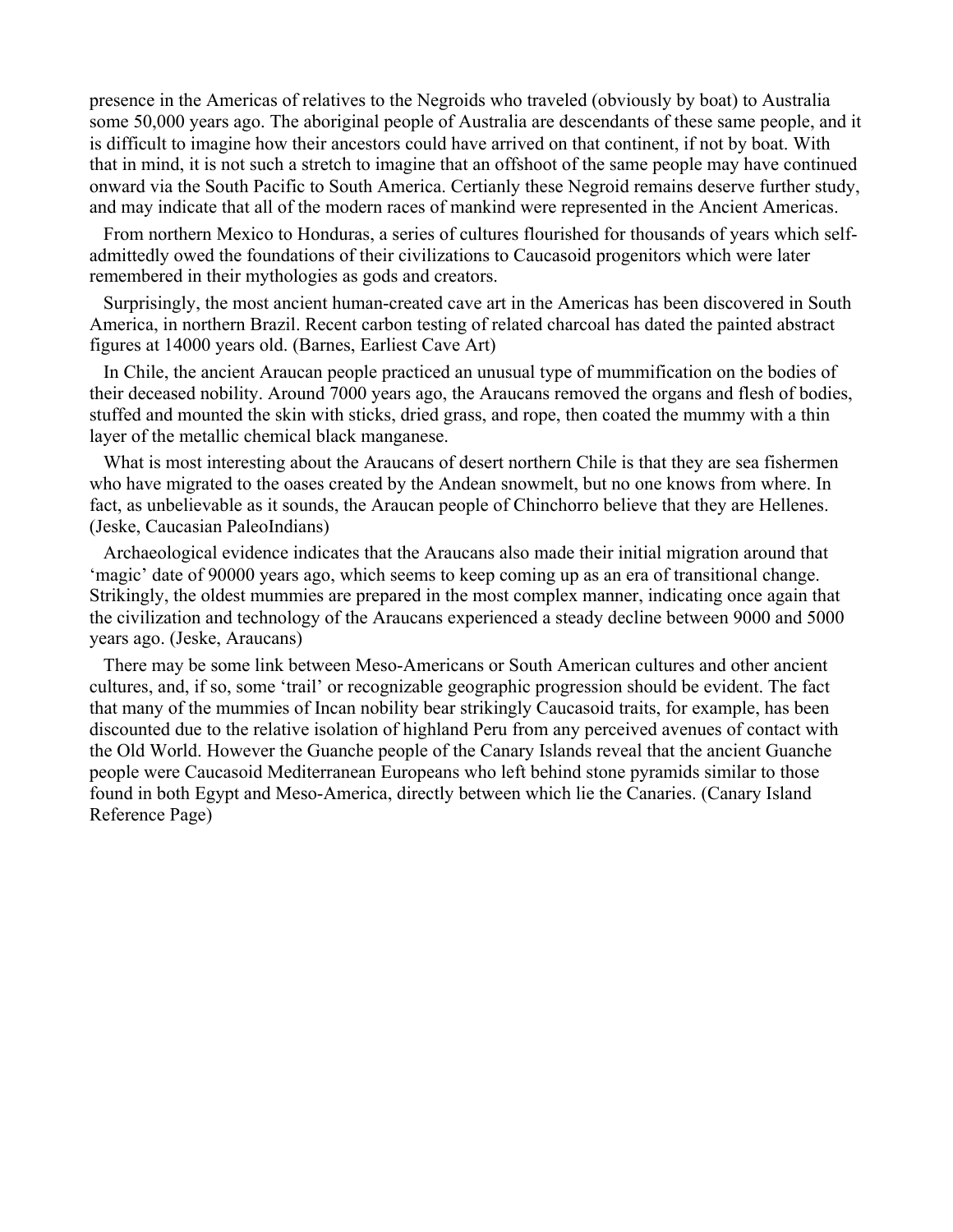# **Chapter IX The Asian Connection**

On the other side of the globe, a different possible trail from the Old World to the New has been discussed in recent decades. It may be possible that Caucasoids from the steppes of eastern Europe migrated across Siberia or Asia across Beringia or the Northern Pacific Rim, but it is more likely that they were, in fact, responsible for the migrations of the Asiatic Mongoloids into North America. Recent genetic research has begun to reinforce the anthropological record of a Caucasoid presence in prehistoric Asia. The Chinese have publicly recognized that the genetic differences between Northern and Southern Chinese people are significant enough to consider them separate races with separate ancestries. (Wild, History of Xin Jiang) On the whole, Northern Chinese are taller and fairer-skinned, while Southern Chinese are shorter and darker, much like Southeast Asians. Professor Jin, a Chinese anthropologist, stated:

...the Chinese culture was originated in the northern part of China and then expanded, but that was much later. (Athena Review, Genetic Differences)

Geneticists use the Chinese studies to demonstrate a means by which the genetic antecedents of the Northern Chinese migrated across Kazakhstan into Asia. However, these were successive waves of influx, rather than a single movement of a single people into the ancient East.

Some seventy-one thousand years ago, a 'volcanic winter,' which brought the coldest millennia of the last great ice age, greatly reduced the human population of the planet. Decreased game and widespread famine meant that that survivors experienced a great degree of genetic divergence as an emergency means of climatic adaptation. It is for this reason that modern human races emerged and spread throughout the earth. The Chinese Human Genome project is but one attempt to map this divergence. (Athena Review, Genetic Differences) For many years, Chinese ethnocentrism has led to the purposeful attempt to block Western archaeologists from researching ancient human migrations. In the Takla Makan basin of present-day Chinese Turkmenistan, however, many Caucasoid mummies have been discovered which were remarkably well-preserved by the arid desert climate.

These ancient people of the Urumchi and Takla Makan were known as the Tocharians. (Allen, "The Silk Road's Lost World") As the Indo-European people known as the Aryans conquered the Mohenji-Daro of India and established a one- thousand year empire over the native Dravidians, so did the Tocharians bring the domestication of the horse and woven textiles to northern China and established the Silk Road Trade. The Tocharians were probably related to the 'Wu-Shun' people who inhabited the northern slopes and sheltered valleys of the Tian-Shan mountains, also in Chinese Turkmenistan. Both peoples are described as 'ProtoNordic,' with blonde hair and light eyes, especially during the time of the first migrations and settlements.

In the early 1950s, German and Russian archaeologists, such as Robert Heine- Geldern and S.I. Rudenko, did quite a bit of research into this area. Their hypothesis was that the use of domestic animals and the first wheel originated in the Ukraine, spread from Europe to the Orient, and not viceversa, as was generally held previously.

The more than 100 naturally mummified Caucasoid corpses over four thousand years old that have been found in the Tarim basin region are finally being studied and researched. (Dye, "Secrets of Cherchen Man") The millennia-old mummies have been amazingly well preserved by the dry desert, and give evidence of a Nordic or Celtic Caucasoid people with a significantly advanced technology and culture. The mummies are found to be attired in a full array of multi- colored tartans, robes, trousers, woven socks, stockings, coats, and hats. In some cases the bodies are preserved as entire family groups, such as one larger grave which contained the remains of one male and three females. The man, who, when alive, would have stood nearly six feet tall with yellowish-brown hair and beard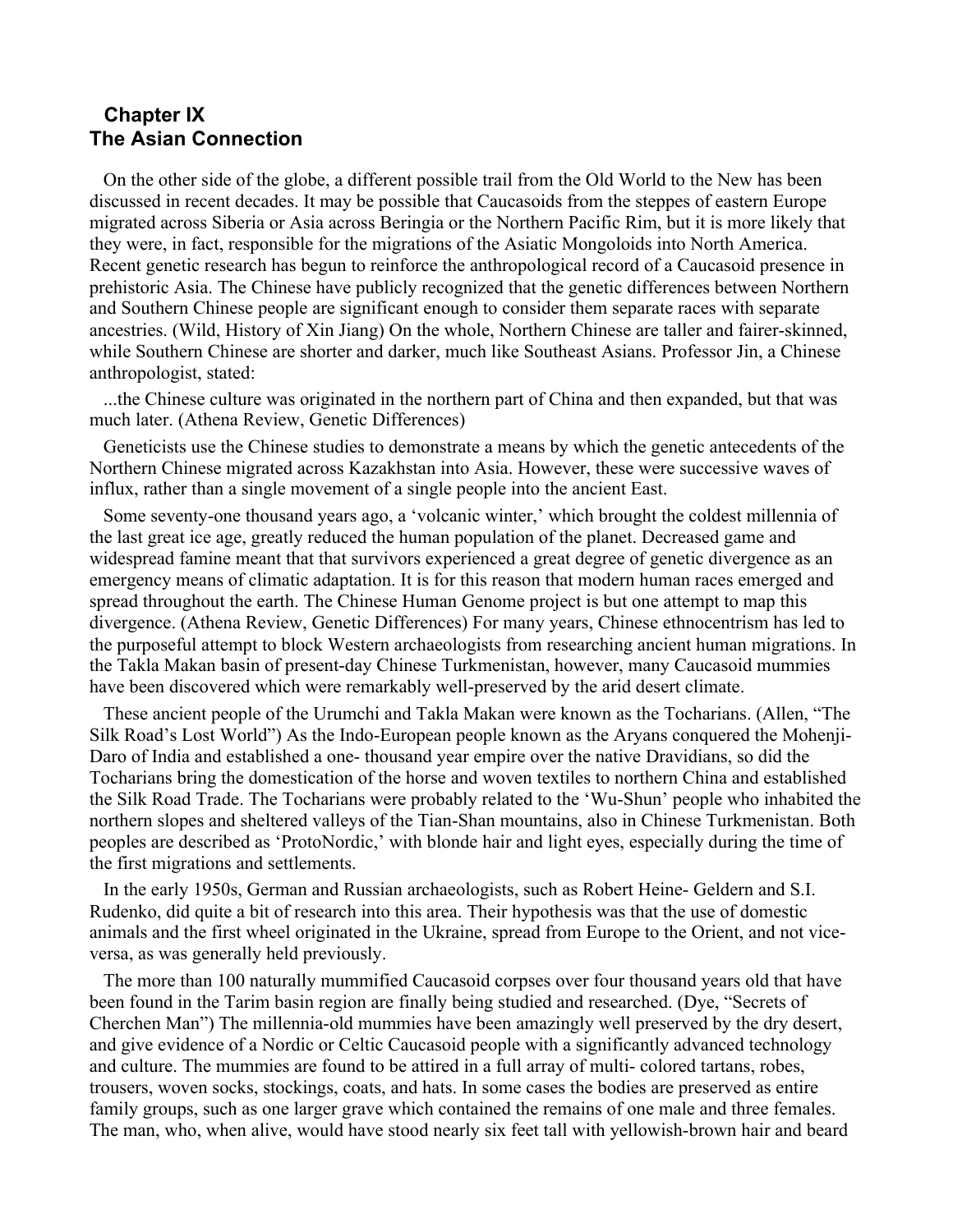beginning to turn gray, was about 55 years old at the time of death. (Dye, "Secrets of Cherchen Man") One of the accompanying female bodies was of a well-preserved, nearly six foot tall blonde with braids. Many artifacts have been recovered from the grave sites, including fur coats, leather mittens, ornamental mirrors, and several bags holding small knives and herbs for medicinal use. At the southern margin of the Takla Makan desert of northwestern China near Cherchen, the corpse of a three-monthold infant has been uncovered. The child had been wrapped in brown wool with small flat stones placed over its eyes, and next to it lay an ancient horn cup and a baby bottle manufactured from a cut and sewn sheep's teat. One of the mummies discovered had evidence of horsehair stitches in his necek, an indication of primitive surgery efforts. (Dye, "Secrets of Cherchen Man")

Dr. Victor Mair, an Asian language and culture specialist at the University of Pennsylvania, has emerged as one of the primary advocates of the theory that large numbers of Caucasoids were present in the Tarim basin long before the current Turkic inhabitants of the area arrived about three thousand eight hundred years ago. (Allen, "The Silk Road's Lost World") However, it is observable that the Uygur people of the Tarim basin are an admixtured group with unusually fair hair and complexions.

Near the Chinese city of K'u-ch'e in the Tian-Shan mountains are ancient cave wall paintings which depict the Tocharians of three thousand years ago with red or blonde hair parted in the middle, long noses, blue or green eyes, and long, narrow faces. Also called the Yuezhi, statues from the first century B. C. likewise demonstrate the ProtoNordic Caucasoid origin of the founders of ancient Chinese civilization. (Allen, "The Silk Road's Lost World")

Dr. David W. Anthony has demonstrated through forensic investigation of ancient horse teeth that horses were being domesticated in the Ukraine some six thousand years ago, and in China some one thousand years later. Artifacts found in the Tarim basin, which demonstrate that the Tocharians had mastered horsecraft, include wooden bits, leather reins, and even a padded, leather saddle. The use of the wheeled chariot drawn by horses is thought to have entered northern China some 4000 years ago, at the same time that bronze metallurgy and the earliest writing began to be developed there. (Allen, "The Silk Road's Lost World") Therefore, the pressure exerted by these new Caucasoid peoples entering northern China may well have provided the population pressure necessary four thousand years ago to push the Asiatic Mongoloids eastward across Beringia and into North America.

Most of the actual mummified remains date to 2000 years ago, although the most ancient are four thousand or more years old. One of the major excavations centers around the ancient Tocharian city of Niya, which was occupied from 800 B.C.E. to 300 C.E. Many of the Niyan-area mummies have swastikas and other sun symbolism similar to contemporary Celtic burials painted on their temples. (Dye, "Secrets of Cherchen Man")

The excavated homes from Niya feature walls of floral stucco design, elaborately carved Greco-Roman furnishings, and columned homes with fireplaces. Unlike most people at the time, the Tocharians apparently were not only herders, as evidenced by the quantity of complexly loomed woolen textiles recovered. Several woven bags of grain and numerous agricultural tools, similarly interred, suggest that the Tocharians were successful farmers, even in the arid Takla Makan desert which surrounds the city. Leavened bread and roasted mutton kebab were left in the graves as food for their afterlife or perhaps as offerings to the sky and nature gods the Tocharians worshiped. (Dye, "Secrets of Cherchen Man")

Even more significant archaeologically were the discovery of "hundreds of wooden documents" in an ancient alphabet from India known as Kharoshthi script. This demonstrates that not only were the Tocharians literate, but that their culture was closely tied to that of the Aryan Caucasoid rulers of India. (Introduction to the Tocharian Language) Just as the Aryans founded Hinduism in India, so the Tocharians may have inspired the beginnings of Buddhism in the Tarim basin and Tibet.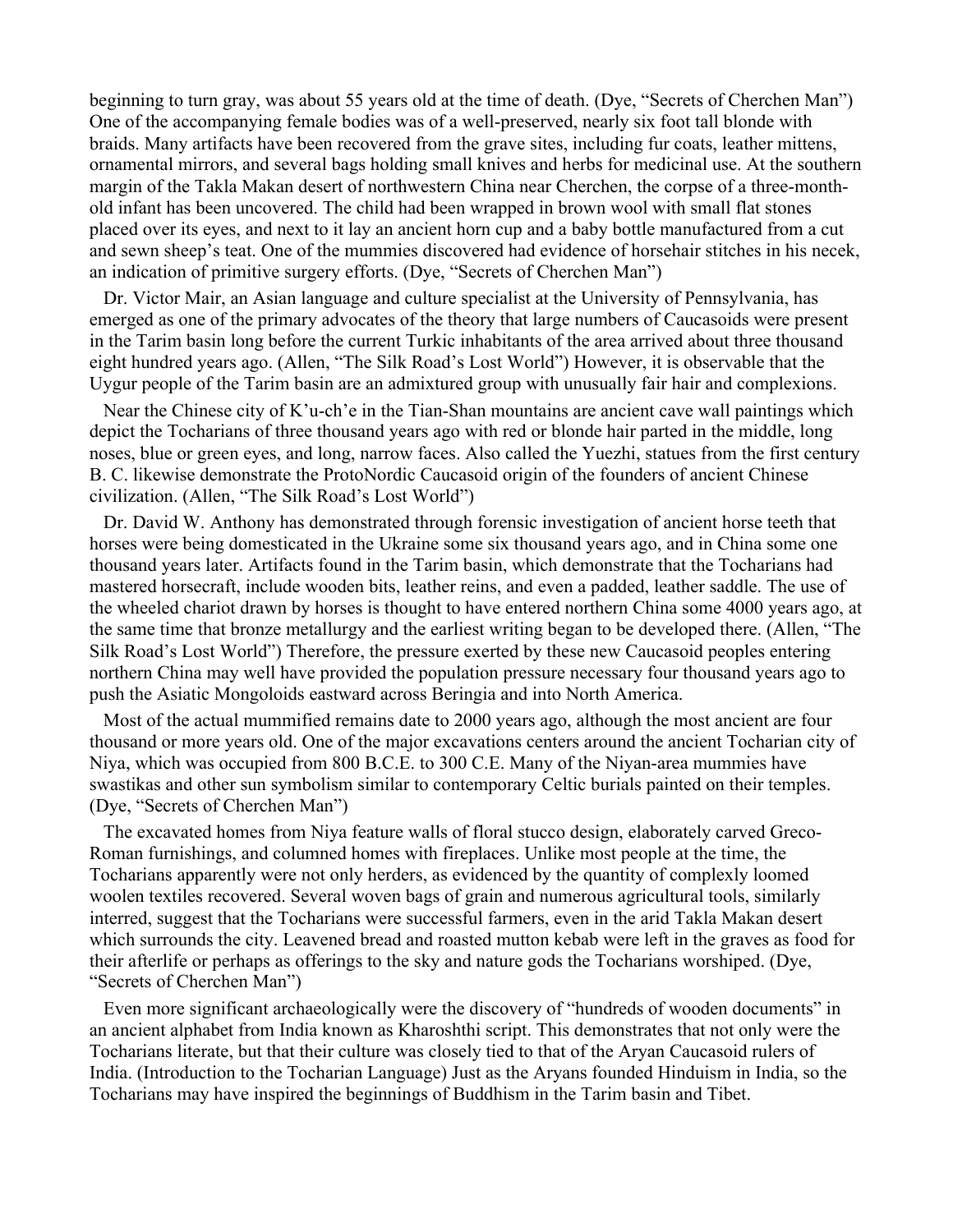In 1980, a Chinese archaeologist named Mu Shun Ying discovered the naturally preserved mummy of a blonde woman elegantly dressed in tailored leather and furs which still framed her remarkably beautiful Caucasoid features. According to the carbon dating, she lived in northern China some 3800 years ago. Another mummy found nearby may date to 6000 years ago. This discovery has created a political crisis since the Chinese government is resentful of the emergence of evidence pointing to Caucasoid influence in ancient China, while the Turkick Uygurs of the region have adopted the mummy whom they term "the Loulan beauty" as a symbol of their desire for autonomy. (Nova, "The Takla Makan Mummies") Just as with the aboriginal tribes of North America, the Chinese are not willing to allow further archaeological and anthropological research which might more firmly prove or publicize the presence of Caucasoids there several millennia ago. The truth, however, is that the latter may very well have spread even further east, all the way to the islands of Japan.

Following the last ice age, the islands of Japan were still attached to the continent of Asia. However, the rise in ocean levels from melted ice disconnected Japan and created the modern island chain some eight thousand years ago. Most of the ancestors of modern Japanese originally came from the South Pacific, indicating that they arrived after the formation of the archipelago. (Japan Before Written History) However, a possibly older remnant population remains in the people of the Ainu of northern Japan. The Ainu are much taller than most Japanese, with Caucasoid facial features and beard growth in the males. they see themselves as a separate race representing the native inhabitants of the Japanese islands. In 1984, the remaining Ainu population on their last refuge, the island of Hokkaido, numbered less than 25,000. Many of these actually represented a part-Ainu part-Asian mixed population, so very few pure-blooded Ainu still exist today. (Encarta Encyclopedia, Ainu)

From the mid-1400's on, the lands and power of the Ainu began to diminish as the Japanese Asians continued to expand further north. As the Japanese spread from island to island, the Ainu resisted. When the colonization of Hokkaido from Honshu began, several major battles were fought between the native Ainu and the invading Japanese. Three of the largest of these conflicts occurred in 1457, 1669, and 1789. After the last of these battles, the Ainu were obliged to accept Japanese domination, and a period of forced assimilation began wherein the Japanese government forbade the practicing of the Ainu religion and other cultural customs. However, the Japanese Diet passed the Hokkaido Aborigine Protection Act in 1899, which formally declared the Ainu to be the aboriginal people of Japan and clarified the distinction between Ainu and Japanese as being as much about the former's Caucasoid appearance as their language, religion, and culture. (Encarta Encyclopedia, Ainu)

Despite the fact that ancient earthenware pottery (again decorated with sunwheels) linked to the Ainu demonstrate that they were present in Japan at least as early as 5000 years ago, today their population is on the edge of extinction and face severe social discrimination from other Japanese. However, their history and lingering presence as a separate people demonstrate that Caucasoids reached the eastern extreme of Asia thousands of years ago, at about the same time that Asiatic Mongoloids were compelled to leave their native lands and travel over Beringia to North America.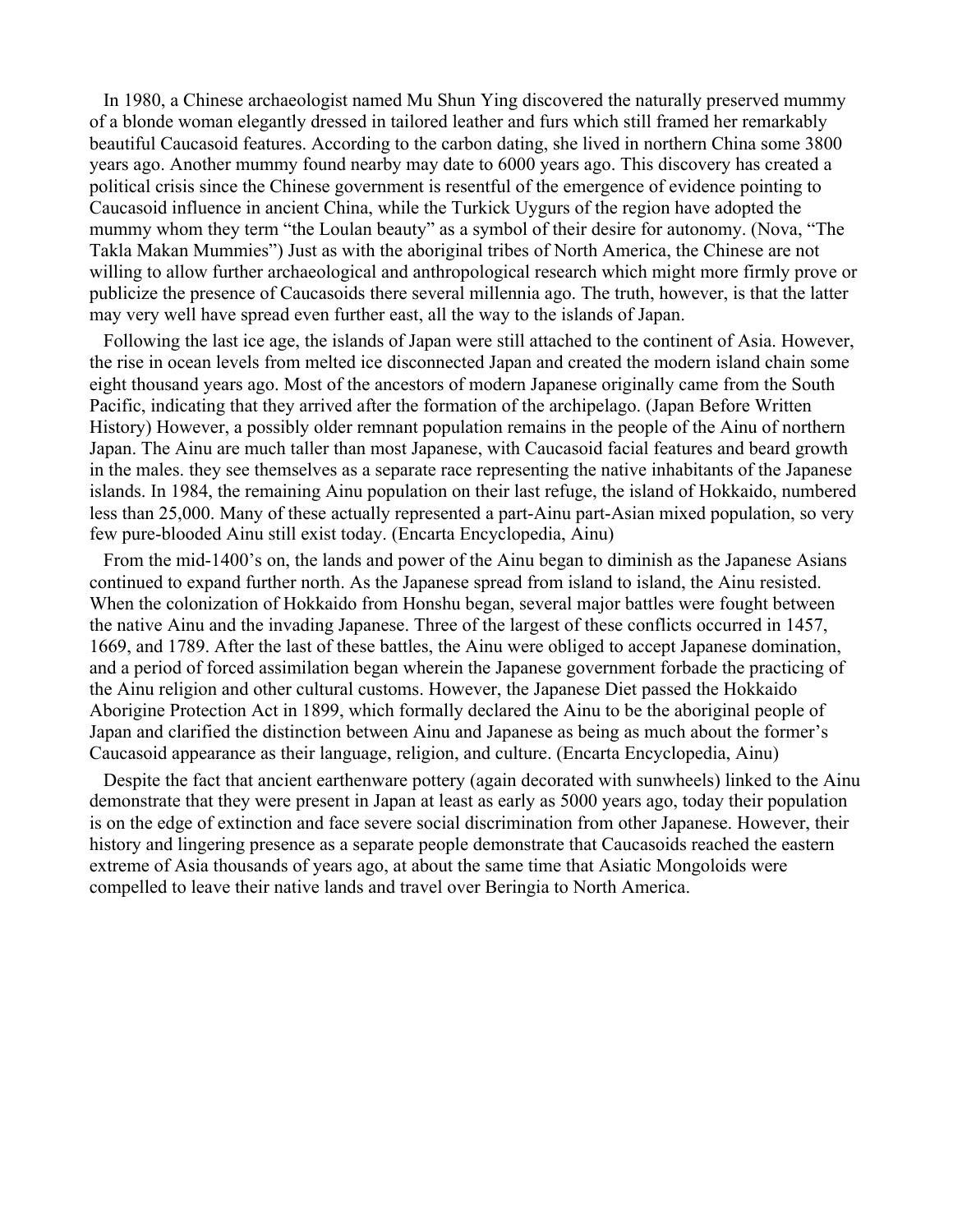# **Chapter X Survival of the Fittest**

One very significant factor which has been discussed by the plaintiffs in the Kennewick Man case, but virtually ignored by other researchers, is the recent genetic evidence of a link between Europeans and 'Native Americans.' Genetic tests have long been used by established science to decide kinship cases from paternity suits to ethnographic studies. In this case, a comparison of the genetic inheritance of the two groups indicates that within the fifth haplogroup there is an 'x factor' present in both 'Native Americans' and in Europeans, but absent in Asians. This suggests very strong links between ancient Europeans and 'Native Americans,' indicating that after conflict the remaining Caucasoid population was subsumed into the population of the Asiatic Mongoloid invaders. Political concerns aside, further study of this fifth haplogroup 'x factor' are needed, and only further underscore the necessity of mtDNA genetic testing on Kennewick Man and Spirit Cave Man in North America. (Athena Review, Genetic Differences)

At this stage in the research, anthropologists are unsure of exactly when the Caucasoid admixture responsible for the fifth haploid group occurred. In fact, it may have been more recent than we now believe. What is almost certain is that the significant contact and admixture was pre-Columbian, but exactly when it may have happened is still an open question.

Likewise, the contact between Caucasoids and Mongoloids was not necessarily a combative one, and we have no evidence of any major battles or wars between them. It could be that they merely interbred so thoroughly that the Caucasoids were no longer recognizable as a separate people. There really is very little evidence as yet from which to draw any solid conclusions, but what we may be certain of is that the Caucasoids did cease to exist as a separate people because of the Asiatic Mongoloid influx.

Recently, DNA research has revealed that "the ancestors of Africans and non- Africans split into separate populations long before modern man walked the earth." (U.S. News, "Out of the African Past") This means that, in fact, modern human races existed before our Cro-Magnon ancestors may have exterminated or subsumed the last of the Neanderthal. In fact, the model of Cro-Magnon and Neanderthal interaction as one of conflict and competition, rather than cooperation and peaceful coexistence, well demonstrates the method by which active evolution occurs. Whenever two subspecies of the same species happen to co-exist in the same geographic territory, they inevitably engage in competition which leads to conflict and the extinction or abandonment of the territory by one of the subspecies. This may be a group expression of what Darwin termed 'the survival of the fittest,' and is ultimately of the most benefit to the species as a whole.

The logical conclusion, therefore, is that when this natural process occurred in North America, between the Caucasoids and the Mongoloids, the superior numbers of the Mongoloids won out, and the surviving remnants of the original Caucasoid population were absorbed by their conquerors. As military historian Arthur Ferrill notes:

But prehistoric warfare was savage. There were also no Geneva Conventions, and a captive who gave his captor name, rank, and serial number would have had his skull broken (assuming captives were taken at all) or even more likely would simply have been reduced to permanent slavery. Captive women were taken as slaves and concubines, and modern distinctions between the treatment of the civilian and the military population were often non-existent. (Ferrill, Neolithic Warfare)

In other words, victory or defeat on such a scale would have eventually been total, with the losing population being annihilated and subsumed, en masse. In such a case, it follows that those areas of highest Caucasoid admixture to the Mongoloid population would have been the areas where the preconquest Caucasoid population was at its densest. Logic would further dictate that in the absence of an inhospitable initial climate that would have encouraged all of the Caucasoids who entered North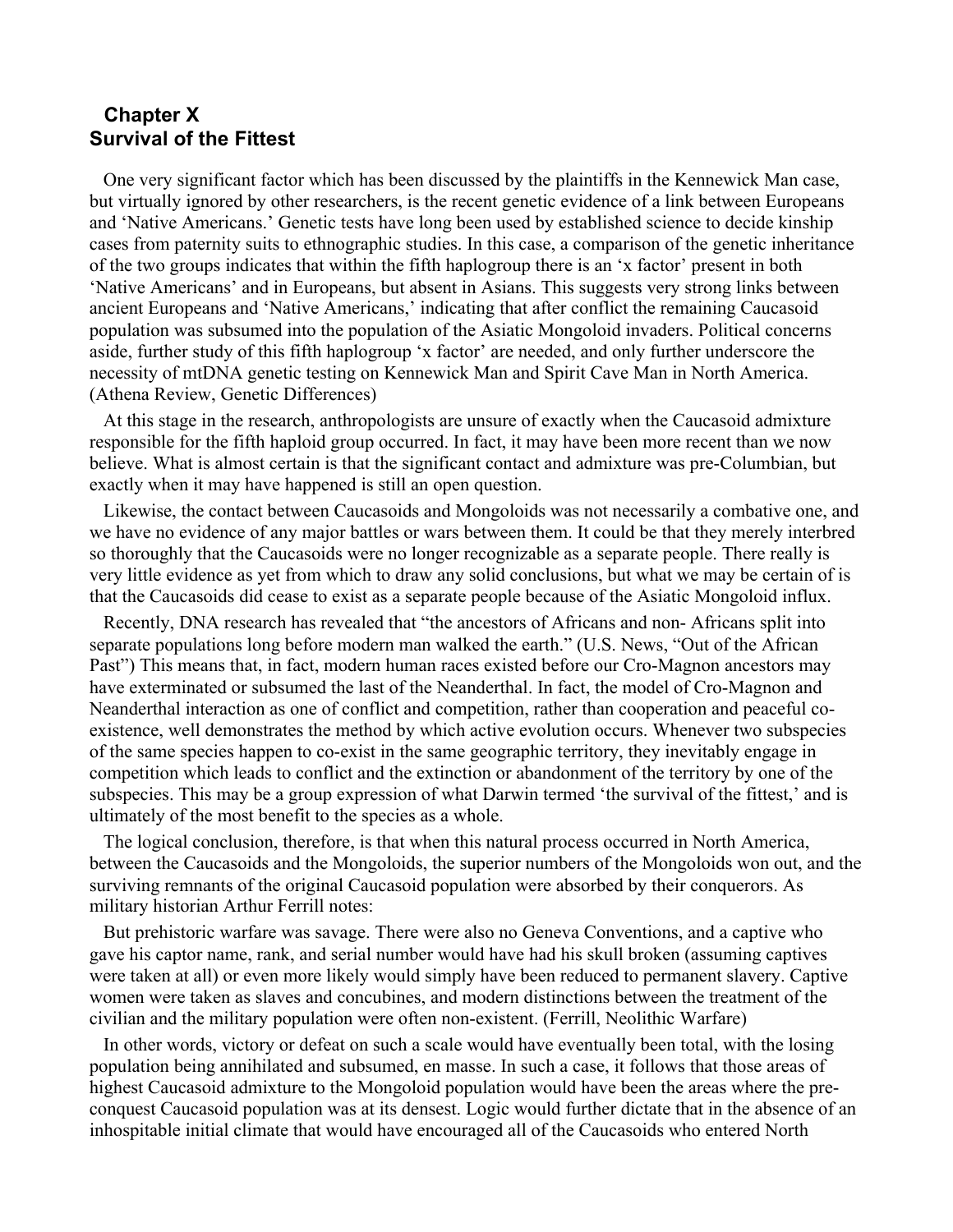America to keep moving along, that region of dense population would likely be the area first entered by the Caucasoids. For example, had the Beringia entry point of the Asiatic Mongoloids represented one of the better climatic areas of the continent, it is doubtful that their later population in the Alaskan entry area would have remained so minimal. Therefore, a consideration of the most likely point of Caucasoid entry into North America would probably correspond well with the higher degree of Caucasoid admixture present in the 'Native American' tribes of that particular area, due to the higher Caucasoid population density there. In fact, that is precisely the situation we have, the 'Native Americans' of the northeastern United States definitely do have the highest proportion of pre-Columbian Caucasoid genetic features. They are, on the average, taller, fairer of skin, and possess more aquiline 'European' facial features than do tribes in other areas of the continent. The later influx of purely Asian Inuit and Eskimo peoples of undiluted Mongoloid stock display a striking comparison, physically and racially, to the Northeastern 'Native Americans,' although both groups presumably had very similar origins. The purely Mongoloid Inuit obviously arrived in a time when the original Caucasoid population of the continent had already quite thoroughly disappeared through absorption. Thus, the tribes of the Northeast experienced the greatest degree of admixture with the Caucasoids and retained the greatest degree of Caucasoid physical features in their genetic mixture.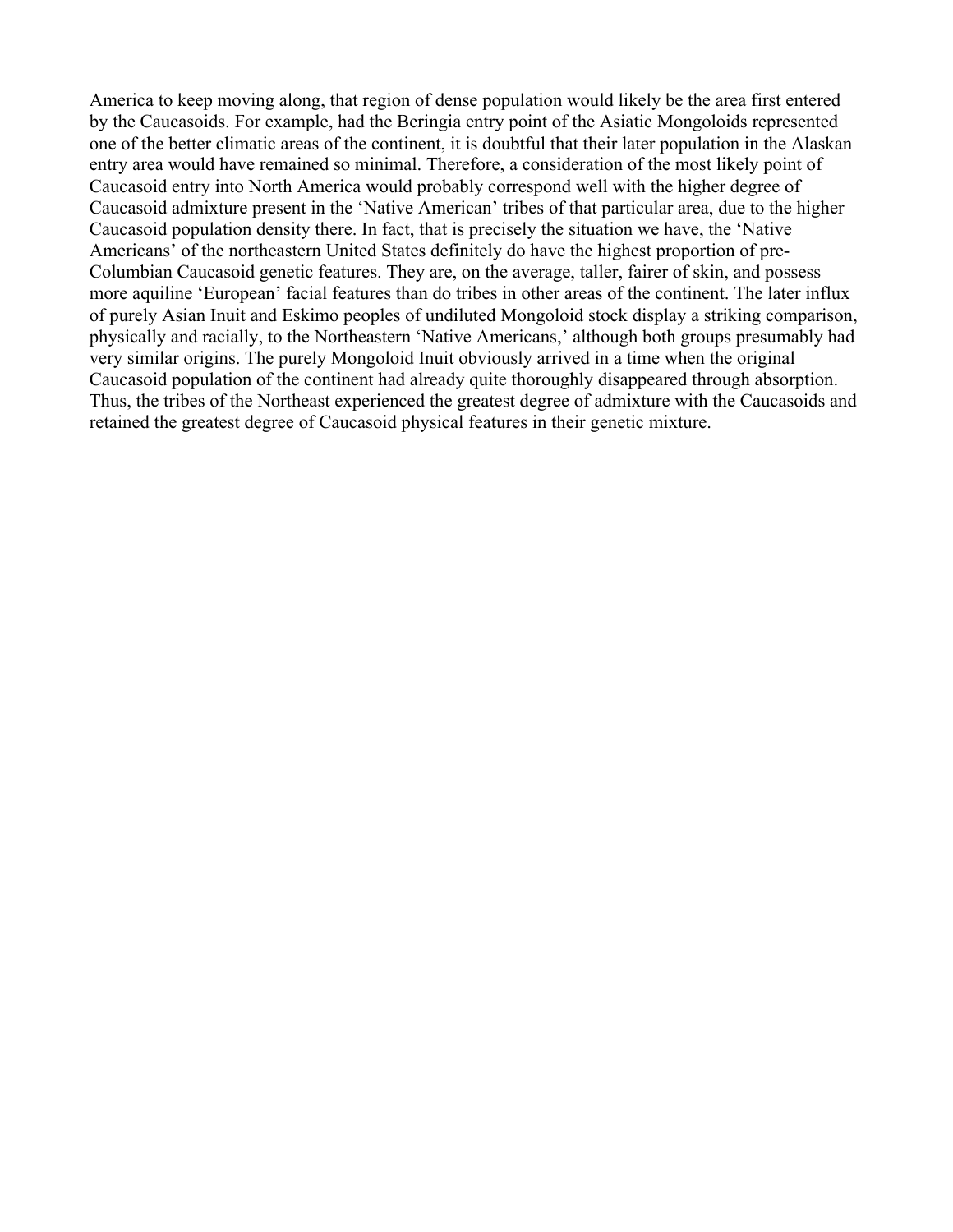# **Chapter XI Red Paint People**

In the Northeastern area, one of the more advanced tribes were the Algonquin of modern-day Maine. The pre-Algonquin people were also called 'The Red Paint People' of the Maritime Archaic culture. In their ancient graves dating back several thousand years, these ancient people buried their dead with read ocher and stone implements completely unlike those of later 'Native Americans.'

Both the stone implements and the red ocher are, however, repeated in extremely similar grave sites in northwestern Europe. The Maritime Archaic people were early seafarers who left behind massive 5000 year old shell heaps and piles of fish bones scattered up and down the coasts of Maine and Labrador. Many of the fish remains are of swordfish and other deepwater fish. This would tend to indicate that some degree of ocean travel was well within the means of the Red Paint People. ("The Beothucks or Red Indians") Interestingly, the stone artifacts are intricately crafted bifacial tools that seem to be a natural progression between the Solutrean technology of Europe and the Clovis bifacial development of North America. Many European Solutrean sites area also related to red ocher grave caches, on the whole indistinguishable from those of the Maritime Archaic people. The powdered iron oxide seems to be a consistent and recurring theme throughout the North Atlantic Crescent. (Northern Clans, Northern Traces)

As stated previously, the higher humidity and cool, wet climate of the region has been so destructive to human remains that no bones still exist in the graves, and even the stone artifacts are badly decayed. This is truly unfortunate, as it precludes any forensic or mtDNA identification of the Maritime Archaic people by racial origin, and it is impossible to say for certain whether or not they were indeed Caucasoid as the other evidence tends to indicate. Just as with the Pacific coast, in the last six thousand years the rising waters of the Atlantic have obscured most of the ancient coastal camping grounds of the Red Paint People. Also, it is reasonable to assume that the remaining campgrounds above sea level are more recent than those which were swallowed by the encroaching ocean. This means that the original and oldest campgrounds of the Red Paint People, although perhaps now unrecoverable, are significantly older than six thousand years, and are identical to sites found in Europe. These similarities are too significant to be discounted as mere coincidence or the effects of cultural diffusion.

In New Hampshire and Maine there are many significant stone megaliths that are indistinguishable from the ancient dolmens of Britain, Ireland, and France. The largest of these structures is known as 'America's Stonehenge' and covers a thirty-acre site of stone walls built of shaped and quarried standing stone. Although dated by various artifacts discovered at the site as being around four thousand years old, the presence of a Celtic sun symbol carving in one of the stones is not enough evidence by itself to serve as a definite link to European Caucasoids. In addition, the site itself may be of questionable origin. When considered in light of recently re-introduced research into similar sites in Virginia, which may hold clues to ancient iron-smelting from a contemporaneous time frame, the need for further inquiry into the possibility of a relatively advanced culture's presence in eastern North America gains compelling strength and evidence.

In addition to the various anthropological and archaeological evidence suggesting that 'Native American' tribes in the eastern United States experienced a significant degree of Caucasoid admixture are certain, still observable linguistic traits which indicate possible links between the New World and Europe in ancient times. Many studies have been done and linguistic charts composed demonstrating shared loan-words and syntactical likenesses particularly prevalent among the Algonquin, Iroquois, and Mandan tribes. In fact, the entire Macro-Algonquian Phylum of associated languages demonstrates a startling commonality with Indo-European root languages, as does the Iroquoian Phylum. These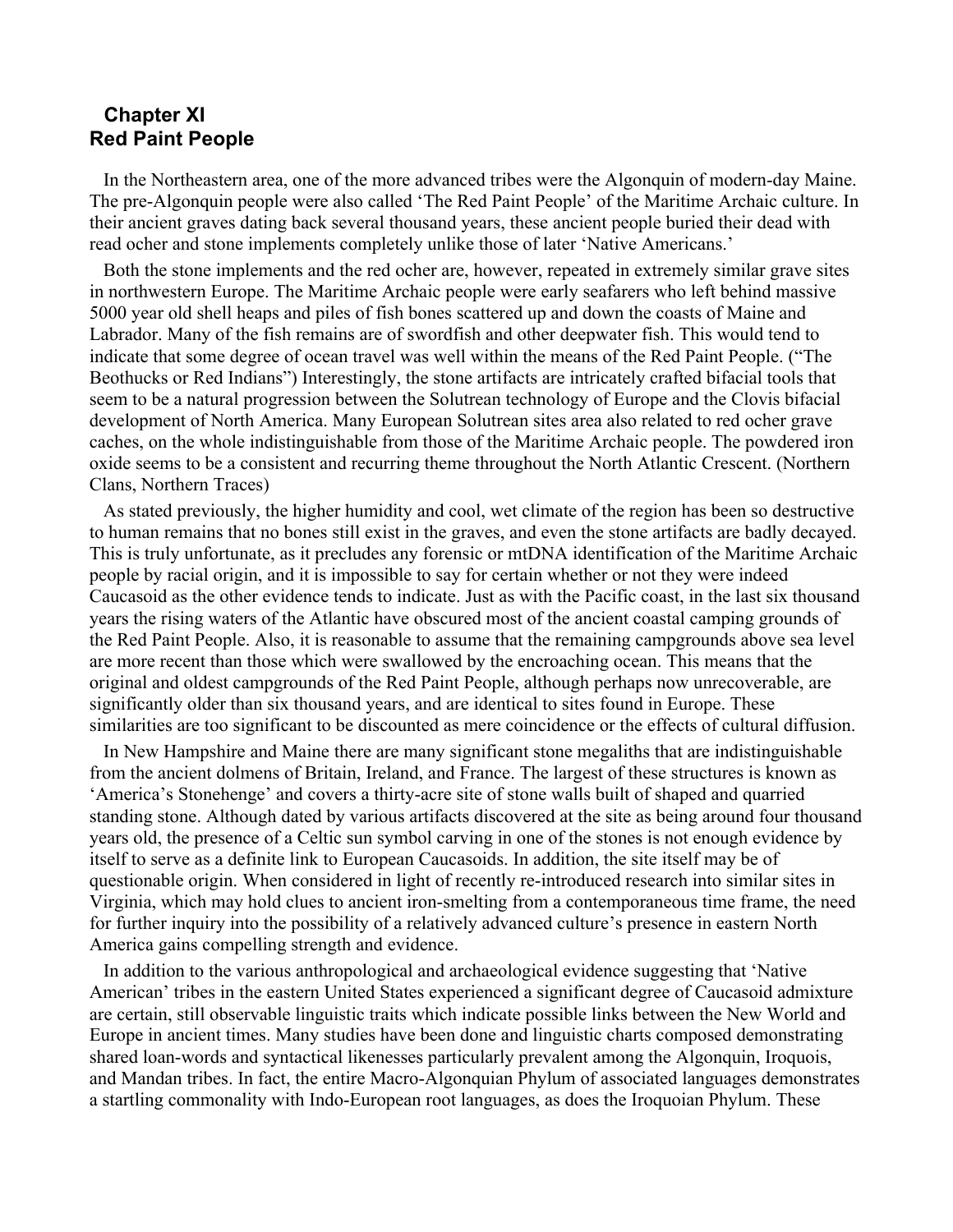apparently Indo-European related languages are scattered throughout the Northern Woodland and Great Lakes cultural areas, but the connection can neither be proven nor disproven at this date.

As one early twentieth century historian notes:

At some remote period, undefinable as to date, swarms of more savage and more warlike hordes seem to have come upon and overwhelmed the "Mound Builders." From whence these latter originated there is nothing known with certainty. If, as conjectured, they were an influx from the Asiatic continent, or otherwise, it is very clear they soon overran the northern portion of America. No doubt their numbers were augmented from time to time by fresh arrivals following in the footsteps of the first intruders. They quickly dispersed their less savage and more peace-loving predecessors, and pushing them back step by step, possessed themselves of the territory. ("The Beothucks or Red Indians," Introduction)

Within the same treatise may be found numerous references in which early English and French explorers referred to the aboriginals of Newfoundland as being 'White' or resembling Slavs or Gypsies in color, once again lending support to the theory of patrilineal extinction and matrilineal subsumation.

Nineteenth century ethnographic studies of the nearly extinct Mandan people, in particular, demonstrate a wide array of physical features which are demonstrably Caucasoid, as many prephotographic sketches of tribal members clearly show. In any similar study of possible Caucasoid admixture with 'Native American' tribes, however, the dominant problem remains how to analyze and date the point and period of admixture. For example, we are all aware of the possibility of eighteenth and nineteenth century genetic contributions by European colonizers, explorers or traders which might be tainting the evidence, but even earlier contact could have led to misleading results. While the debatable probability of Norse, Welsh, or other 'lost' European colonies might be interesting as matters of conjecture, they are not germane to our question of truly ancient Caucasoid admixtures prior to 3000 B.C.E. In fact, overall, they represent in many cases the specter of falsely positive returns on genetic tests and other ethnographic surveys, and must be judged accordingly. If a multiple origins theory is possible, it must at some point address these issues of genetic contribution by wandering Caucasoids prior to 1500 C.E. but later than 5000 B.C.E. Much may have happened on this continent in those 6000 years, but probably occurred in the ten preceding millennia which establishment science and history are only now beginning to acknowledge and address in a significant fasion.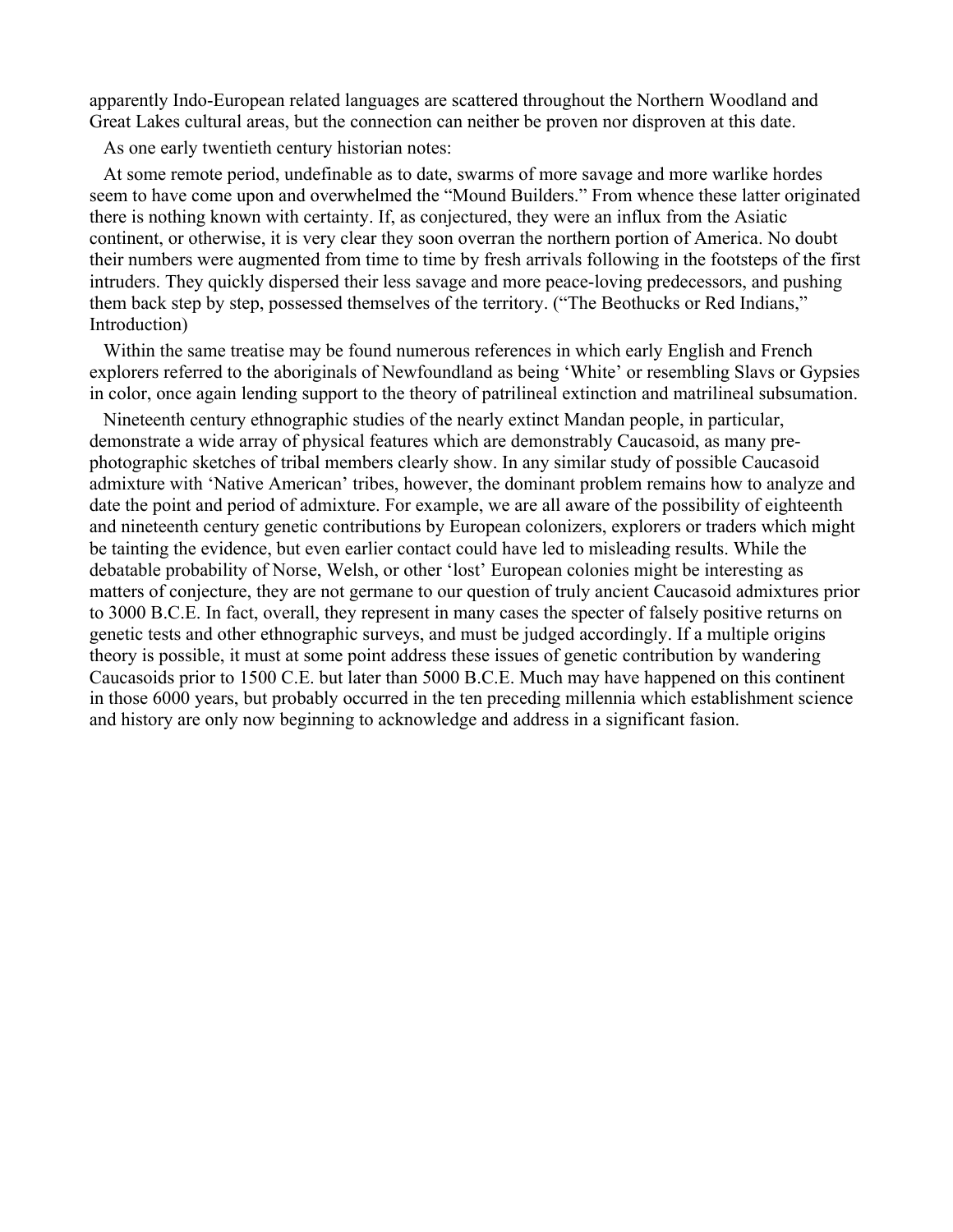# **Chapter XII The Back Door**

As discussed earlier, a northwestern European crossing of the North Atlantic is not the only possible means of Caucasoid entry into the New World. The previously mentioned Ainu (debatably Caucasoids) of ancient Japan were probably the founders of the Gagman culture of the archipelago, and elements of Gagman culture were quite obviously transferred to, and present in and along, the coast of Peru in 3000 B.C.E., indicating a possible connection between the Ainu and the seafaring Araucans. What is clear is that ancient America was quite likely populated by "a number of different peoples from different locations" as Asatru leader Stephen McNallen suggests. It is even probably that current evidence, if considered in context, almost certainly reveal a pre-'Indian' Caucasoid population which may have experienced gradual genocide and dispossession at the hands of Asiatic Mongoloid invaders who then subsumed the remaining Caucasoid population into their own.

Most of these hunter-gatherer groups would have been of a relatively small size, probably just extended family groups or clans. Few such tribes would have numbered more than fifty to one hundred persons. Thus, when they did come into contact and conflict with one another, it would have been much more likely that the cause would have been competition for resources, water sources, or hunting grounds rather than any sense of group identity and loyalty. Therefore, the use of a modern term such as 'ethnic cleansing' to describe what transpired between the Mongoloids and Caucasoids is perhaps overly dramatic and erroneous, considering the lack of population pressure in a still mainly empty continent. A more reasonable scenario would be the gradual subsumation of the Caucasoid population as they were absorbed into the Mongoloid tribes after having been conquered by superior numbers. This process may have been gradual enough, in fact, to take hundreds of years to occur, as one after another isolated Caucasoid group was simply bred out of existence, or gradually blended without conflict.

On October 10, 1999, a Discovery Channel documentary entitled "Riddle of the Desert Mummies" aired featuring the first filming of ancient Caucasoid remains. These Tocharians of the Tarim basin brought the domestication of the horse, agriculture, and textile manufacture to China, some 4000 years ago.

The Caucasians dominated western China for hundreds of years, establishing the Silk Road Trade. One of the male mummies would have stood over six feet tall, with blonde hair, eyelashes, and beard. Near him lay the mummy of a woman with dark blonde hair. The actual film of the mummies reveals just how strikingly Caucasian their facial features are.

The program ends with the pronouncement that the Tocharians apparently interbred with the northern Chinese population until they ceased to exist as an identifiably separate people. While a similar fate may have befallen the Caucasoid PaleoAmericans, it is possible that the arrival of their distant cousins in China and Japan may have displaced the Asiatic Mongoloids who absorbed and replaced Kennewick Man's people.

The evidence that Caucasoids were present in North America between 12,000 B.C.E. and 8000 B.C.E. is based on numerous findings such as skeletal and structural remains, physical artifacts, and genetic evidence. In the latter, the fact that the fifth haplogroup genetic 'x factor' is a maternallytransmitted (mitochondrial) sequence supports the supposition that the Caucasoids who made a genetic contribution to the 'Native American' bloodline were females. This would follow the general model of surviving females in a defeated group being taken in as booty by the conquerors. (Kemp, Interview)

In addition, the oral legends of the 'Native Americans' themselves support the opinion that these ancient Caucasoids existed, but were killed off by the Indians' ancestors. The Paiute legend of the Si-Te-Cah is perhaps the most famous example of this.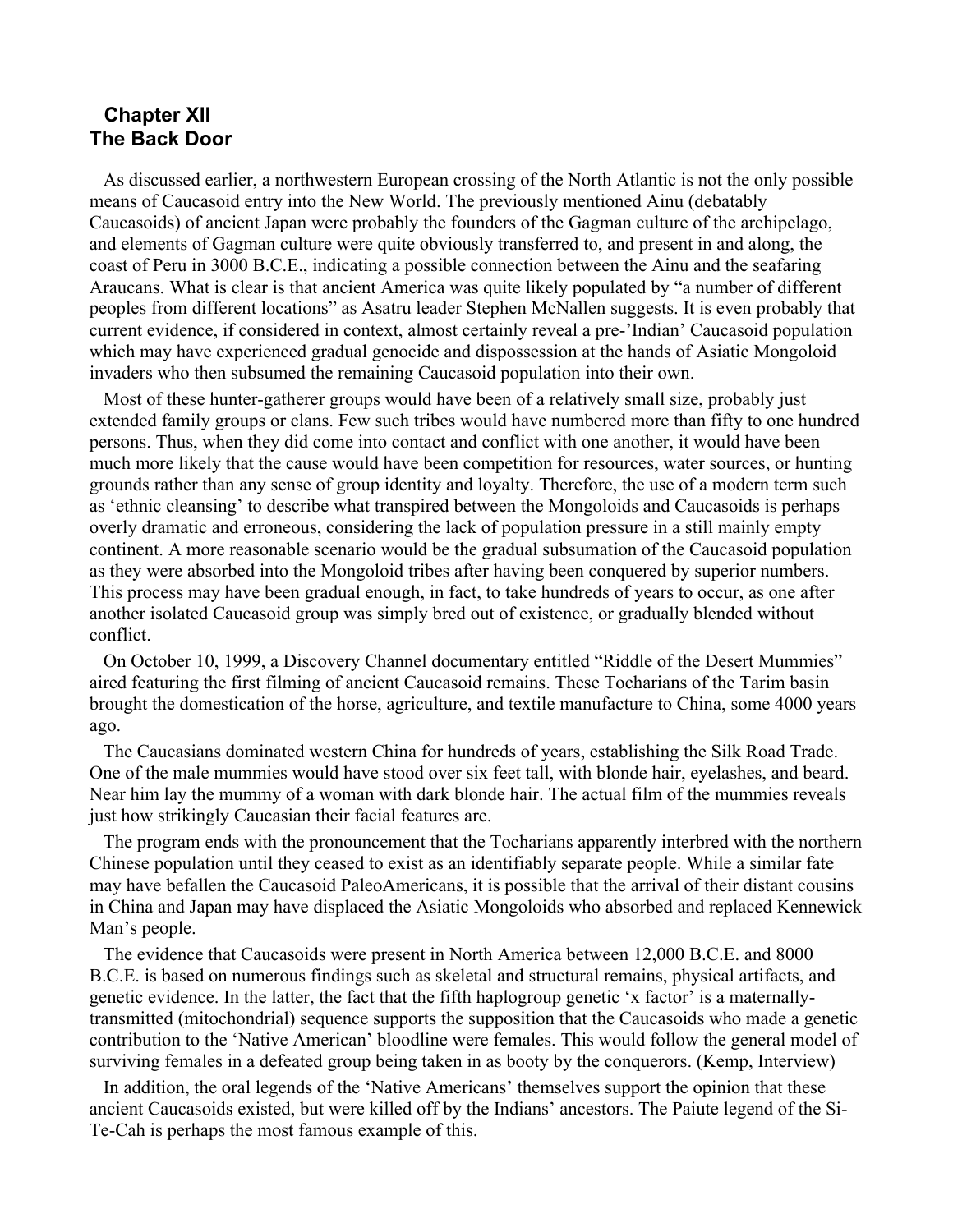A recent analysis of old skulls by the University of Tennessee's Richard Jantz and the Smithsonian Institution's Douglas Owlsley suggest that at least three unique population groups may have arrived in the Americas separately, as opposed to a single migration of one people from Siberia. Perhaps some ancient Europeans arrived on the eastern seaboard of the United States during the last ice age. There is growing speculation that ancient peoples did not walk across a Bering Straits land bridge long ago, but first arrived in North and South America by traveling along the western coastlines in boats. Humans made it to Australia more than 50,000 years ago. They needed to sail beyond the horizon to get there. Why couldn't Europeans have done something similar? (Miller, Free Kennewick)

If the constraints which politically correct censorship have placed upon anthropology are ever removed, modern scientific dating methods will force a significant reevaluation of the totality of American prehistory. In addition, European and Asian history will also have to be reconsidered.

Whether Caucasoids succeeded in penetrating North America simultaneously with, or prior to, the Asiatic Mongoloids, the implications for study of the peopling of the Americas are monumental. In fact, the entire connotation of who qualifies as a 'Native American' may itself be at stake. This is, unfortunately, why a scientific question has turned into a political controversy.

As evidence mounts and more and more people become aware of the weight of scientific findings in the last century, however, it seems inevitable that the ability of some to bury the truth about the peopling of the Americas will diminish. Eventually, superstition and ideology may give way to science and verifiable truths.

At the time of this writing, widespread discussion, and even controversy, remains within the field of anthropology over some of the most basic questions concerning the peopling of the Americas. In late October of 1999, a conference was held to discuss some of these new ideas, during which Dr. Alan Lyle Bryan stated that:

Linguists, geneticists, and osteologists agree that there is too much diversity among Native Americans to be explained by initial immigration in final Pleistocene times. (Clovis and Beyond, abstract)

Dr. Douglas W. Owsley, who has been heavily involved in the Kennewick Man case, was also present at the conference and spoke about the many physical differences between the earliest human remains found so far in North America and the modern 'Native American' population. He further stated that craniums resembling the modern 'Native American' population do not predominate until around 7000 B.C.E. The conference offered no solutions or concrete answers, but did raise some interesting questions, along with the probability that the thesis supporting the prehistorical occurrences of Paleo-American ethnic diversity is correct. (Clovis and Beyond, abstract)

Dr. John F. Powell of the University of New Mexico has recently forwarded the 'Replacement Theory' as a means of explaining the craniofacial differences between the earliest-known Americans and modern Indians. This theory holds that "the earliest population died out and was replaced by later populations." (Mammoth Trumpet, 14 (3)) Although interesting, this theory is flawed by its lack of agreement with the prevailing genetic evidence, particularly the fifth haplogroup 'x factor,' which indicates that the two different populations comingled and interbred to a significant degree, thus implying a simultaneous presence in North America of both the Mongoloid and Caucasoid populations, probably between 12,000 and 7000 B.C.E.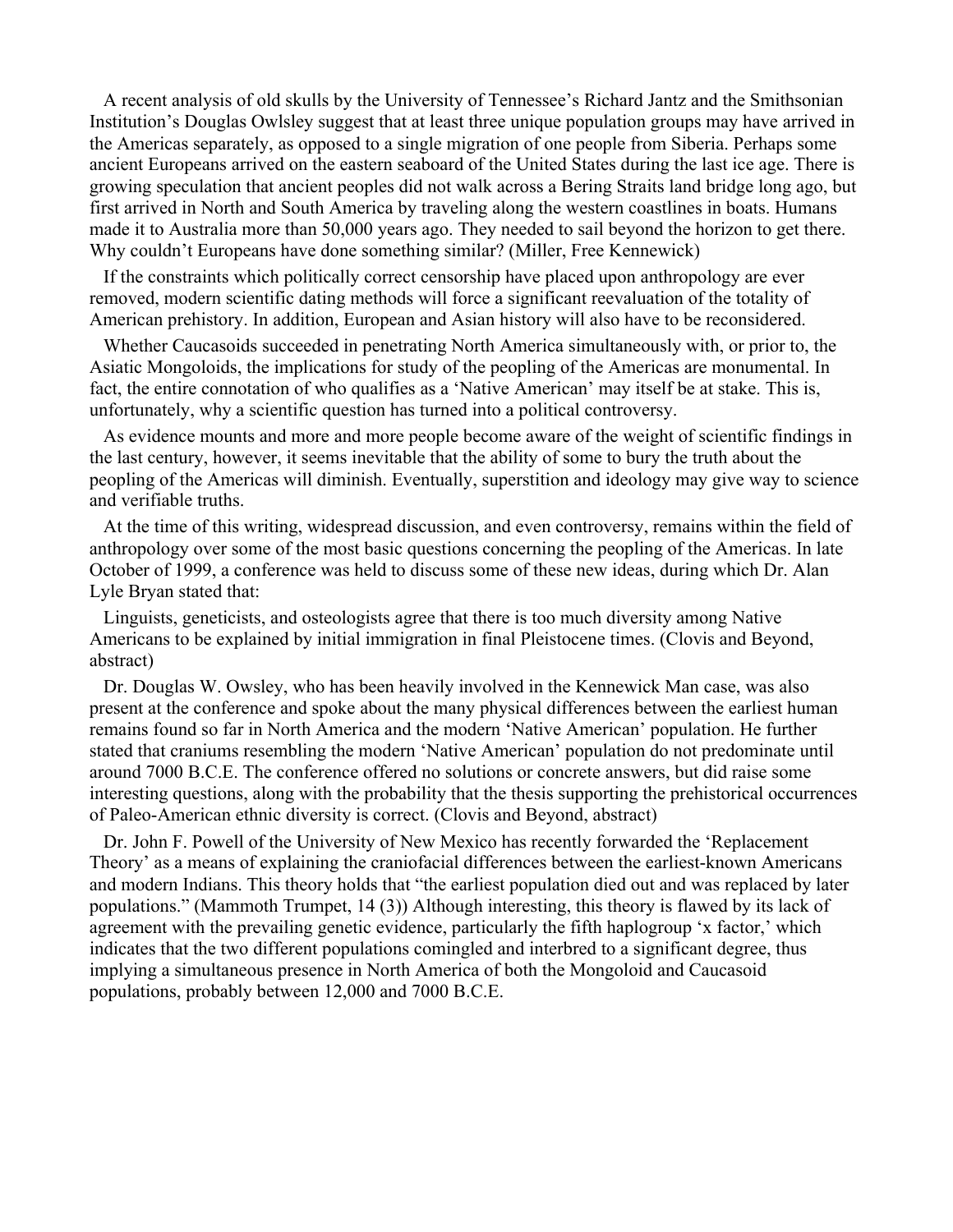# **Chapter XIII Conclusion**

It is an expected reaction of all human beings to resist changes in worldview. Nothing makes an expert more dogmatically defensive than the suggestion that he may be wrong. Academic theories are the children of their proponents, and any assault upon or questioning of them is taken as a personal affront. It is at this point that emotionalism clouds objective scientific thinking.

In addition, for the last century America has held an image of itself as a nation tarnished by the original sin of genocide against the 'Native Americans.' Much of our yearning to be a melting pot for the dispossessed and oppressed peoples of the world stems from this self-analysis. It has become, in fact, a part of our national psyche and self-image. We see ourselves as the guilty, as the oppressors and the despoilers. We manufacture idyllic fantasies of a utopian, pre-Columbian America of peace and harmony with nature to feed this national guilt syndrome, and revel in the shame of our ancestors' greed and racism.

This collective guilt, being a part of our national identity, has shaped our nation's psychological character just as profoundly as the ideal of Manifest Destiny that helped to dispossess the 'Native Americans' shaped the physical boundaries of our country. How then might our national identity be altered if we were to reassess the original peopling of the continent? Would it change our national selfidentity significantly were we forced to admit that virtually all of the different races currently present in the Americas were also represented here 10,000 years ago? does it matter to us or to the discussion of the relevancy of prehistory to our modern society to observe that peaceful coexistence was apparently not possible for them? It may be that all of our historical and prehistorical models indicate that multiculturalism and diversity, in the long term, are two mutually exclusive ideals, but these are some of the more far-reaching societal questions which a reassessment of the ancient peopling of the Americas may bring into focus.

It is easy to see where the opposition to an alternate or new view of the peopling of the Americas comes from. Many anthropologists and archaeologists have invested their entire careers into developing the 'Clovis first' theory, and their academic reputations are at stake. For them to admit that peoples other than the Asiatic Mongoloids may have been present in Paleolithic America would require a complete reassessment of their preconceived worldview, and that is a daunting task for anyone to undertake. So much time and effort has been spent and ink spilled in defense of the status quo that a new paradigm, whatever its nature, faces an uphill battle before it is widely accepted.

However, this new paradigm has arrived, and cannot forever be ignored. We have seen that indisputable physical evidence of non-Asian peoples in ancient America does exist, from Caucasoids in North America to Negroids in South America, and this physical evidence should be examined and studied on an open- minded, scientific basis. Regardless of how some experts with ideological axes to grind may feel, the evidence is here to stay and cannot be covered up indefinitely.

My point in this paper has not been to prove that Caucasoids were present in ancient North America nor that their Negroid counterparts were present in South America, however strongly the evidence may indicate that both of these assertions are true. Once serious consideration of either or both of these possibilities has been made, however, it becomes clear that a long-held belief of American anthropology is badly in need of revision: namely, the belief that Asiatic Mongoloids entered an empty continent and spread out to occupy both hemispheres without any contact or admixture with non-Asians. The previously dominant paradigm has begun to look more and more unlikely in recent years, and the new and forthcoming investigations of non-Asiatic remains will further prove that no maintenance of it is scientifically defensible.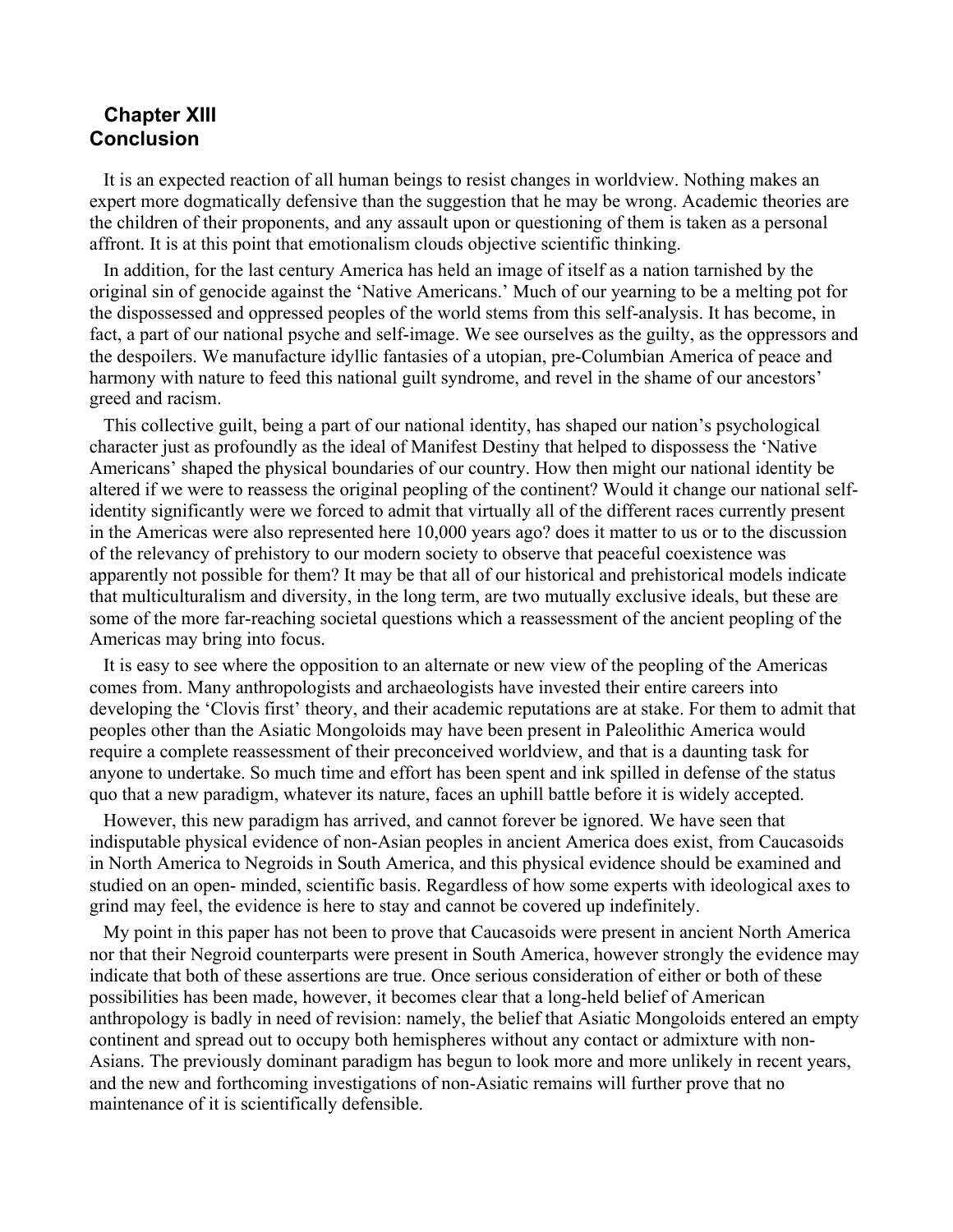I will leave it to others to either prove or disprove whether Kennewick Man and his kindred were in fact Caucasoids. In the next decade, mtDNA analysis of the remains may be a deciding factor in whatever conclusion is reached in that regard. At the time of the submission of this thesis, the proverbial jury is still out. Even without taking into consideration the manner in which the remains have been turned into a political football by the contending parties, the legal battle over their jurisdiction could go on for years. Whatever the final outcome of the judicial deliberations in the case, however, the publicity garnered by Kennewick Man and similar finds have brought into the open what is perhaps the greatest debate and most important question faced by anthropologists in this century. The newly public nature of the controversy has encouraged many of these experts to take tentative steps towards admitting that it might be appropriate for them to reassess the data. The climate both in academia and in field science seems to be subtly shifting in favor of a new, more open-minded view. Ultimately, this shifting paradigm might allow the most orthodox practitioners in anthropology to call for a public reassessment of American prehistory.

In conclusion, the 1990 North American Graves Protection and Repatriation Act desperately requires amendment or revision, for in its current form it hinders scientific research into the pre-Columbian population and migration of peoples into North America. In effect, it states that any human remains found on this continent which predate 1500 C.E. must be considered 'Native American' regardless of all other evidence to the contrary, and severely limits any scientific study of those remains. However, cultural identity and a relationship between the remains and the recipients should be established, even according to NAGPRA. Imagine the implications for the human sciences if the current tribes of Africa would be allowed to dictate whether and to what extent any inquiry into human origins within their countries would be allowed, or if the current citizens of Britain (or any other country one could name) had the power to arbitrarily stop archaeologists and anthropologists from conducting research on remains found there. The current situation in the U.S. constitutes a preposterously anti-scientific state of affairs with an obviously political motive and bias, and is quite shameful to behold. However, even with NAGPRA in place, enough solid evidence and conclusive research has been amassed that a reconsideration of the history of the original peopling of America is in order. Contrary to the established historical doctrine that America was an empty continent peopled by Asiatic Mongoloids, it is now apparent that Dr. Dennis Stanford of the Smithsonian Institute's Museum of Natural History was correct when he stated:

It's very clear to me that we are looking at multiple migrations through a very long time period migrations of many different peoples of many different ethnic origins. (Northern Clans, Northern Traces)

Therefore, I maintain that my original thesis on Paleo-American ethnic diversity is valid. This should not, in any way, affect the current political or social position of those peoples currently designated as 'Native American' as they apparently fear, however. Whatever else we may come to discover about the ancient peopling of the Americas, 'Native Americans' will always maintain their special status as the aboriginal inhabitants of this continent. It is they who were present and dominant at the time of Columbian contact, and it was with their ancestors that all currently standing treaties were signed. Their historical, political, and social positions are unassailable, therefore.

However, it would be disingenuous at best for them or anyone else, in good conscience, to continue to deny the fact that 'The early inhabitants of North America were members of diverse ethnic groups, and did not all necessarily resemble the Asiatic Mongoloid genotypes which we commonly think of as being 'Native American' today.'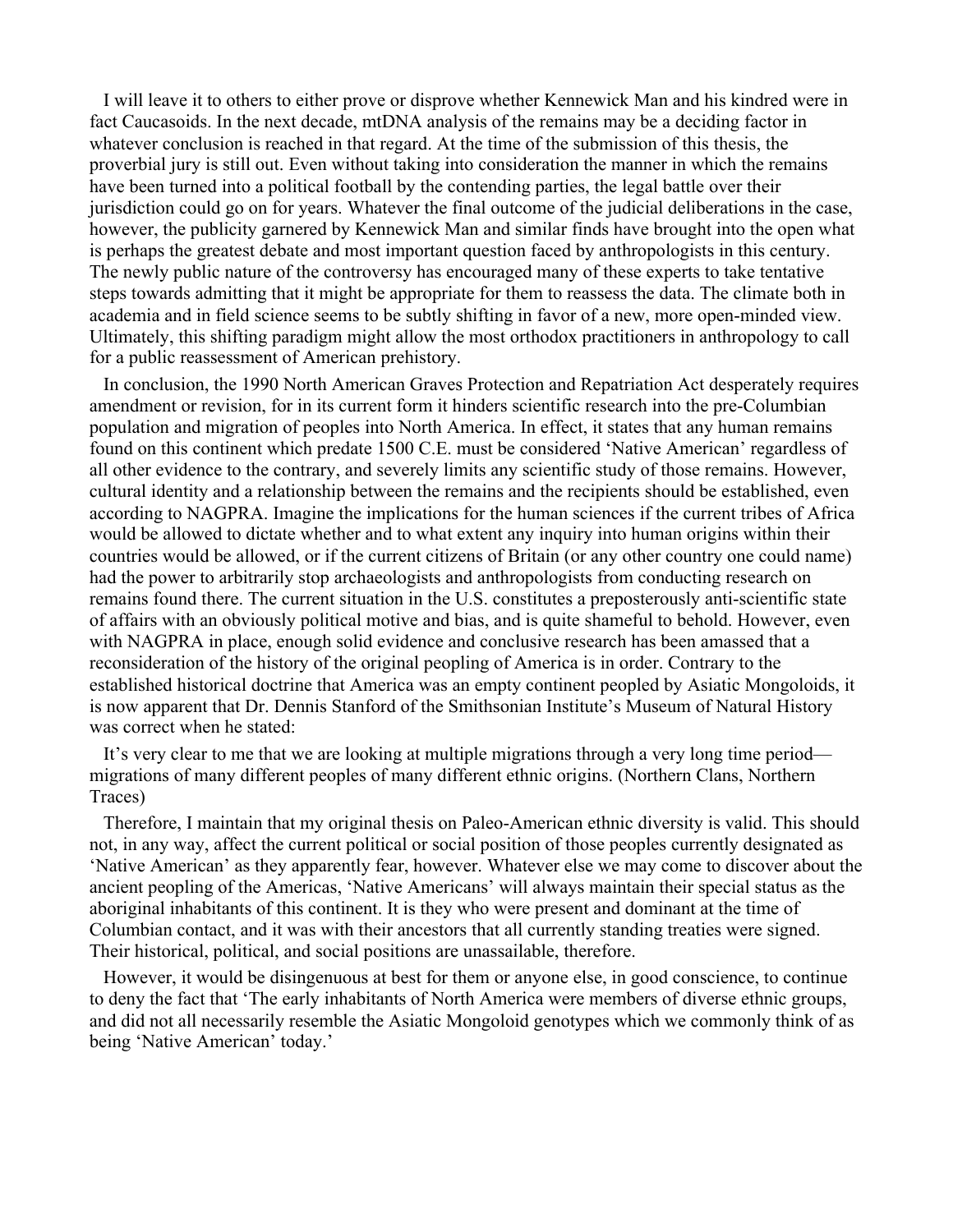# **Works Cited**

- Allen, Thomas B. "The Silk Road's Lost World." National Geographic March 1996: 194-208
- Barnes, Dan. "America's Oldest Mummy." Human Origin News 2 March 1999 http://www.pro-am.com/origins/news/article14.htm
- Barnes, Dan. "Earliest Cave Art In the Americas." Human Origin News 2 March 1999 http://www.pro-am.com/origins/news/article6.htm
- Begley, Sharon, and Andrew Murr. "Who Were the First Americans?" Newsweek 26 April 1999: 50- 57.
- Brown, Michael D. Ph.D. "Affidavit by Michael D. Brown, Ph.D." 10 October 1999 Asatru Folk Assembly

http://www.runestone.org/kmbnafdv.html

- Canary Island Reference Page 11 November 1999 http:www.dst.unipi.it/vsg/Volcanology/canarie.html
- Catlin, George. Letters and Notes on the Manners, Customs, and Conditions of the North American Indians 2 vols. New York: Dover, 1973.
- Chang, Kenneth. Taking Measures of Kennewick Man 26 February 1999. http://www.abcnews.go.com/sections/science
- Clovis and Beyond Conference 12 October 1999. http://www.clovisandbeyond.org
- Danise, Amy and Tuohy, D.R. "An Ancient Mummy From Nevada." Nevada State Museum 10 February 1999.

http://www.nevadastatemus.com.mummy.html/

- Dye, Lee. "Secrets of Cherchen Man." ABCNEWS.com 17 February 1999. http://www.abcnews.com/science.html
- Encarta Encyclopedia 1996 "Ainu," by Microsoft.
- "Genetic Differences Between Asians and Native Americans Include an X Factor"." 2 March 1999. Athena Review Online http://www.athenapub.com/kenwickl.htm
- Geranios, Nicholas K. "Bones of Kennewick Man Gone." ABCNews.com 10 March 1998 http://www.abcnews.com
- Introduction to the Tocharian Language "Tocharian." 18 February 1999. http://www.wlc.com/oxus/tocharia/htm
- Japan Before Written History (ICT Website) 2 March 1999. http://www.ict.co.jp/www-history/first-visitor.html
- Jenk and Wilford. Discovery of Saulk Valley man of MN Texas Archaeological and Paleontologist Society. Abilene, Texas. September 1938.
- Jennings, Jesse D. Peopling of Meso-America 22 February 1999. http://www.unnewswire.com/topnews/C...es/0303-142.htm
- Jeske, Robert J. "Caucasian PaleoIndians." Usenet Group 20 February 1999. http://www.mailbase.ac.uk./lists/ar...98-03/0049.html
- Kemp, Arthur. "Interview." E-mail to Billy J. Roper Jr. 6 October 1999.
- Kennewick Man Home Page, 2 March 1999. http://www.geocities.com/Yosemite/4057/kman.htm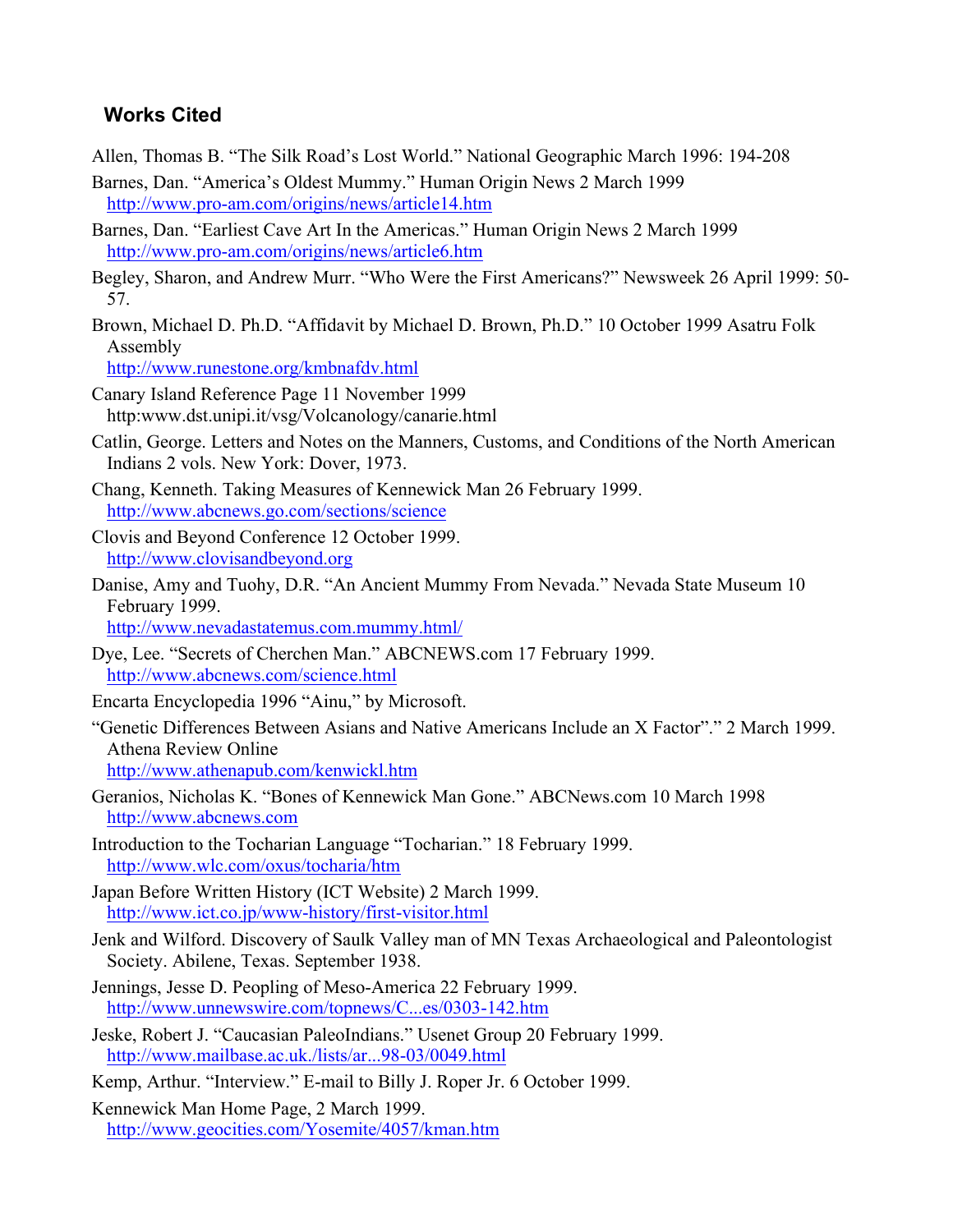Kennewick Man Virtual Interpretive Center 24 February 1999. http://www.tri-cityherald.com/bones.html

Koerner, Brendan J. "Out of the African Past." U.S. News & World Report March 29, 1999, p. 72 Lee, Mike. "Deadline set for decision on bones." Kennewick Man Virtual Interpretive Center." 27 September 1999.

http://www.tri-cityherald.com/bones/news/092299.html

- MacFarlane, Joan. She's 10,000 Years Old— And Looking Good 7 June 1996. 22 February 1999. http://www.cnn.com.technology.html
- Mallery, Arlington, and Mary Roberts Harrison. The Rediscovery of Lost America New York: Dutton, 1951.
- Mammoth Trumpet Vol. 13, No. 3 (1998) 4 October 1999. http://www.peak.org/csfa/mt13-3html
- Mammoth Trumpet Vol. 14, No. 3 (1999) 12 October 1999. http://www.peak.org/csfa/mt14-3html
- McNallen, Stephen. "Re: Kennewick Man Interview." E-mail to Billy J. Roper Jr. 17 September 1999.
- McNallen, Stephen. "Who Were the Si-Te-Cah?" Asatru Folk Assembly. 3 March 1999. http://www.runestone.org/cauc/sitecah.html
- Miller, John J. "Free Kennewick Man" IntellectualCapital.com 23 September 1999. http://www.intellectualcapital.com/...04/item6590.asp
- "Neolithic Warfare." Article draft by Arther Ferrill, MHQ: Military History Quarterly 2 March 1999.
- Newton, Gregg. "Ancient Skull an Americas Mystery." ABCNEWS.com 29 September 1999. http://abcnews.go.com/sections/scie...uiza990921.html
- Nicholson, Irene. Mexican and Central American Mythology New York: Hamlyn Publishing, 1975.
- Nova Online: "The Takla Makan Mummies." 18 February 1999. Mysterious Mummmies of China http://www.pbs.org/wgbh/nova/chinamum/taklamakan.html
- Petit, Charles W. "Rediscovering America: The New World may be 20,000 years older than experts thought." U.S. News & World Report 12 October 1998: 56-64.
- Simpson, Don. "Tribal Chair Questions Scientists' Motives and Credibility." Confederated Tribes of the Umatilla Indian Reservation 2 March 1999. http://www.umatilla.nsn.us/kenman2.html
- The Beothucks Or Red Indians: The Aboriginal Inhabitants of Newfoundland 10 October 1999. http://www.mun.ca/rels/native/beoth...s/howley17.html
- Timreck, T.W., and Goetzmann, William. Northern Clans, Northern Traces Smithsonian Institute Website. 2 March 1999.

http://www.nmnh.si.edu/arctic/html/introduction.html

- Timreck, T.W., and Goetzmann, William. Northern Clans, Northern Traces: Journeys In the Ancient Circumpolar World 14 September 1999. http://www.mnh.si.edu/arctic/html/introduction.html
- United States Congress. House of Representatives. House Resolution 2893 (HR 2893). Rep. Hastings of Washington, Sponsor, 1997.
- United States Department of Interior. National Park Service. Native American Graves Protection and Repatriation Act. W48 (2275) (25 U.S.C. 3001) 1990.
- Wahlgren, Erik. The Vikings and America New York: Thames and Hudson, 1986.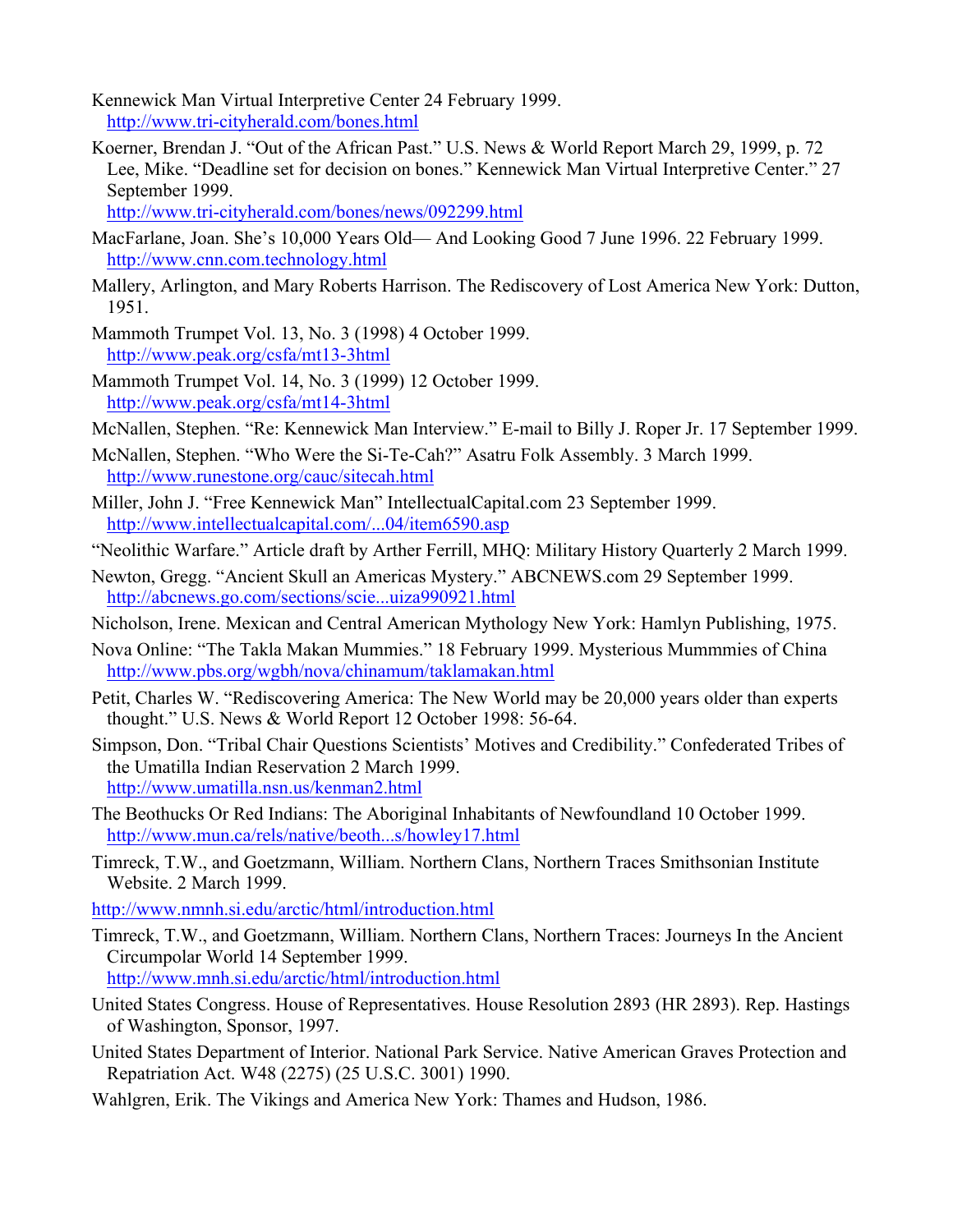Wild, Oliver. History of Xin Jiang, China prior to the Republican era 19 February 1999. http://www.wlc.com/oxus/xinjiang.htm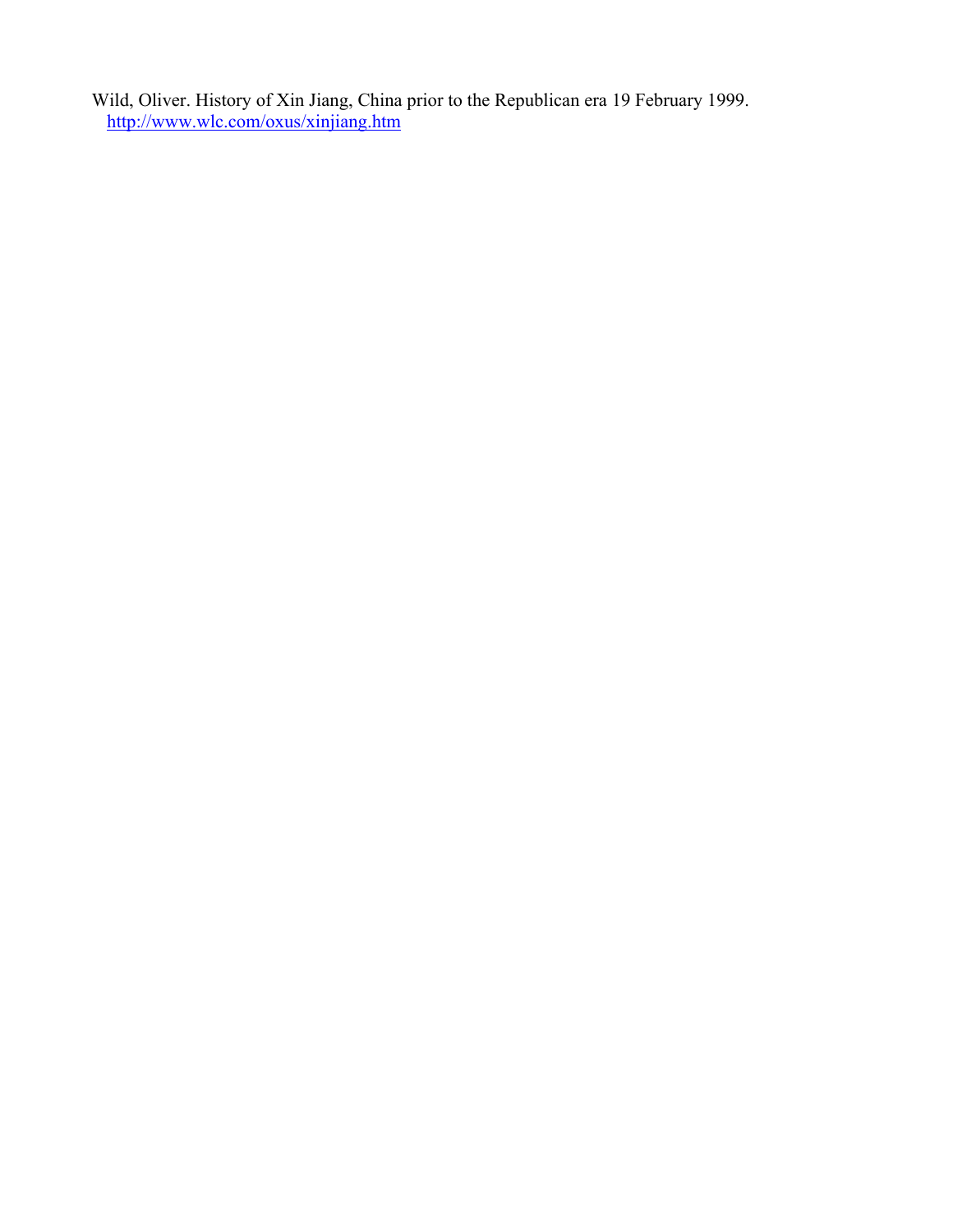# **Works Consulted**

- Aitbayev, Abdulrakhim. Eastern Turkistan 19 February 1999. http://www.ccs.usky.edu/-rakhim/et.html
- Anthropology on the Great Plains Edited by W. Raymond Wood and Margot Liberty. Lincoln: University of Oklahoma Press, 1980.
- Barnes, Dan. "America's Oldest Man." Human Origin News 2 March 1999. http://www.pro-am.com/origins/news/article11.htm
- Barnett, Don C. Prehistoric Inuit Cultures 2 March 1999. http://www.usak.ca/education/ideas/...borigin/pre.htm
- Boyle, Alan. "Kennewick Man Yields His Secrets." MS-NBC 8 March 1999. http://www.msnbc.com/news.244956.asp
- Boyle, Alan. "Retrace the Trek of First Americans." MS-NBC 8 March 1999. http://www.msnbc.com/news/144348.asp
- Burke Museum of Natural History and Culture University of Washington at Seattle. 23 February 1999. http://www.washington.edu/burkemuseum.html
- Campbell, Joseph. The Hero With A Thousand Faces Princeton: Princeton Uninversity Press, 1949. Canby, T.Y. "Far-flung Search for the First Americans." National Geographic March 1979: 330-364. Carter, Cecil Elkins. Caddo Indians: Where We Come From Norman: University of Oklahoma Press, 1995.
- "Charting the Way Into the Americas." Mammoth Trumpet Vol. 14 (1) 1999. 8 March 1999. http://www.peak.org/csfa/mt1401.html
- Chatters, James. "Oldest North American Mummy." Archaeology September/October 1996, Archaeological Institute of America.
- Cherniavsky, Michael. Russian History, Interpretive Essays New York: W.W. Norton and Co., 1984.
- Childe, V. Gordon. Antiquity 32 (1958).
- Childe, V. Gordon. The Aryans: A Study of Indo-European Origins New York: Barnes and Noble Books, 1925.
- Clinton, Michael. (Attorney for Asatru Folk Assembly). Personal Interview. 16 March 1999.
- Coleman, R.V. First Frontier. New York: Charles Scribner's Sons, 1948.
- Conger, Dean. "Siberia; Russia's Frozen Frontier." National Geographic March 1967; 297-347.
- Corliss, William R. "The America Before Columbus Conference." Science Frontiers 84, November-December 1992. 22 February 1999.

http://www.knowledge.co.uk/frontiers/sf084/sf084a01.htm

- Curtis, Donald, Lt. Col., U.S. Army Corps of Engineers Walla Walla District. The World Today CNN News 20 January 1999.
- Davidson, Ellis, H.R. Myths and Symbols in Ancient Europe Syracuse: Syracuse University Press, 1988.
- Debo, Angie. A History of the American Indians Norman: University of Oklahoma Press, 1983.
- Dillehay, Tom. "Crossing That Bridge: When Did Americans Come To It?" Discovery Online 3 March 1999.

http://www.discovery.com/science/askexperts.html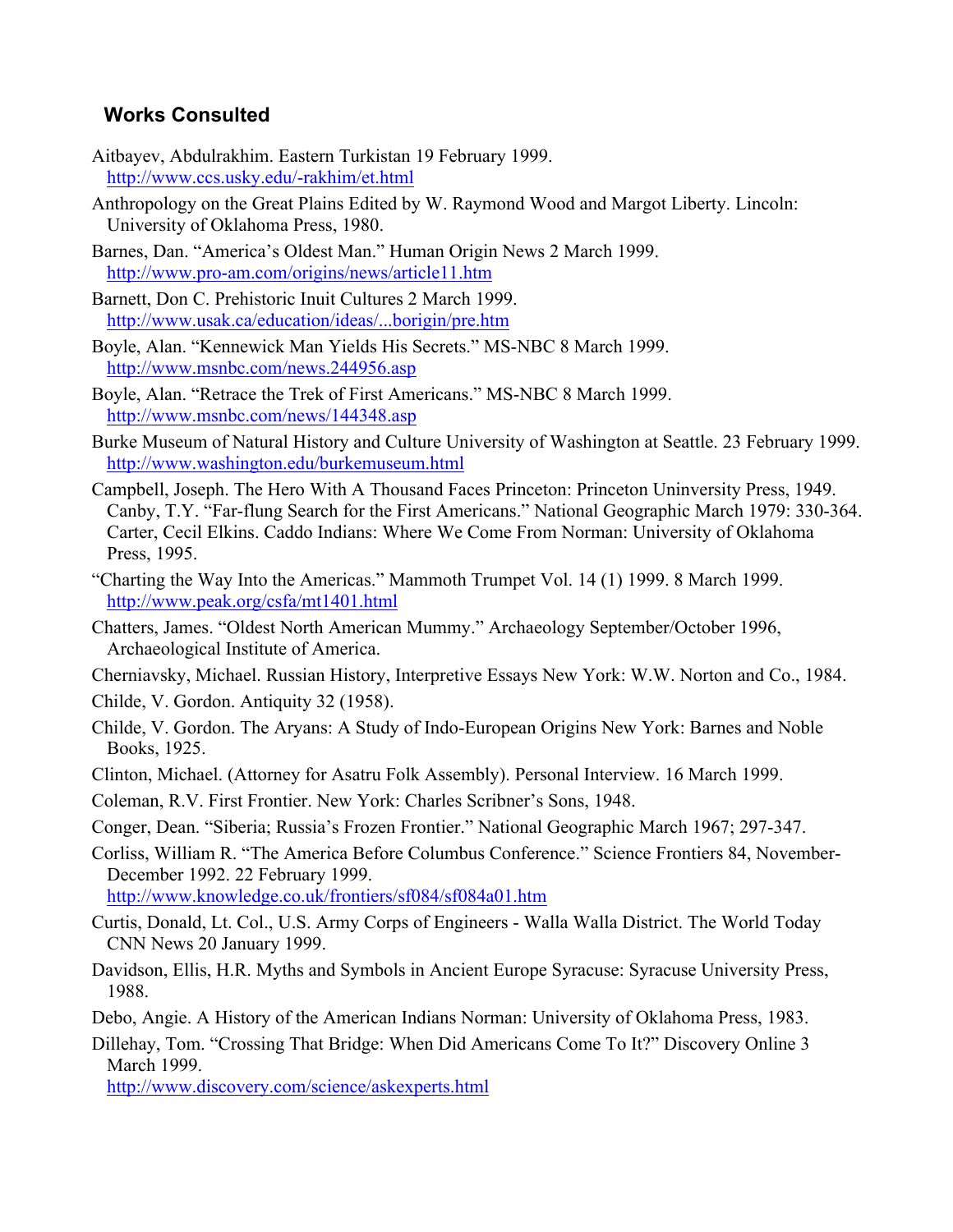- Dutton, Bertha P. American Indians of the Southwest Albuquerque: University of New Mexico Press, 1983.
- Duvall, Sherri. "Senate steps in to keep Kennewick Man site uncovered." Portland Oregonian 18 March 1998.

http://www.oregonian.com/todaysnews/kennewick.html

Encarta Encyclopedia 1996 "Maya," by Microsoft.

Encyclopedia Smithsonian: Origin of the American Indians 2 February 1999. http://www.si.edu/resource/faq/nmnh/origin.htm

Exploring Ancient World Cultures 11 February 1999. http://www.eawc.evansville.edu/chronology/inpage.html

- Fagan, Brian M. Ancient North America: The Archaeology of a Continent New York: Thames and Hudson Ltd., 1991.
- Fagan, Brian M. The Great Journey: The Peopling of Ancient America London: Thames and Hudson Ltd., 1987
- Fiedel, Stuart J. Prehistory of the Americas Cambridge: Cambridge University Press, 1987.
- Fladmark, Knut. British Columbia Prehistory Ottowa: National Museum of Canada, 1986.
- Foreman, Grant. The Five Civilized Tribes Norman: University of Oklahoma Press, 1989.
- Franklin, Robert j. and Bunte, Pamela A. The Paiute Edited by Frank W. Porter, III. New York: Chelsea House, 1990.
- Geranious, Nicholas K. "Just Who's Looking After Kennewick Man?" The Tacoma News Tribune 1 September 1997 sec.B3.
- Gibbon, P. Early Arctic (and Sub-Arctic) Cultures 2 March 1999. http://www.geocities.com/Athens/Oracle/2596/arctic.html
- Grant, Bruce. Concise Encyclopedia of the American Indian New York: Wings Books, 1958.
- Greenberg, J.H. and Ruhlen, M. "Linguistic Origins of Native Americans." Scientific American 267 (5). 94-99.
- Greenberg, J.H., Turner, C.G. and Zegura, S.L. "The Settlement of the Americas: A Comparison of the Linguistic, Dental and Genetic Evidence." Current Anthropology 27 (5) 477-497.
- Gruhn, R. "On the Settlement of the Americas: South American Evidence for an Expanded Time Frame." Current Anthropology 28 (3). 363-365.
- Guthrie, Russell D. "Re-creating a Vanished World." National Geographic March 1972: 294-301.
- Hammond Atlas of World History Maplewood, New Jersey: Hammond, Inc., 1997.
- Hill, Richard. "Gift Preserves a Site That Rewrote History." The Oregonian 18 January 1998.
- Hill, Richard L. "Federal Judge chides agency over Kennewick Man delay." The Oregonian 27 September 1999.

http://www.oregonlive.com/news/99/09/st092313.html

Hill, Richard L. "Six Experts Will Study Kennewick Man." The Portland Oregonian 18 February 1999.

http://www.theoregonian.com/bones.htm

- Hines, Donald M. The Forgotten Tribes, Oral Tales of the Teninos and Adjacent MidColumbia River Indian Nations Issaquah, Washington: Great Eagle Publications, 1991.
- Huntington, Ellsworth. Civilization and Climate Connecticut: Archon Books, 1971.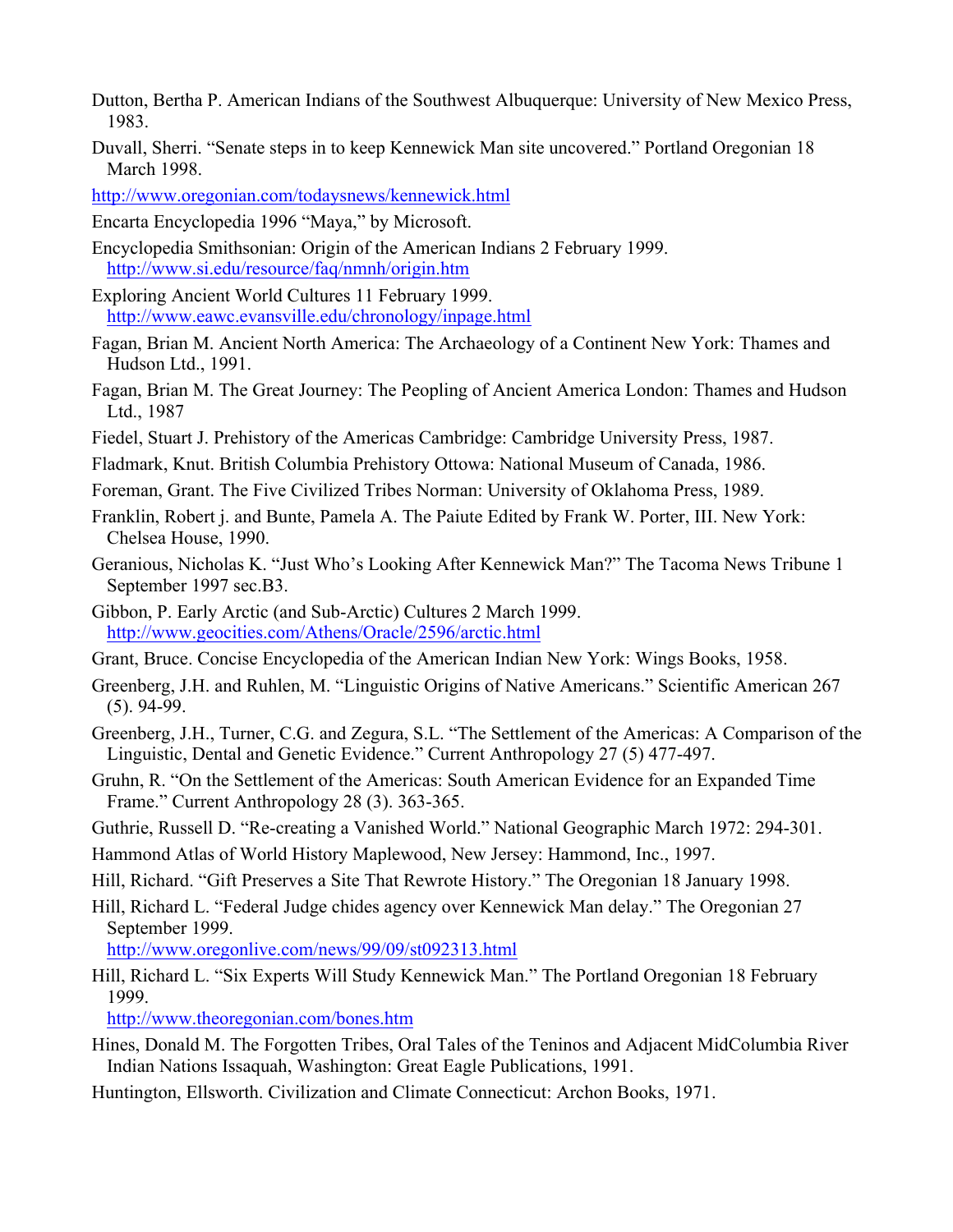- Hurtado, Albert L. Indian Survival on the California Frontier New Haven: Yale University Press, 1988.
- Hyde, George E. Indians of the Woodlands, From Prehistoric Times to 1725 Norman: University of Oklahoma Press, 1962.
- "Interior's McManamon Reports Kennewick Man Examinations Well Done." U.S. NewsWire 8 March 1999.

http://www.usnewswire.com/topnews/C...es/0303-142.htm

- Kehoe, Alice B. North American Indians: A Comprehensive Account New Jersey: Prentice-Hall, 1981.
- Kemp, Arthur. Personal Interview. 16 March 1999.
- Khazanov, A.M. Nomads and the Outside World Milwaukee: University of Wisconsin Press, 1994.
- Kirk, Ruth. Wisdom of the Elders, Native Traditions of the Northwest Coast Vancouver: Douglas and MacIntyre, 1986.

Lee, Mike. "AFA Attorney Reviews the Courts June 27th Opinion On Kennewick Man." Tri-City Herald 8 July 1997.

http://www.tri-cityherald.com/bones.htm

- Loewen, James W. Lies My Teacher Told Me, Everything Your American History Textbook Got Wrong New York: The New Press, 1995.
- Lyke, M.L. "Pagans, Tribes, Scientists Battle Over Ancient Bones." Washingtonpost.com 10 September 1997.

http://www.washingtonpost.com/kennewick.html

- Maeder, Jay. "Land of a Thousand Dances." U.S. News & World Report 22 September 1997.
- Mallory, J.P. In Search of the Indo-Europeans London: Oxford University Press, 1989.

Maps of Pre-Columbian American Indian Tribal Lands 2 March 1999.

- Markham, S.F. Climate and the Energy of Nations London: Oxford University Press, 1947.
- "Mayans." Ancient Meso-American Civilization 24 February 1999.
- McKnight, Tom L. Regional Geography of the United States and Canada New Jersey: Prentice-Hall, 1992.
- McMillan, Alan D. Native Peoples and Cultures of Canada: An Anthropological Overview Vancouver: Douglas and MacIntyre, 1988.
- Meltzer, D.J. "Pleistocene Peopling of the Americas." Evolutionary Anthropology 1 (5). 157-169.

Morell, Virginia. "Kennewick Man's Trials Continue." Science 280, 10 April 1998.

- Mysteries of the Ancient Americans General Editor Joseph L. Gardner. Pleasantville, New York: Reader's Digest Association, Inc, 1986.
- Newcomb, William W. Jr. The Indians of Texas: From Prehistoric to Modern Times Austin: University of Texas Press, 1961.
- Nichols, J. "Linguistic Diversity and the First Settlement of the New World." Language 66. 475-521.
- Northern Clans, Northern Traces: Journeys In the Ancient Circumpolar World "Kennewick Man." 2 March 1999.

http://www.nmnh.si.edu/arctic/html/kennewick\_man.html

- O'Brien, Ellen. "Mystery of the Mummies." Philadelphia Inquirer 8 June 1996.
- "Oldest North American Mummy." Archaeology Online September-October 1996. http://www.arch.news.asher.com.html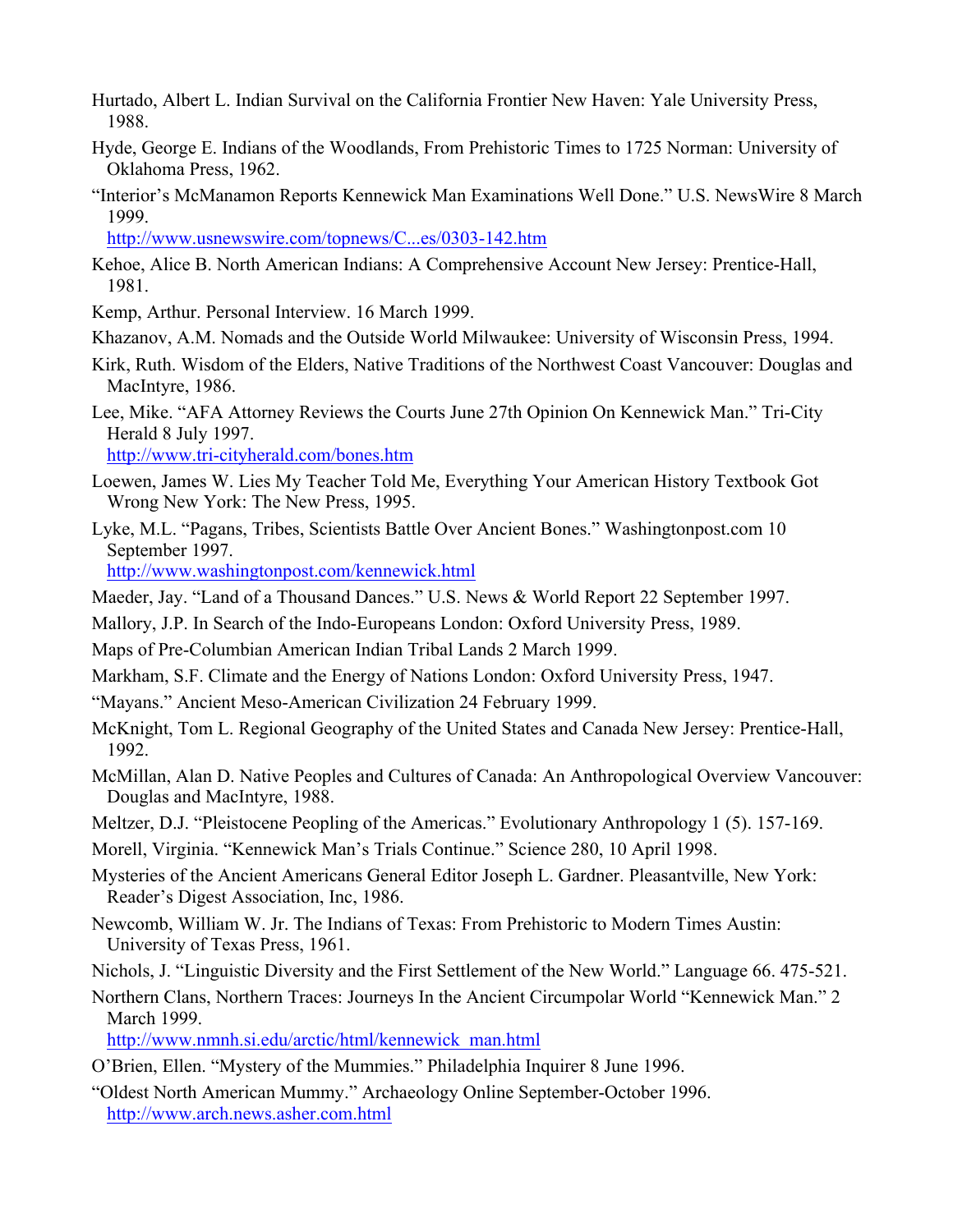Paulson, Tom. "Kennewick Man's Bones Scrutinized at the U.W." Seattle Post- Intelligencer Online 2 March 1999.

http://www.seattle-pi.com/Yosemite/4057.kman.htm

- Payne, Melvin M. "The Leakeys of Africa; Family In Search of Prehistoric Man." National Geographic February 1965: 194-231.
- Peoples, James, and Bailey, Garrick. Humanity, An Introduction to Cultural Anthropology New York: West Publishing, 1991.
- Pielou, E.C. After the Ice Age, The Return of Life to Glaciated North America Chicago: The University of Chicago Press, 1991.
- Pilapel, Virgilio R. "Was There a Prehistoric Migration of the Philippine Aetas to America?" Epigraphic Society, Occasional Papers 20: 150, 1991.
- Preston, Douglas. "The Lost Man" The New Yorker 16 June 1997.
- Renfrew, Colin. "Ancient Europe is Older Than We Thought." National Geographic November 1977: 615-623.
- Renfrew, Colin. Archaeology and Language; The Puzzle of Indo-European Origins New York: Cambridge University Press, 1988.
- Renfrew, Colin. Before Civilization New York: Cambridge University Press, 1974.
- Riley, Brendan. "Secrets of the Spirit Cave Man." The Standard Times 25 April 1996.
- Rushton, J. Philippe. Race, Evolution, and Behavior London: Transaction Publishers, 1995.
- Schneider, Stephen H., and Londer, Randi. The Coevolution of Climate and Life San Francisco: Sierra Club Books, 1984.
- Slayman, Andrew. "A Battle Over Bones." Archaeology 50 (1) January-February 1997.
- Stoutenbaugh, John Jr. Dictionary of the American Indian New York: Wing Books, 1990.
- The Almanac of American History. Schlesinger, Jr., Arthur M., General Editor, New York: Bramhall House, 1986.
- The Center For the Study of the Eurasian Nomads (CSEN) 18 February 1999. http://www.garnet.berkeley.edu/-jkimball/conf.info.html
- Theedrichson, Colin. "Pre-Indian Caucasoids in America." The Kennewick Man 3 November 1998. http://www.home.earthlink.net/-theedrich/Kennewic.htm
- The Royal British Columbia Museum: Ice, Mammonths and Hunters 23 February 1999. http://www.rbcm.gov.bc.ca/notes/mammoth.html
- Tindall, George Brown. America: A Narrative History New York: W.W. Norton and Co., 1984.
- Transcript: Online Newshour "The Fight For Kennewick Man." 3 January 1997. http://www.onlinenewshour.com.html
- United States Dept. of Interior. National Park Service. Letter to Lt. Col. Donald Curtis, Jr., U.S. Army Corps of Engineers, 23 December 1997. Electronic Copy of the Original.
- United States District Court. District of Oregon. Hon. Justice Jelderks, presiding 27 June 1997. (1-52).
- Vernadsky, George. A History of Russia Philadelphia: The Blakiston Co., 1944.
- Vernam, Glenn R. Red Man In White Moccasins New York: Doubleday and Co., 1973.
- Walker, Steven L. Indian Cultures of the American Southwest Flagstaff, Arizona: Camelback Productions, 1994.
- Wallbank, Walter T. Man's Story: World History In Its Geographic Setting Chicago: Scott, Foresman, and Co., 1951.